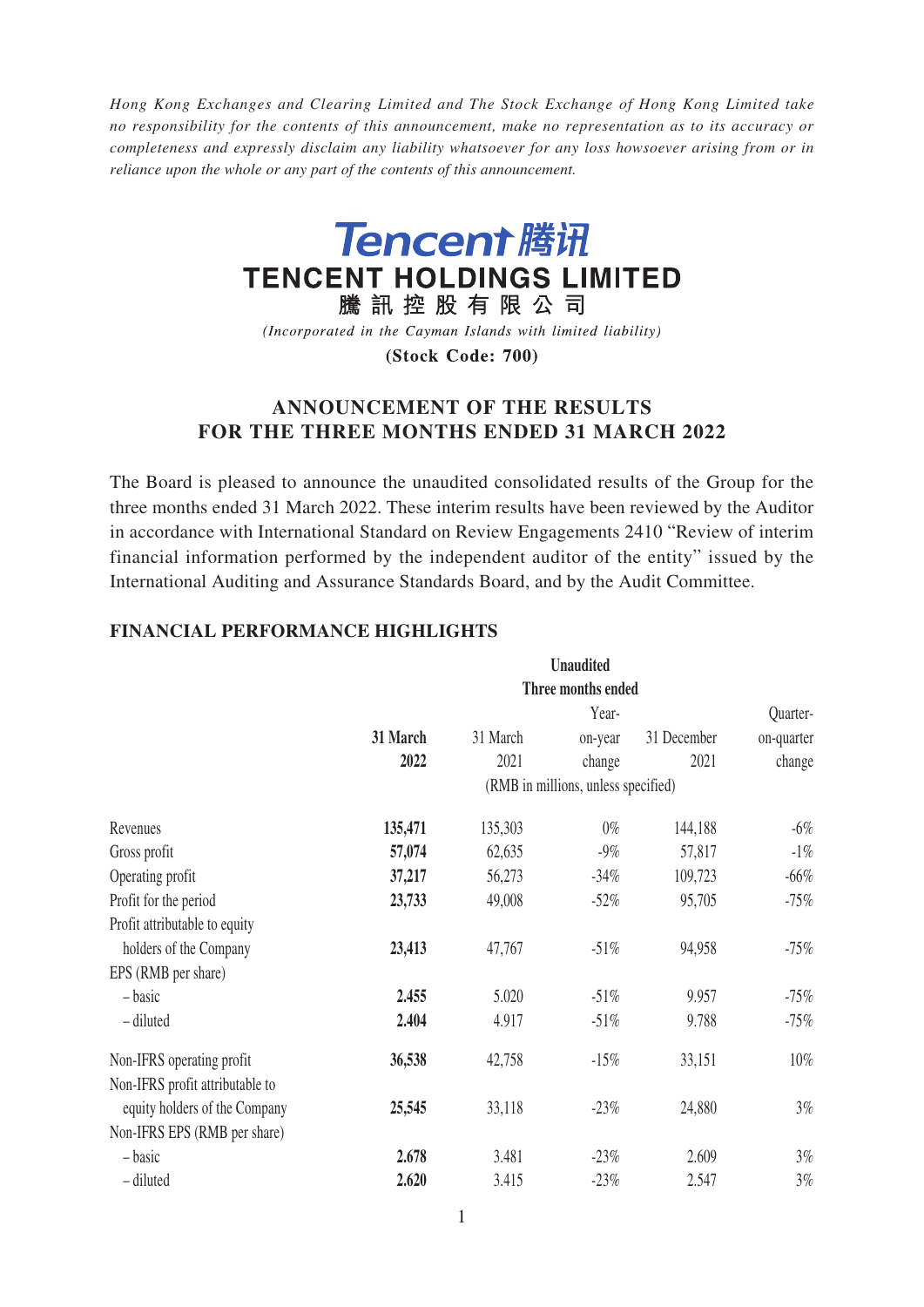## **OPERATING INFORMATION**

|                                           | As at<br>31 March<br>2022 | As at<br>31 March<br>2021 | Year-<br>on-year<br>change<br>(in millions, unless specified) | As at<br>31 December<br>2021 | Quarter-<br>on-quarter<br>change |
|-------------------------------------------|---------------------------|---------------------------|---------------------------------------------------------------|------------------------------|----------------------------------|
| Combined MAU of Weixin<br>and WeChat      | 1,288.3                   | 1,241.6                   | 3.8%                                                          | 1,268.2                      | $1.6\%$                          |
| Mobile device MAU of QQ                   | 563.8                     | 606.4                     | $-7.0\%$                                                      | 552.1                        | $2.1\%$                          |
| Fee-based VAS registered<br>subscriptions | 239.1                     | 225.7                     | 5.9%                                                          | 236.3                        | $1.2\%$                          |

## **BUSINESS REVIEW AND OUTLOOK**

During the challenging first quarter of 2022, we implemented cost control initiatives and rationalised certain non-core businesses, which would enable us to achieve a more optimised cost structure going forward. We utilised tools such as Mini Programs, Tencent Meeting, and WeCom to help enterprises and consumers weather the resurgence of COVID-19 in China, and continued investing in strategic growth areas including enterprise software, Video Accounts and international games. Looking forward, we will sharpen our focus and sustain our innovation through challenges and cycles, and continue to create value for our users, partners, and society. Below are some highlights from our key products and business lines during the reporting quarter:

## *Communication and Social*

Within Weixin, Video Accounts continued to gain user traction with significant year-onyear growth in video views and time spent, bolstered by expansion in news, knowledgebased and entertainment content, as well as enhanced recommendation technologies. Mini Programs exceeded 500 million DAU and sustained rapid growth in gross merchandise value with deepened penetration in retail, dining and municipal services.

For QQ, we are enriching features for young users to better create, share and connect with each other. We provide avatar tools for users to create short videos featuring their customised Super QQ Show characters. Through Status update, users can choose to let their contacts see what videos or music they are consuming, so that their friends can access and stream the same content within QQ via Mini Programs.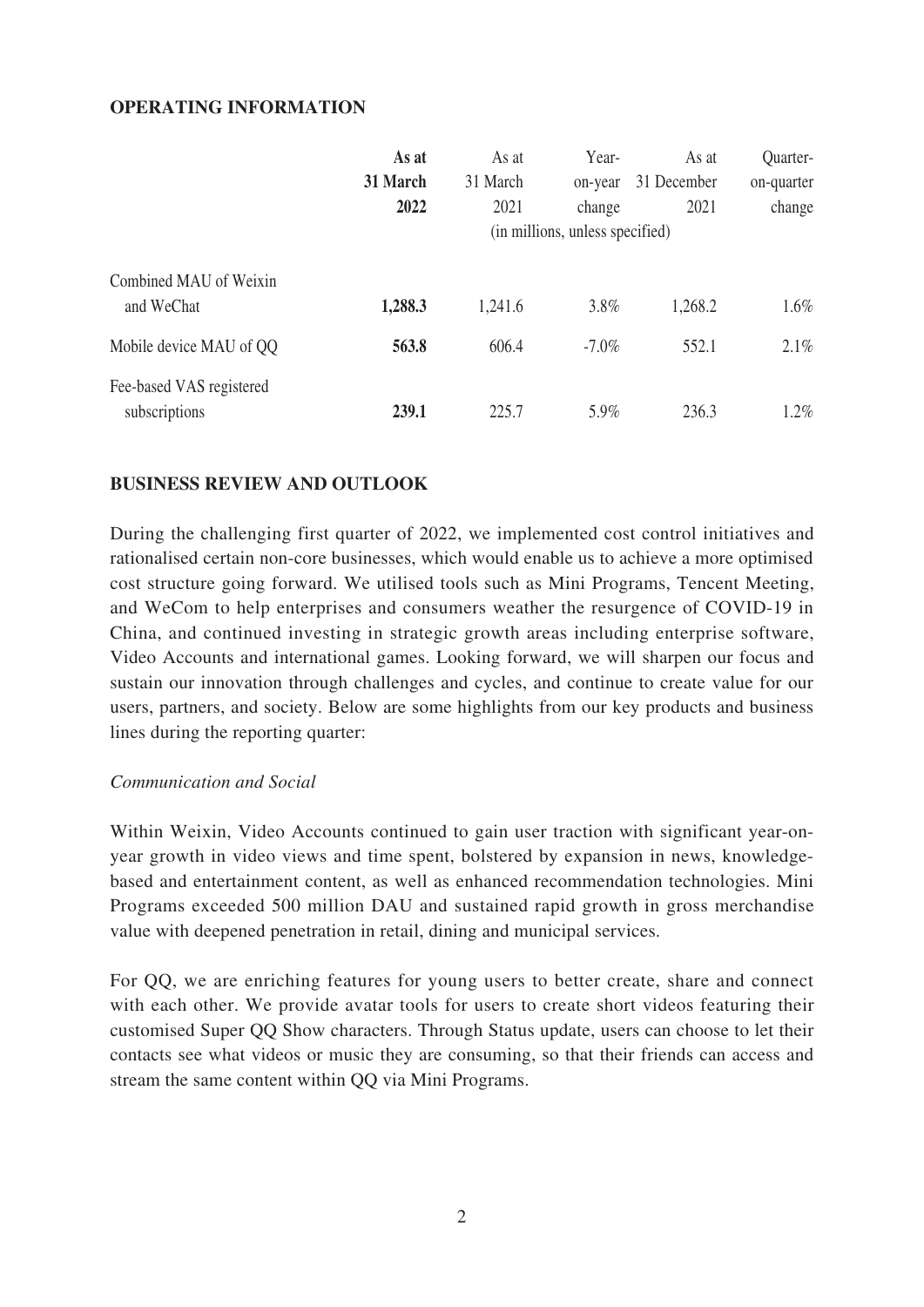## *Digital Content*

Our fee-based VAS subscriptions increased 6% year-on-year to 239 million. We extended our market leadership in the long-form video streaming market with 124 million subscribers, leveraging IP adaptations of successful comics and novels. For music, subscription counts increased to 80 million, driven by high quality content as well as increased consumer willingness to subscribe for music services.

## *Domestic Games*

Among our most popular and longer-established games, Honour of Kings, the top-ranked mobile game by DAU in China<sup>1</sup>, released fewer commercially successful items during the Chinese New Year holiday period than in prior years, but its adult user base remained engaged. With the release of popular items inspired by the Chinese floral festival, Honour of Kings resumed year-on-year growth in its grossing receipts in March 2022. Peacekeeper Elite, the second-most popular mobile game by DAU in China<sup>1</sup>, released its third anniversary update in April 2022, enhancing user engagement. We are also successfully expanding our presence in other key genres of games. Fight of The Golden Spatula, an auto battler genre game we released in August 2021, added new champions and game mechanics, and was the sixth most popular mobile game by DAU in China<sup>1</sup>. Return to Empire, a real-time strategy mobile game we launched in March 2022, became China's second most successful game in its genre by grossing receipts in April 2022<sup>2</sup>.

# *International Games*

We believe that the mobile game industry outside China generally underwent a post COVID-19 normalisation downward in terms of user activities and spending in early 2022. PUBG Mobile experienced this pattern with a year-on-year revenue decline in the first quarter of 2022. However, our PC game VALORANT continued its robust performance with a growing user base and higher paying propensity. We also released titles in other key genres which generated favorable critical response. For example, Dune: Spice Wars, a realtime strategy PC game based on the popular sci-fi IP Dune and published by our subsidiary Funcom, entered into Early Access in April 2022. We and Electronic Arts have jointly developed Apex Legends Mobile, a hero shooter battle royale game based on one of the most successful new PC/console IPs in recent years, which was launched in May 2022.

<sup>1</sup> Source: QuestMobile, 1Q22

<sup>2</sup> Source: data.ai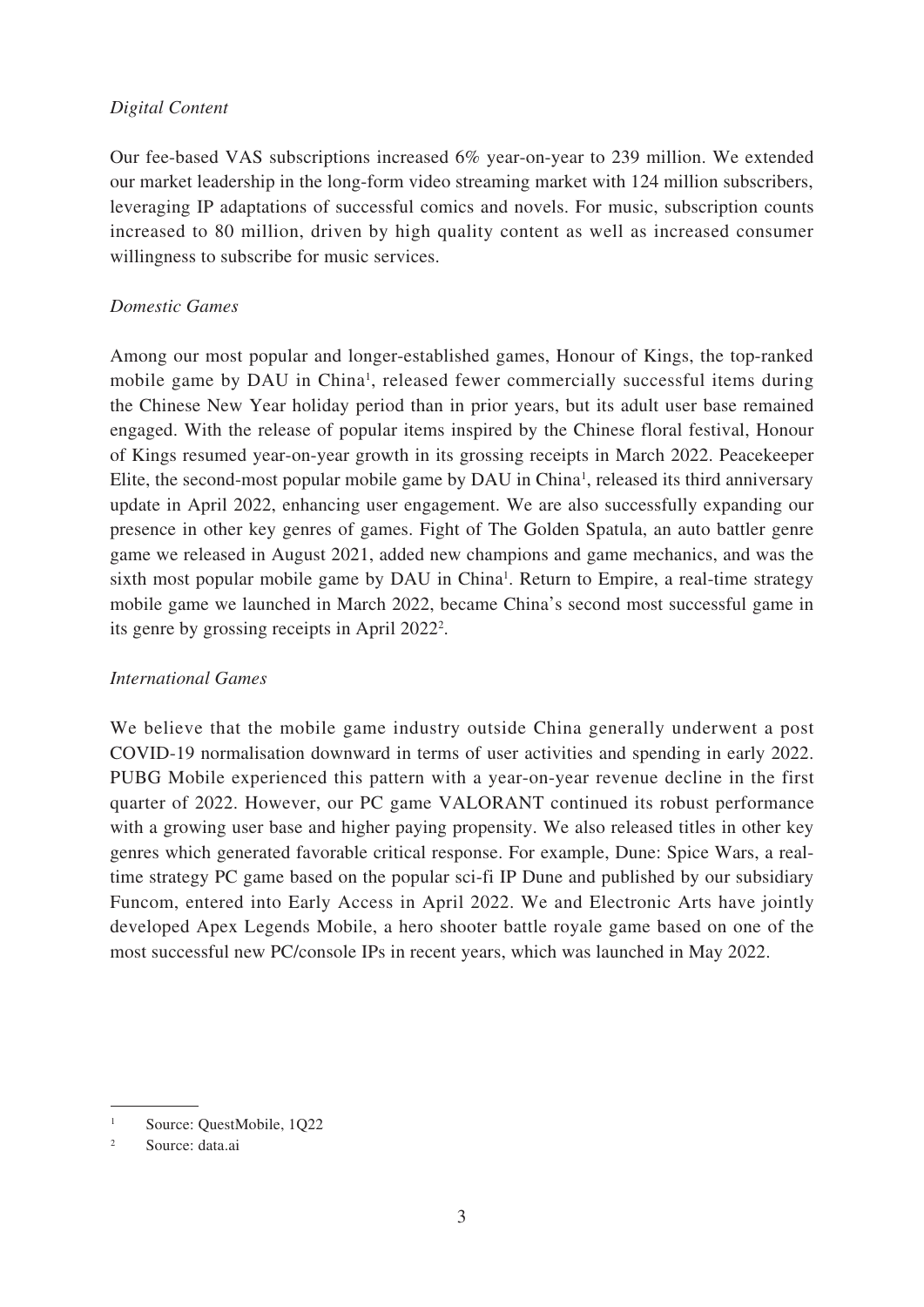# *Online Advertising*

For 2022 second quarter-to-date, overall advertising sentiment remained weak as advertisers in categories such as FMCG, eCommerce and travel have reduced their spending significantly. Amid the difficult market environment, we continue to invest in our advertising system and are upgrading our machine learning infrastructure to process data more efficiently. The upgrade should enable us to deliver better targeting and conversion rates for advertisers.

# *FinTech*

Commercial payment activities have been weak since mid March 2022, due to the resurgence of COVID-19 in several cities in China, which negatively affected payment volume growth in categories such as transportation, dining services and apparel.

# *Cloud and Other Business Services*

As we re-focused on healthy growth for Business Services, we scaled back loss-making activities, and concentrated resources on our PaaS solutions in areas such as video cloud and cybersecurity. Taking advantage of our accumulated experience in providing inhouse interactive entertainment and video chat services, and our low-latency network infrastructure, we are increasingly migrating our clients from basic CDN services to sophisticated video-on-demand, live streaming and real-time communication solutions. According to Gartner, Tencent ranked first in China by CPaaS revenues<sup>3</sup>. In cybersecurity, we expanded our client base across network, endpoint and business operation security solutions, fulfilling enterprises' growing needs for protection against cyber-attacks, and for cybersecurity compliance.

<sup>3</sup> Source: Gartner's "Market Share: All Software, Markets, Worldwide, 2021"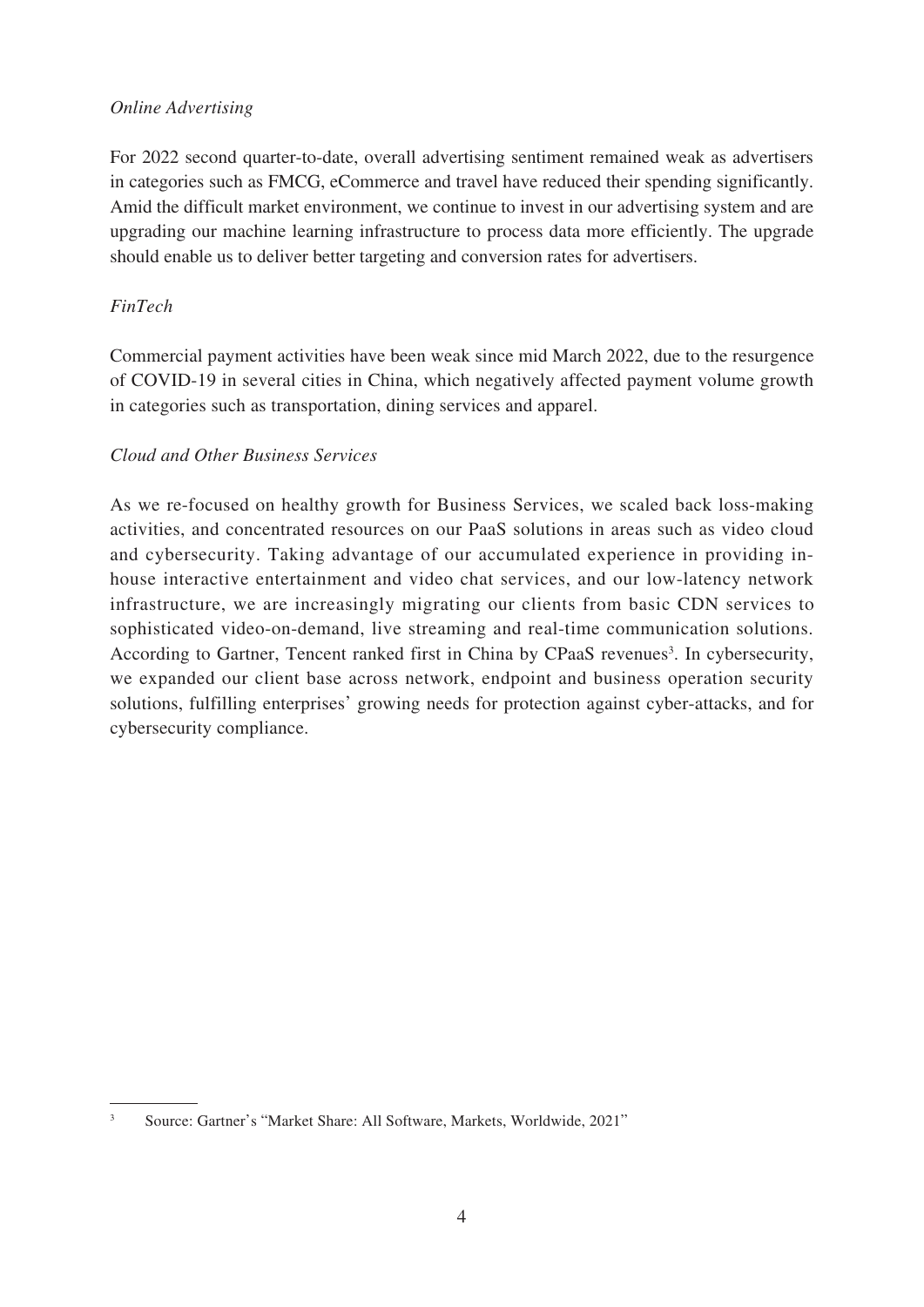# **MANAGEMENT DISCUSSION AND ANALYSIS**

# **First Quarter of 2022 Compared to First Quarter of 2021**

The following table sets forth the comparative figures for the first quarter of 2022 and the first quarter of 2021:

|                                                              | <b>Unaudited</b>          |           |
|--------------------------------------------------------------|---------------------------|-----------|
|                                                              | <b>Three months ended</b> |           |
|                                                              | 31 March                  | 31 March  |
|                                                              | 2022                      | 2021      |
|                                                              | (RMB in millions)         |           |
| Revenues                                                     | 135,471                   | 135,303   |
| Cost of revenues                                             | (78, 397)                 | (72, 668) |
| Gross profit                                                 | 57,074                    | 62,635    |
| Interest income                                              | 1,737                     | 1,614     |
| Other gains, net                                             | 13,133                    | 19,521    |
| Selling and marketing expenses                               | (8,058)                   | (8,530)   |
| General and administrative expenses                          | (26, 669)                 | (18,967)  |
| Operating profit                                             | 37,217                    | 56,273    |
| Finance costs, net                                           | (1,935)                   | (1,367)   |
| Share of (loss)/profit of associates and joint ventures, net | (6, 280)                  | 1,348     |
| Profit before income tax                                     | 29,002                    | 56,254    |
| Income tax expense                                           | (5,269)                   | (7,246)   |
| Profit for the period                                        | 23,733                    | 49,008    |
| Attributable to:                                             |                           |           |
| Equity holders of the Company                                | 23,413                    | 47,767    |
| Non-controlling interests                                    | 320                       | 1,241     |
|                                                              | 23,733                    | 49,008    |
| Non-IFRS operating profit                                    | 36,538                    | 42,758    |
| Non-IFRS profit attributable to equity holders               |                           |           |
| of the Company                                               | 25,545                    | 33,118    |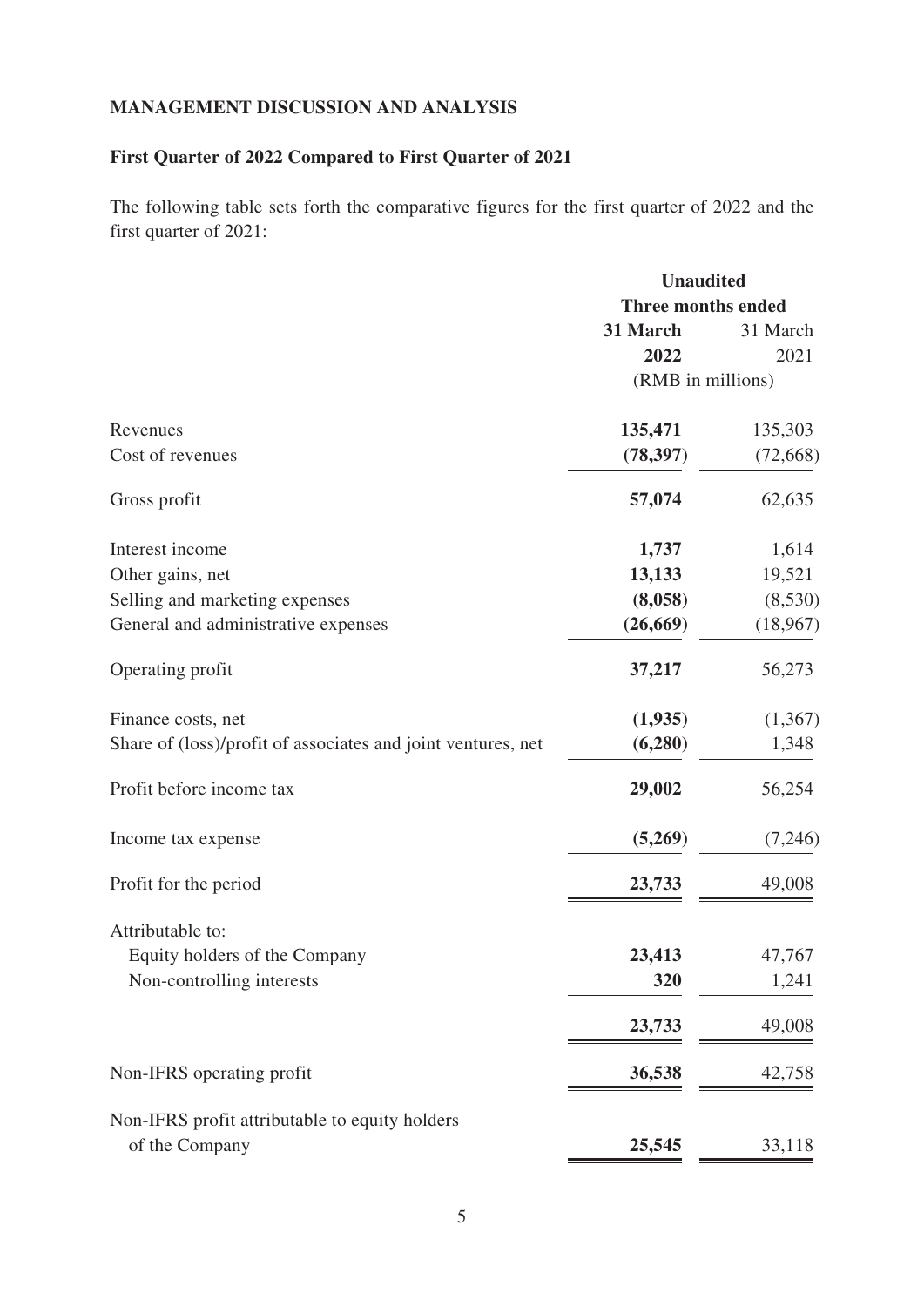*Revenues.* Revenues were RMB135.5 billion for the first quarter of 2022, broadly stable compared to the first quarter of 2021. The following table sets forth our revenues by line of business for the first quarter of 2022 and the first quarter of 2021:

|                                      |                    | <b>Unaudited</b>                    |               |               |  |
|--------------------------------------|--------------------|-------------------------------------|---------------|---------------|--|
|                                      | Three months ended |                                     |               |               |  |
|                                      | 31 March 2022      |                                     | 31 March 2021 |               |  |
|                                      |                    | % of total                          |               | $\%$ of total |  |
|                                      | <b>Amount</b>      | revenues                            | Amount        | revenues      |  |
|                                      |                    | (RMB in millions, unless specified) |               |               |  |
| <b>VAS</b>                           | 72,738             | $54\%$                              | 72,443        | 54%           |  |
| <b>Online Advertising</b>            | 17,988             | $13\%$                              | 21,820        | $16\%$        |  |
| <b>FinTech and Business Services</b> | 42,768             | $32\%$                              | 39,028        | 29%           |  |
| Others                               | 1,977              | $1\%$                               | 2,012         | $1\%$         |  |
| Total revenues                       | 135,471            | $100\%$                             | 135,303       | 100%          |  |

- Revenues from VAS<sup>4</sup> were RMB72.7 billion for the first quarter of 2022, broadly stable compared to the first quarter of 2021. Domestic Games revenues decreased by 1% to RMB33.0 billion, as direct and indirect effects of the minor protection measures impacted active user and paying user counts. During the quarter, the incremental revenues generated by recently launched games, such as League of Legends: Wild Rift and Fight of The Golden Spatula, were largely offset by the decrease in revenues from games such as Moonlight Blade Mobile and Call of Duty Mobile. International Games revenues grew by 4% to RMB10.6 billion, or 8% in constant currency terms, reflecting an increase in revenues from games including VALORANT and Clash of Clans, partly offset by a decrease in revenues from PUBG Mobile as user spending normalised post-COVID. Social Networks revenues grew by 1% to RMB29.1 billion, reflecting increased revenue from our Video Accounts live streaming service, largely offset by decreased revenues from music- and games-related live streaming services.

<sup>4</sup> Mobile games VAS revenues (including mobile games revenues attributable to our Social Networks business) decreased by 3% year-on-year to RMB40.3 billion, while PC client games revenues grew by 2% year-on-year to RMB12.1 billion for the first quarter of 2022.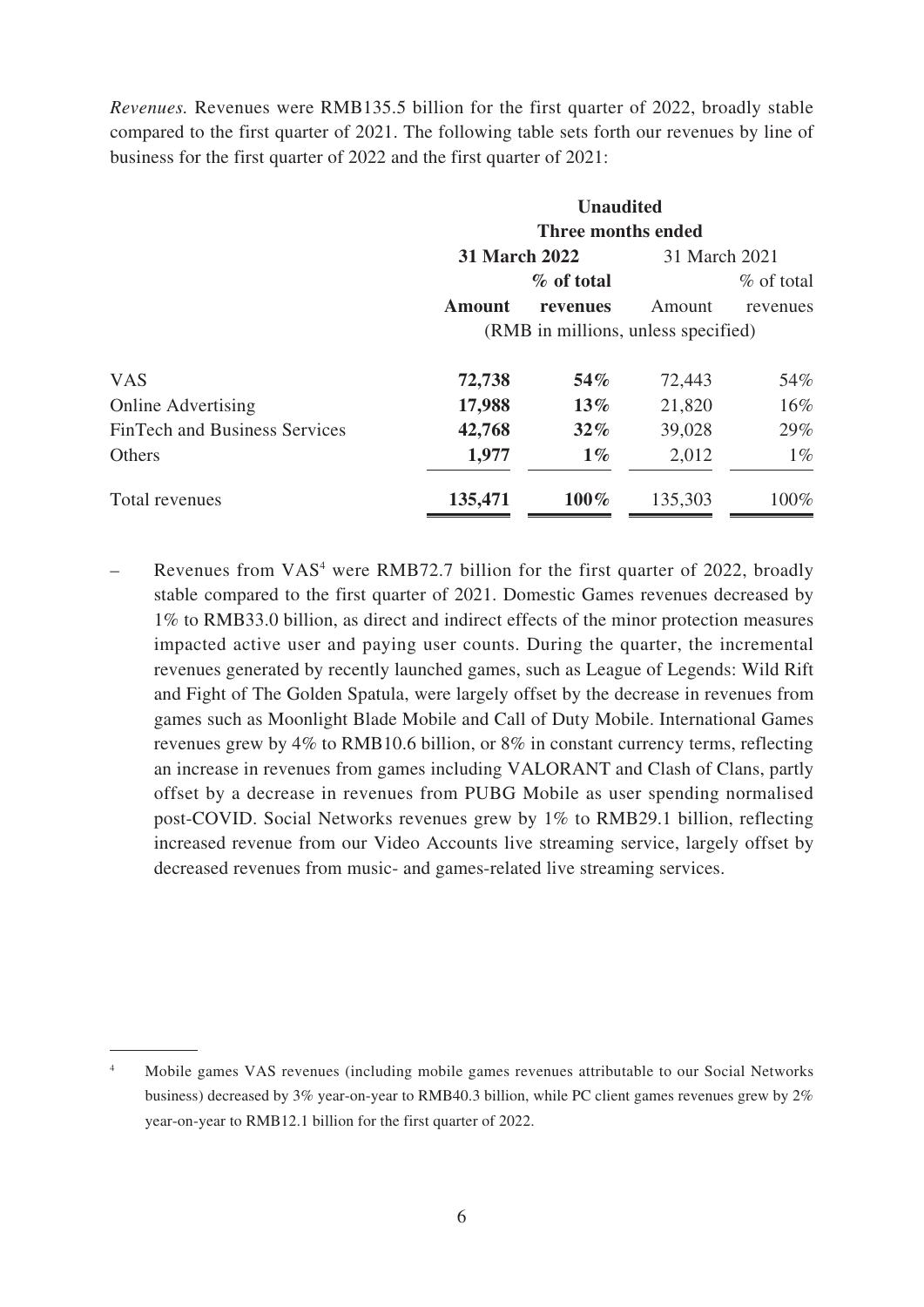- Revenues from Online Advertising decreased by 18% to RMB18.0 billion for the first quarter of 2022 on a year-on-year basis, reflecting weak demand from advertiser categories including education, Internet services and eCommerce, plus regulatory changes impacting the online advertising industry itself, partly offset by solid demand from the FMCG category, as well as our consolidation of Sogou's advertising revenue. Social and Others Advertising revenues decreased by 15% to RMB15.7 billion, primarily due to sharply lower advertising revenues from our mobile advertising network, which was particularly affected by the regulatory changes, partly offset by greater advertising revenues from Official Accounts, driven by the popularity of notification feeds ads. Media Advertising revenues decreased by 30% to RMB2.3 billion, reflecting lower advertising revenues from our media platforms including Tencent News and Tencent Video, partly offset by advertising revenue contribution from the Beijing 2022 Winter Olympics.
- Revenues from FinTech and Business Services increased by 10% to RMB42.8 billion for the first quarter of 2022 on a year-on-year basis. FinTech Services year-onyear revenue growth moderated as COVID-19 resurgence in March 2022 impacted commercial payment volume. Business Services revenue recorded a mild year-on-year decrease, as we repositioned our IaaS service from revenue scale-up at all costs to selfsustained growth, and proactively reduced loss-making contracts.

*Cost of revenues.* Cost of revenues increased by 8% to RMB78.4 billion for the first quarter of 2022 on a year-on-year basis, primarily driven by higher server and bandwidth costs, higher transaction costs to handle greater payment-related transaction volumes, as well as higher content costs, partly offset by decreased channel and distribution costs. As a percentage of revenues, cost of revenues increased to 58% for the first quarter of 2022 from 54% for the first quarter of 2021, reflecting costs growing while revenues were stable or declined in certain businesses, and our continued investments in key strategic areas. The following table sets forth our cost of revenues by line of business for the first quarter of 2022 and the first quarter of 2021:

|                                      |                      | <b>Unaudited</b>                    |               |          |
|--------------------------------------|----------------------|-------------------------------------|---------------|----------|
|                                      |                      | Three months ended                  |               |          |
|                                      | <b>31 March 2022</b> |                                     | 31 March 2021 |          |
|                                      |                      | $\%$ of                             |               | $%$ of   |
|                                      |                      | segment                             |               | segment  |
|                                      | <b>Amount</b>        | revenues                            | Amount        | revenues |
|                                      |                      | (RMB in millions, unless specified) |               |          |
| <b>VAS</b>                           | 36,055               | 50%                                 | 32,533        | 45%      |
| <b>Online Advertising</b>            | 11,394               | $63\%$                              | 11,986        | 55%      |
| <b>FinTech and Business Services</b> | 29,269               | 68%                                 | 26,430        | 68%      |
| Others                               | 1,679                | 85%                                 | 1,719         | 85%      |
| Total cost of revenues               | 78,397               |                                     | 72,668        |          |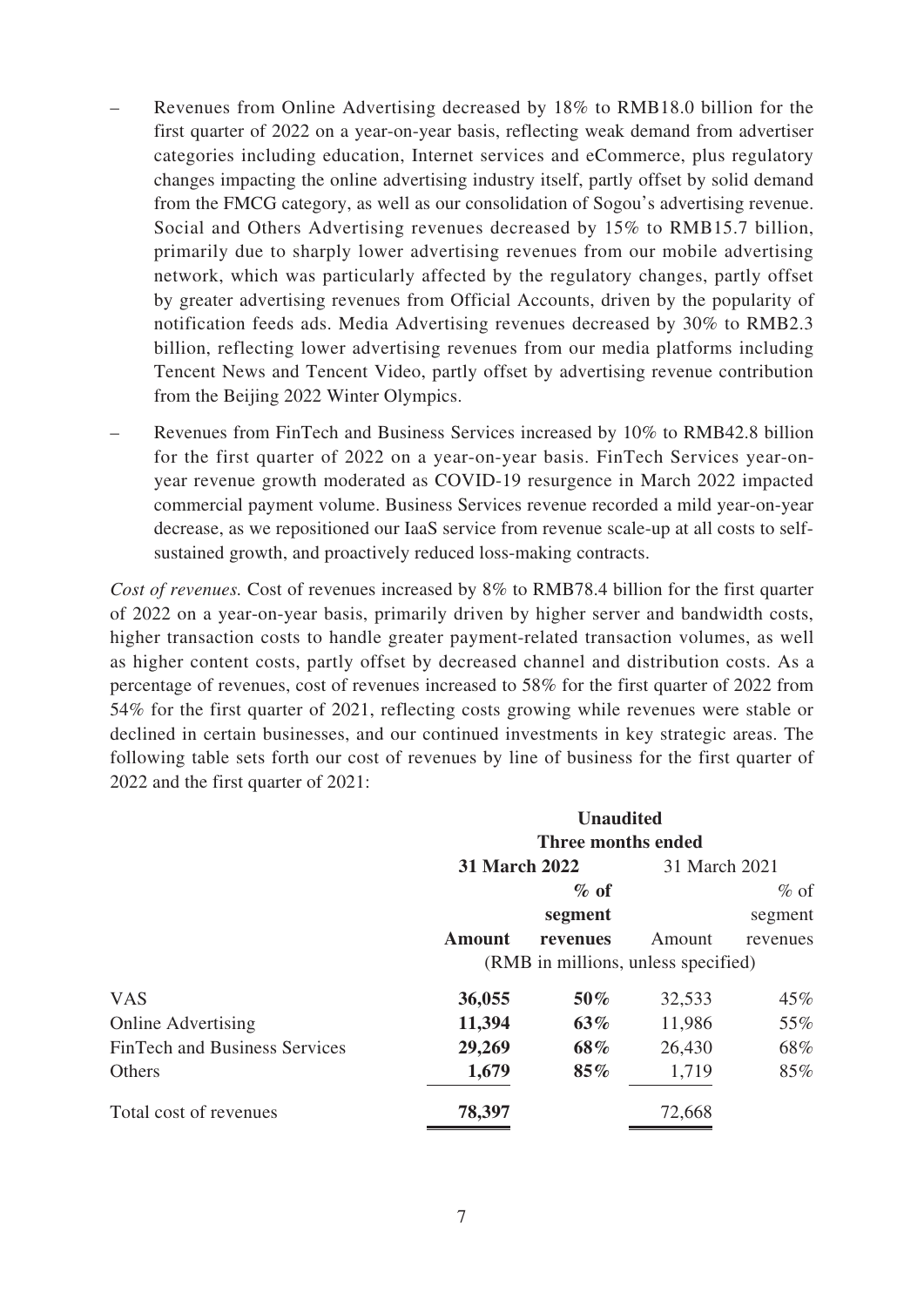- Cost of revenues for VAS increased by 11% to RMB36.1 billion for the first quarter of 2022 on a year-on-year basis, primarily driven by increased revenue sharing costs associated with our Video Accounts live streaming service, content costs for games, as well as server and bandwidth costs.
- Cost of revenues for Online Advertising decreased by 5% to RMB11.4 billion for the first quarter of 2022 on a year-on-year basis, reflecting decreased channel and distribution costs, partly offset by increased server and bandwidth costs including those associated with our Video Accounts, as well as content costs associated with the Beijing 2022 Winter Olympics.
- Cost of revenues for FinTech and Business Services increased by 11% to RMB29.3 billion for the first quarter of 2022 on a year-on-year basis, reflecting increased transaction costs due to payment volume growth, as well as increased server and bandwidth costs.

*Other gains, net.* We recorded net other gains of RMB13.1 billion for the first quarter of 2022, which were primarily non-IFRS adjustment items such as net gains on deemed disposals and disposals of certain investee companies (including a RMB18.5 billion gain arising from our partial divestment of Sea Limited), partly offset by impairment provisions against certain investee companies in verticals such as transportation services and online media.

*Selling and marketing expenses.* Selling and marketing expenses decreased by 6% to RMB8.1 billion for the first quarter of 2022 on a year-on-year basis, primarily due to reduced marketing spending as part of our expense optimisation measures. As a percentage of revenues, selling and marketing expenses was 6% for the first quarter of 2022, broadly stable compared to the first quarter of 2021.

*General and administrative expenses.* General and administrative expenses increased by 41% to RMB26.7 billion for the first quarter of 2022 on a year-on-year basis, driven by higher share-based compensation expenses, R&D expenses and staff costs reflecting our headcount increase due to on-going investments in key strategic areas, greater expenses incurred by our overseas subsidiaries, as well as expenses from recently acquired subsidiaries.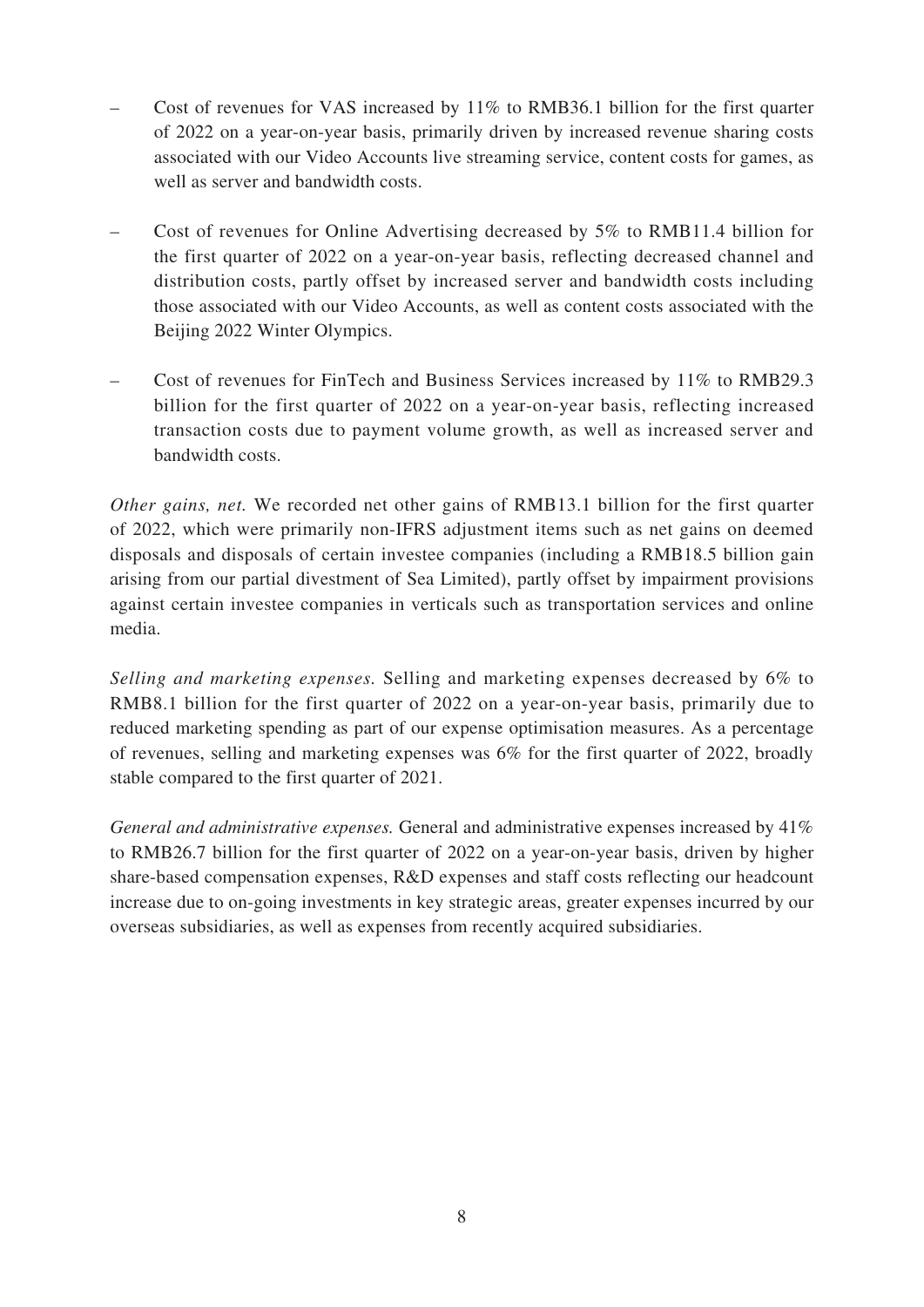*Finance costs, net.* Net finance costs increased by 42% to RMB1.9 billion for the first quarter of 2022 on a year-on-year basis, reflecting greater interest expenses as a result of increased indebtedness, and lower foreign exchange gains.

*Share of loss/profit of associates and joint ventures, net.* We recorded share of losses of associates and joint ventures of RMB6.3 billion for the first quarter of 2022, compared to share of profits of RMB1.3 billion for the first quarter of 2021. Non-IFRS share of losses of associates and joint ventures were RMB2.2 billion for the first quarter of 2022, compared to non-IFRS share of profits of RMB0.5 billion for the first quarter of 2021, primarily reflecting revenue declines at certain overseas associates in the games industry due to post-COVID normalisation in user spending, the impact from JD.com ceasing to be an associate, and losses recognised from associates in the transportation services vertical.

*Income tax expense.* Income tax expense decreased by 27% to RMB5.3 billion for the first quarter of 2022 on a year-on-year basis.

*Profit attributable to equity holders of the Company.* Profit attributable to equity holders of the Company decreased by 51% to RMB23.4 billion for the first quarter of 2022 on a yearon-year basis. Non-IFRS profit attributable to equity holders of the Company decreased by 23% to RMB25.5 billion for the first quarter of 2022 on a year-on-year basis, as costs and expenses generally increased faster than revenues, and as net associate contributions moved from profits to losses.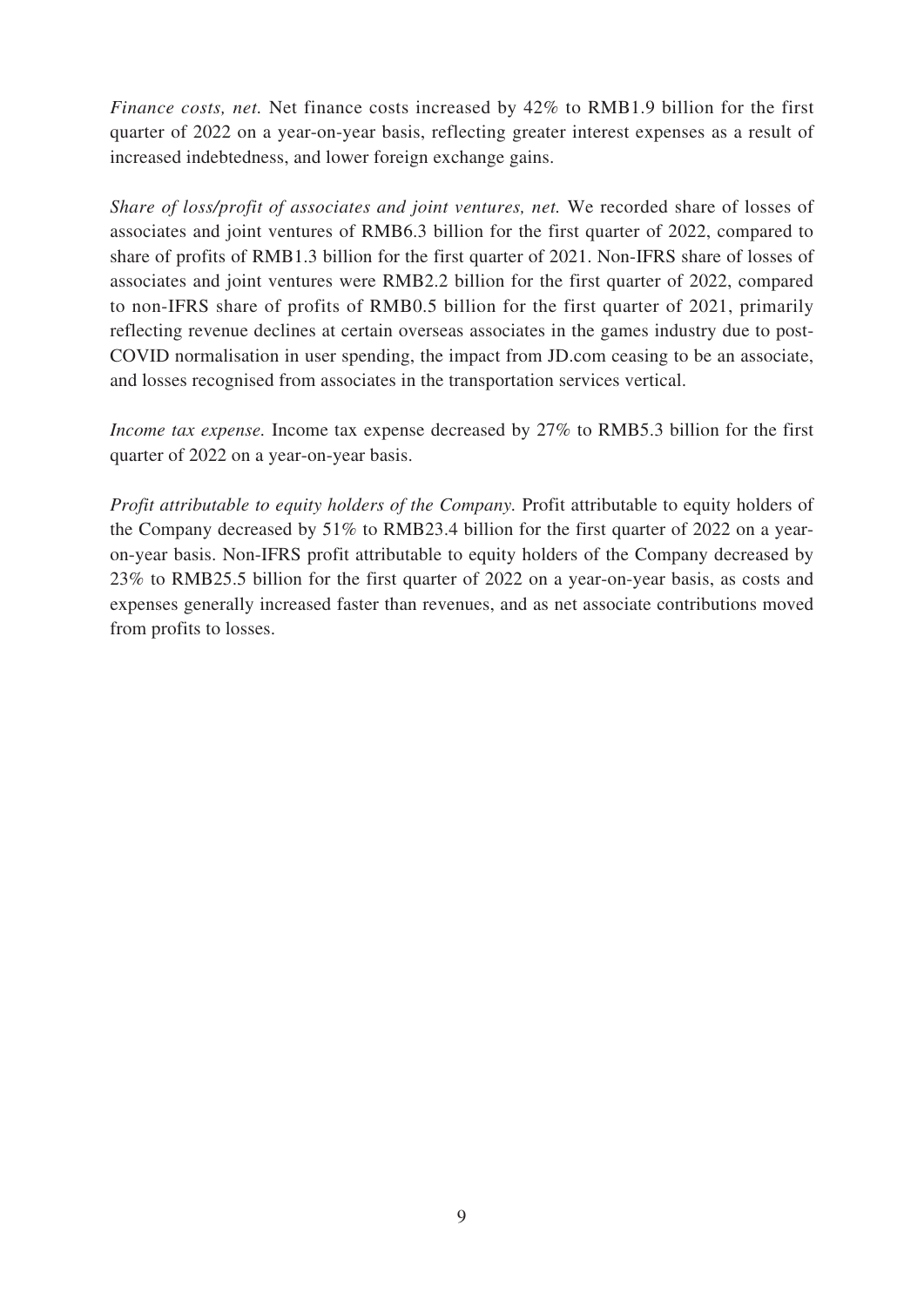# **First Quarter of 2022 Compared to Fourth Quarter of 2021**

The following table sets forth the comparative figures for the first quarter of 2022 and the fourth quarter of 2021:

|                                                       |           | <b>Unaudited</b>   |
|-------------------------------------------------------|-----------|--------------------|
|                                                       |           | Three months ended |
|                                                       | 31 March  | 31 December        |
|                                                       | 2022      | 2021               |
|                                                       |           | (RMB in millions)  |
| Revenues                                              | 135,471   | 144,188            |
| Cost of revenues                                      | (78, 397) | (86,371)           |
| Gross profit                                          | 57,074    | 57,817             |
| Interest income                                       | 1,737     | 1,703              |
| Other gains, net                                      | 13,133    | 86,199             |
| Selling and marketing expenses                        | (8,058)   | (11,616)           |
| General and administrative expenses                   | (26, 669) | (24, 380)          |
| Operating profit                                      | 37,217    | 109,723            |
| Finance costs, net                                    | (1,935)   | (1,863)            |
| Share of losses of associates and joint ventures, net | (6,280)   | (8,267)            |
| Profit before income tax                              | 29,002    | 99,593             |
| Income tax expense                                    | (5,269)   | (3,888)            |
| Profit for the period                                 | 23,733    | 95,705             |
| Attributable to:                                      |           |                    |
| Equity holders of the Company                         | 23,413    | 94,958             |
| Non-controlling interests                             | 320       | 747                |
|                                                       | 23,733    | 95,705             |
| Non-IFRS operating profit                             | 36,538    | 33,151             |
| Non-IFRS profit attributable to equity holders        |           |                    |
| of the Company                                        | 25,545    | 24,880             |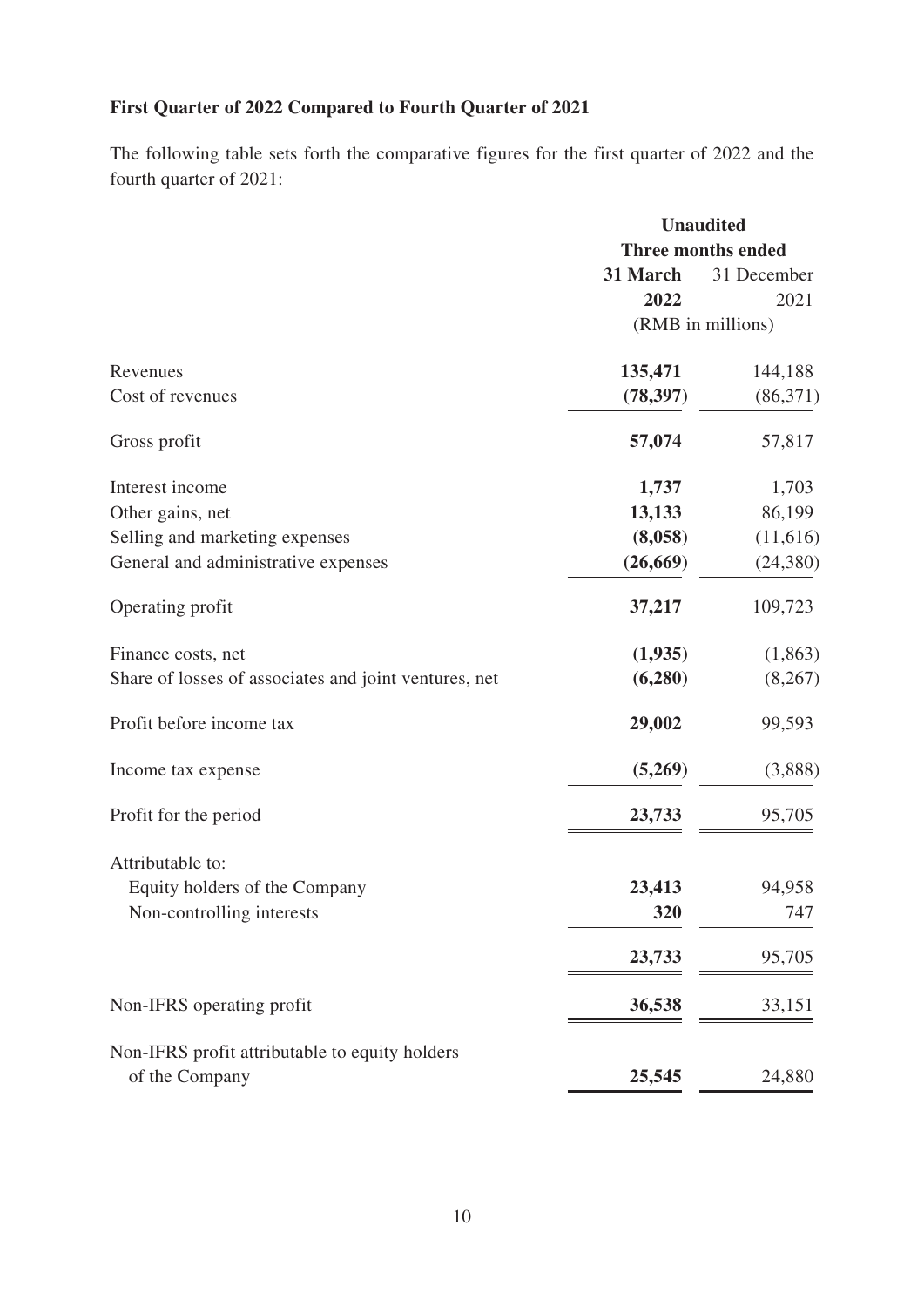*Revenues.* Revenues decreased by 6% to RMB135.5 billion for the first quarter of 2022 on a quarter-on-quarter basis.

- Revenues from VAS increased by 1% to RMB72.7 billion for the first quarter of 2022. Domestic Games revenues increased by 11% to RMB33.0 billion, due to a seasonal upturn in revenues from games including Honour of Kings, CrossFire Mobile and DnF. International Games revenues decreased by 20% to RMB10.6 billion, reflecting a decrease in revenues from games such as PUBG Mobile, and the high-base effect of Supercell's revenue true-up adjustment recorded in the fourth quarter of 2021. Social Networks revenues were RMB29.1 billion, broadly stable compared to the fourth quarter of 2021, as the increase in revenues from in-game item sales and our Video Accounts live streaming service was largely offset by the decrease in revenues from music- and games-related live streaming services.
- Revenues from Online Advertising decreased by 16% to RMB18.0 billion for the first quarter of 2022, reflecting negative seasonality and weak advertising demand due to regulatory and macroeconomic headwinds. Social and Others Advertising revenues decreased by 15% to RMB15.7 billion, reflecting lower advertising revenues across many of our properties, and in particular our mobile advertising network. Media Advertising revenues decreased by 27% to RMB2.3 billion, reflecting lower advertising revenues from Tencent Video and Tencent News services.
- Revenues from FinTech and Business Services decreased by 11% to RMB42.8 billion for the first quarter of 2022. The FinTech Services revenue decrease reflected a seasonal downturn in social payment volume during the Chinese New Year period, and weak commercial payment volume in March due to domestic COVID-19 resurgence. Business Services revenues dropped sequentially, reflecting seasonally fewer cloud project deployments as well as our recent initiatives to reduce loss-making contracts.

*Cost of revenues.* Cost of revenues decreased by 9% to RMB78.4 billion for the first quarter of 2022 on a quarter-on-quarter basis, primarily reflecting decreased cloud project deployment costs, content costs, transaction costs of FinTech services, as well as channel and distribution costs. As a percentage of revenues, cost of revenues decreased to 58% for the first quarter of 2022 from 60% for the fourth quarter of 2021.

– Cost of revenues for VAS decreased by 2% to RMB36.1 billion for the first quarter of 2022, primarily reflecting reduced revenue sharing costs associated with live streaming services due to seasonally lower live streaming revenues, and decreased content costs due to fewer eSports events.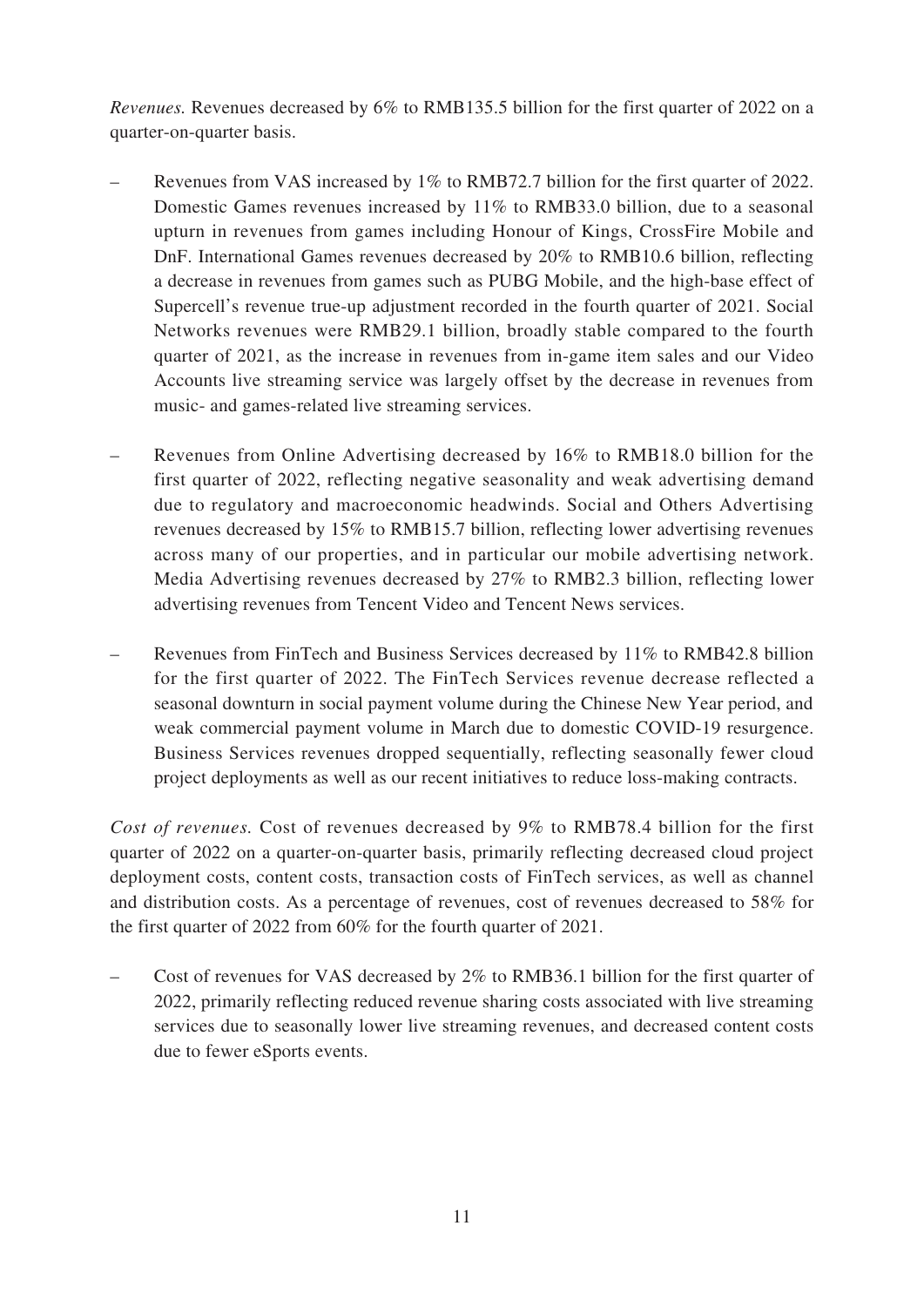- Cost of revenues for Online Advertising decreased by 8% to RMB11.4 billion for the first quarter of 2022, reflecting decreased channel and distribution costs as well as content costs.
- Cost of revenues for FinTech and Business Services decreased by 16% to RMB29.3 billion for the first quarter of 2022, reflecting decreased cloud project deployment costs as well as reduced bank charges for payment services due to lower payment volume.

*Selling and marketing expenses.* Selling and marketing expenses decreased by 31% to RMB8.1 billion for the first quarter of 2022 on a quarter-on-quarter basis, reflecting lower marketing spending on games and Business Services due to both seasonality and expense optimisation measures.

*General and administrative expenses.* General and administrative expenses increased by 9% to RMB26.7 billion for the first quarter of 2022 on a quarter-on-quarter basis, reflecting higher share-based compensation expenses and staff costs.

*Share of losses of associates and joint ventures, net.* We recorded share of losses of associates and joint ventures of RMB6.3 billion for the first quarter of 2022, compared to share of losses of RMB8.3 billion for the fourth quarter of 2021. Non-IFRS share of losses of associates and joint ventures were RMB2.2 billion for the first quarter of 2022, compared to non-IFRS share of losses of RMB0.8 billion for the fourth quarter of 2021, reflecting seasonal revenue declines at certain overseas associates in the games industry, as well as the impact from JD.com ceasing to be an associate.

*Profit attributable to equity holders of the Company.* Profit attributable to equity holders of the Company decreased by 75% to RMB23.4 billion for the first quarter of 2022 on a quarter-on-quarter basis. Non-IFRS profit attributable to equity holders of the Company increased by 3% to RMB25.5 billion for the first quarter of 2022, reflecting our optimisation measures to reduce marketing spending, partly offset by widened share of losses from associates.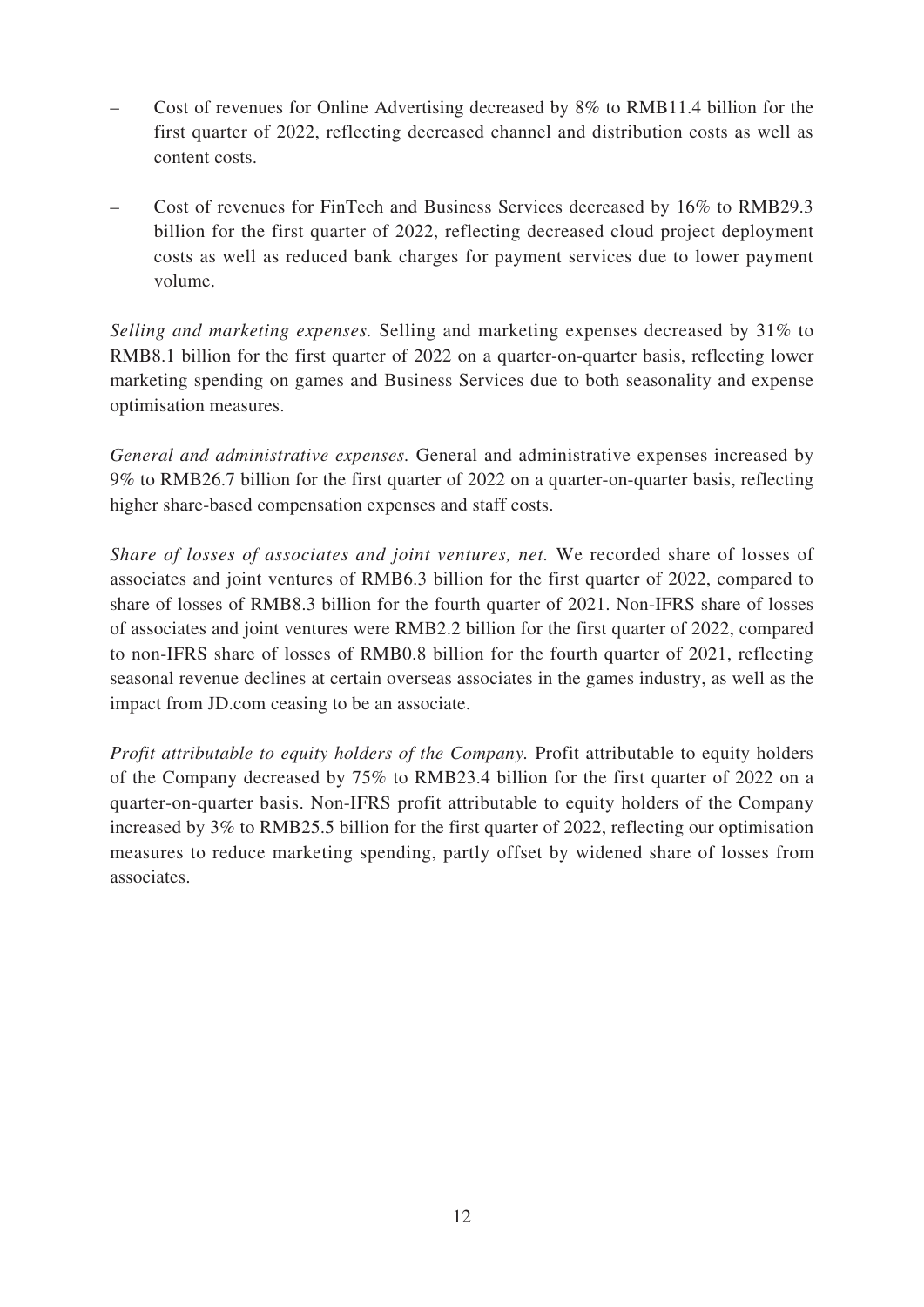## **Other Financial Information**

|                                     | <b>Unaudited</b> |          |  |  |
|-------------------------------------|------------------|----------|--|--|
| Three months ended                  |                  |          |  |  |
| 31 March                            | 31 December      | 31 March |  |  |
| 2022                                | 2021             | 2021     |  |  |
| (RMB in millions, unless specified) |                  |          |  |  |
| 38,283                              | 36,568           | 49,355   |  |  |
| 46,102                              | 42,267           | 52,927   |  |  |
| 34%                                 | 29%              | 39%      |  |  |
| 2,103                               | 2,188            | 1,726    |  |  |
| (11, 035)                           | (20, 243)        | 5,581    |  |  |
| 6,971                               | 11,661           | 7,734    |  |  |
|                                     |                  |          |  |  |

Note:

- (a) EBITDA is calculated as operating profit minus interest income and other gains/losses, net, and adding back depreciation of property, plant and equipment, investment properties as well as right-of-use assets, and amortisation of intangible assets and land use rights. Adjusted EBITDA is calculated as EBITDA plus equity-settled share-based compensation expenses.
- (b) Adjusted EBITDA margin is calculated by dividing Adjusted EBITDA by revenues.
- (c) Net (debt)/cash represents period end balance and is calculated as cash and cash equivalents, plus term deposits and others, minus borrowings and notes payable.
- (d) Capital expenditures consist of additions (excluding business combinations) to property, plant and equipment, construction in progress, investment properties, land use rights and intangible assets (excluding video and music content, game licences and other content).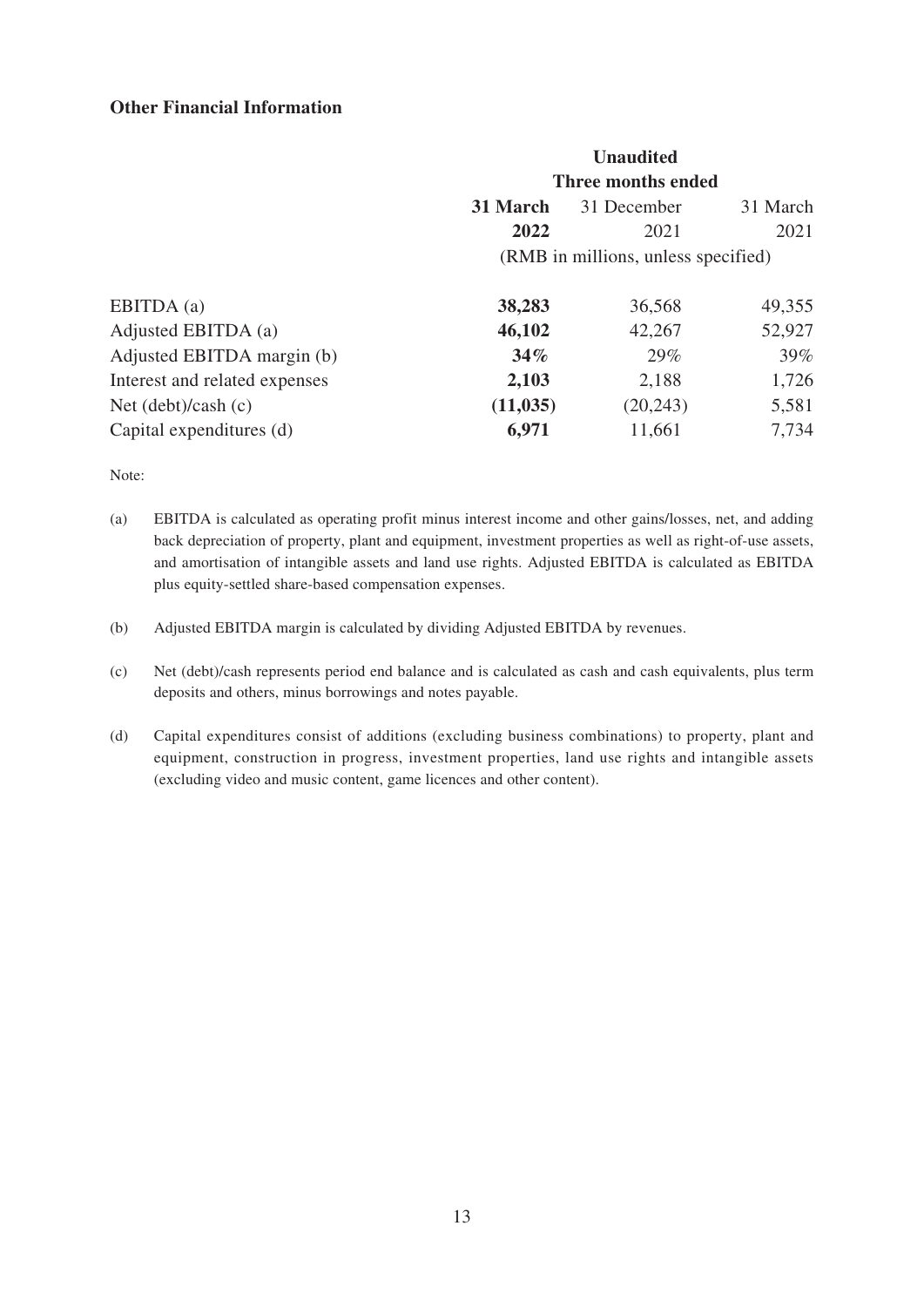The following table reconciles our operating profit to our EBITDA and Adjusted EBITDA for the periods presented:

|                                         |           | <b>Unaudited</b>                    |           |
|-----------------------------------------|-----------|-------------------------------------|-----------|
|                                         |           | Three months ended                  |           |
|                                         | 31 March  | 31 December                         | 31 March  |
|                                         | 2022      | 2021                                | 2021      |
|                                         |           | (RMB in millions, unless specified) |           |
| Operating profit                        | 37,217    | 109,723                             | 56,273    |
| Adjustments:                            |           |                                     |           |
| Interest income                         | (1,737)   | (1,703)                             | (1,614)   |
| Other gains, net                        | (13, 133) | (86, 199)                           | (19, 521) |
| Depreciation of property, plant and     |           |                                     |           |
| equipment and investment properties     | 5,686     | 5,466                               | 5,303     |
| Depreciation of right-of-use assets     | 1,636     | 1,376                               | 1,055     |
| Amortisation of intangible assets and   |           |                                     |           |
| land use rights                         | 8,614     | 7,905                               | 7,859     |
| <b>EBITDA</b>                           | 38,283    | 36,568                              | 49,355    |
| Equity-settled share-based compensation | 7,819     | 5,699                               | 3,572     |
| <b>Adjusted EBITDA</b>                  | 46,102    | 42,267                              | 52,927    |

# **Non-IFRS Financial Measures**

To supplement the consolidated results of the Group prepared in accordance with IFRS, certain additional non-IFRS financial measures (in terms of operating profit, operating margin, profit for the period, net margin, profit attributable to equity holders of the Company, basic EPS and diluted EPS) have been presented in this announcement. These unaudited non-IFRS financial measures should be considered in addition to, not as a substitute for, measures of the Group's financial performance prepared in accordance with IFRS. In addition, these non-IFRS financial measures may be defined differently from similar terms used by other companies.

The Company's management believes that the non-IFRS financial measures provide investors with useful supplementary information to assess the performance of the Group's core operations by excluding certain non-cash items and certain impact of M&A transactions. In addition, non-IFRS adjustments include relevant non-IFRS adjustments for the Group's major associates based on available published financials of the relevant major associates, or estimates made by the Company's management based on available information, certain expectations, assumptions and premises.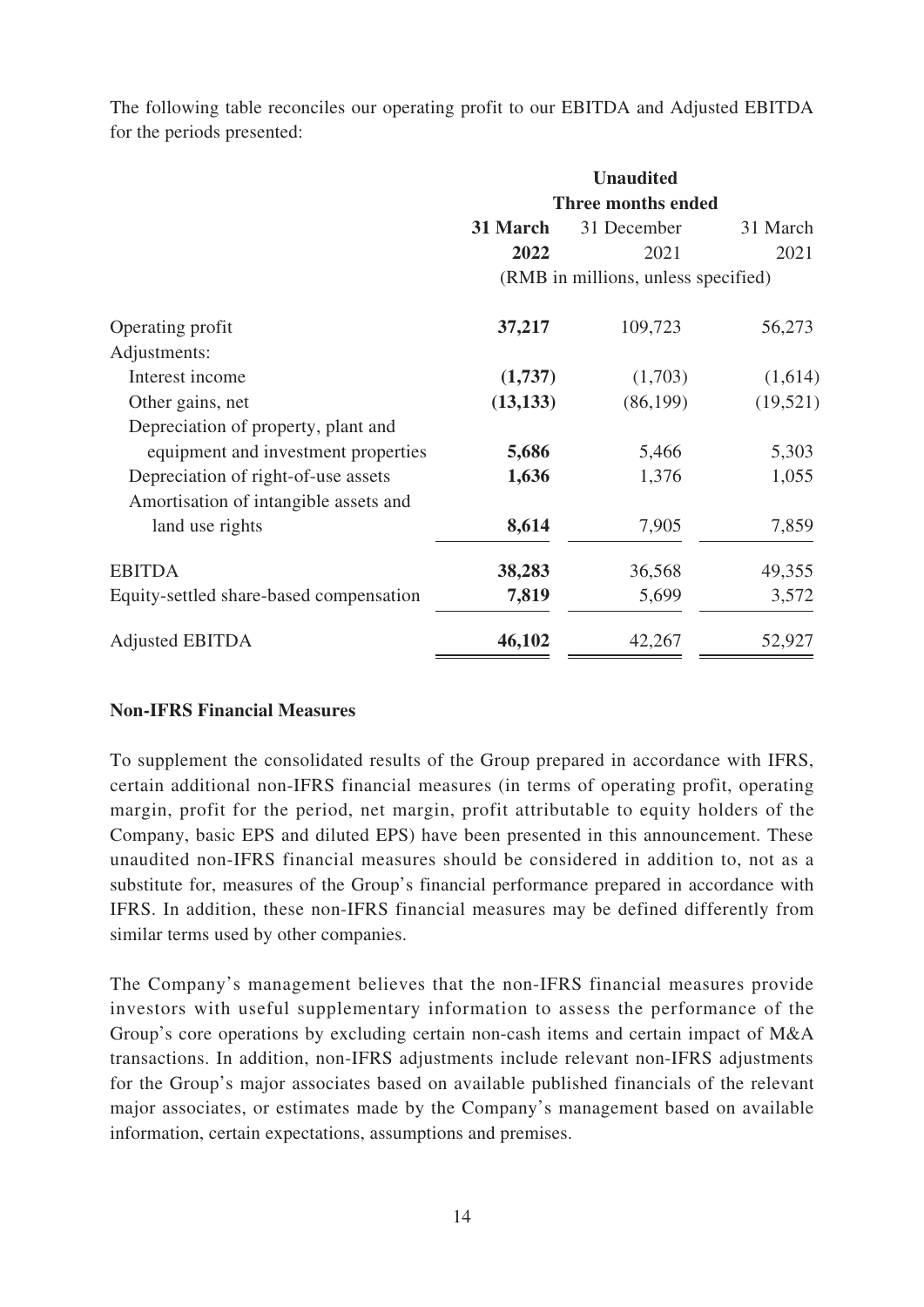The following tables set forth the reconciliations of the Group's non-IFRS financial measures for the first quarter of 2022 and 2021, the fourth quarter of 2021 to the nearest measures prepared in accordance with IFRS:

|                         |          |                                     |                                         |                               | Unaudited three months ended 31 March 2022 |            |               |                           |          |  |  |  |
|-------------------------|----------|-------------------------------------|-----------------------------------------|-------------------------------|--------------------------------------------|------------|---------------|---------------------------|----------|--|--|--|
|                         |          |                                     |                                         |                               | <b>Adjustments</b>                         |            |               |                           |          |  |  |  |
|                         | As       | Share-based                         | Net (gains)/<br>losses from<br>investee | Amortisation<br>of intangible | Impairment<br>provisions/                  | SSV&       |               | Income tax                |          |  |  |  |
|                         | reported | compensation                        | companies                               | assets                        | (reversals)                                | <b>CPP</b> | <b>Others</b> | effects                   | Non-IFRS |  |  |  |
|                         |          | (a)                                 | (b)                                     | $\left( \mathbf{c}\right)$    | (d)                                        | (e)        | (f)           | $\left(\mathbf{g}\right)$ |          |  |  |  |
|                         |          | (RMB in millions, unless specified) |                                         |                               |                                            |            |               |                           |          |  |  |  |
| <b>Operating profit</b> | 37,217   | 8,136                               | (18, 559)                               | 1,388                         | 7,003                                      | 1,348      | 5             | -                         | 36,538   |  |  |  |
| Profit for the period   | 23,733   | 9,635                               | (18, 552)                               | 3,163                         | 7,832                                      | 1,348      | 5             | (868)                     | 26,296   |  |  |  |
| Profit attributable     |          |                                     |                                         |                               |                                            |            |               |                           |          |  |  |  |
| to equity holders       | 23,413   | 9,452                               | (18, 542)                               | 2,857                         | 7,827                                      | 1,348      | 5             | (815)                     | 25,545   |  |  |  |
| EPS (RMB per share)     |          |                                     |                                         |                               |                                            |            |               |                           |          |  |  |  |
| – basic                 | 2.455    |                                     |                                         |                               |                                            |            |               |                           | 2.678    |  |  |  |
| - diluted               | 2.404    |                                     |                                         |                               |                                            |            |               |                           | 2.620    |  |  |  |
| <b>Operating margin</b> | $27\%$   |                                     |                                         |                               |                                            |            |               |                           | 27%      |  |  |  |
| Net margin              | $18\%$   |                                     |                                         |                               |                                            |            |               |                           | $19\%$   |  |  |  |

|  |  | Unaudited three months ended 31 December 2021 |  |
|--|--|-----------------------------------------------|--|
|  |  |                                               |  |

|                       |          |              |                                     |               | Adjustments |            |        |                           |          |  |  |
|-----------------------|----------|--------------|-------------------------------------|---------------|-------------|------------|--------|---------------------------|----------|--|--|
|                       |          |              | Net (gains)/                        |               |             |            |        |                           |          |  |  |
|                       |          |              | losses from                         | Amortisation  | Impairment  |            |        |                           |          |  |  |
|                       | As       | Share-based  | investee                            | of intangible | provisions/ | SSV&       |        | Income tax                |          |  |  |
|                       | reported | compensation | companies                           | assets        | (reversals) | <b>CPP</b> | Others | effects                   | Non-IFRS |  |  |
|                       |          | (a)          | (b)                                 | (c)           | (d)         | (e)        | (f)    | $\left( \text{g} \right)$ |          |  |  |
|                       |          |              | (RMB in millions, unless specified) |               |             |            |        |                           |          |  |  |
| Operating profit      | 109,723  | 5,664        | (100, 349)                          | 1,316         | 15,217      | 604        | 976    | $\overline{\phantom{0}}$  | 33,151   |  |  |
| Profit for the period | 95,705   | 7,880        | (98,046)                            | 3,340         | 15,573      | 604        | 1,568  | (866)                     | 25,758   |  |  |
| Profit attributable   |          |              |                                     |               |             |            |        |                           |          |  |  |
| to equity holders     | 94,958   | 7,776        | (97, 804)                           | 3,010         | 15,573      | 604        | 1,567  | (804)                     | 24,880   |  |  |
| EPS (RMB per share)   |          |              |                                     |               |             |            |        |                           |          |  |  |
| - basic               | 9.957    |              |                                     |               |             |            |        |                           | 2.609    |  |  |
| - diluted             | 9.788    |              |                                     |               |             |            |        |                           | 2.547    |  |  |
| Operating margin      | $76\%$   |              |                                     |               |             |            |        |                           | 23%      |  |  |
| Net margin            | 66%      |              |                                     |               |             |            |        |                           | 18%      |  |  |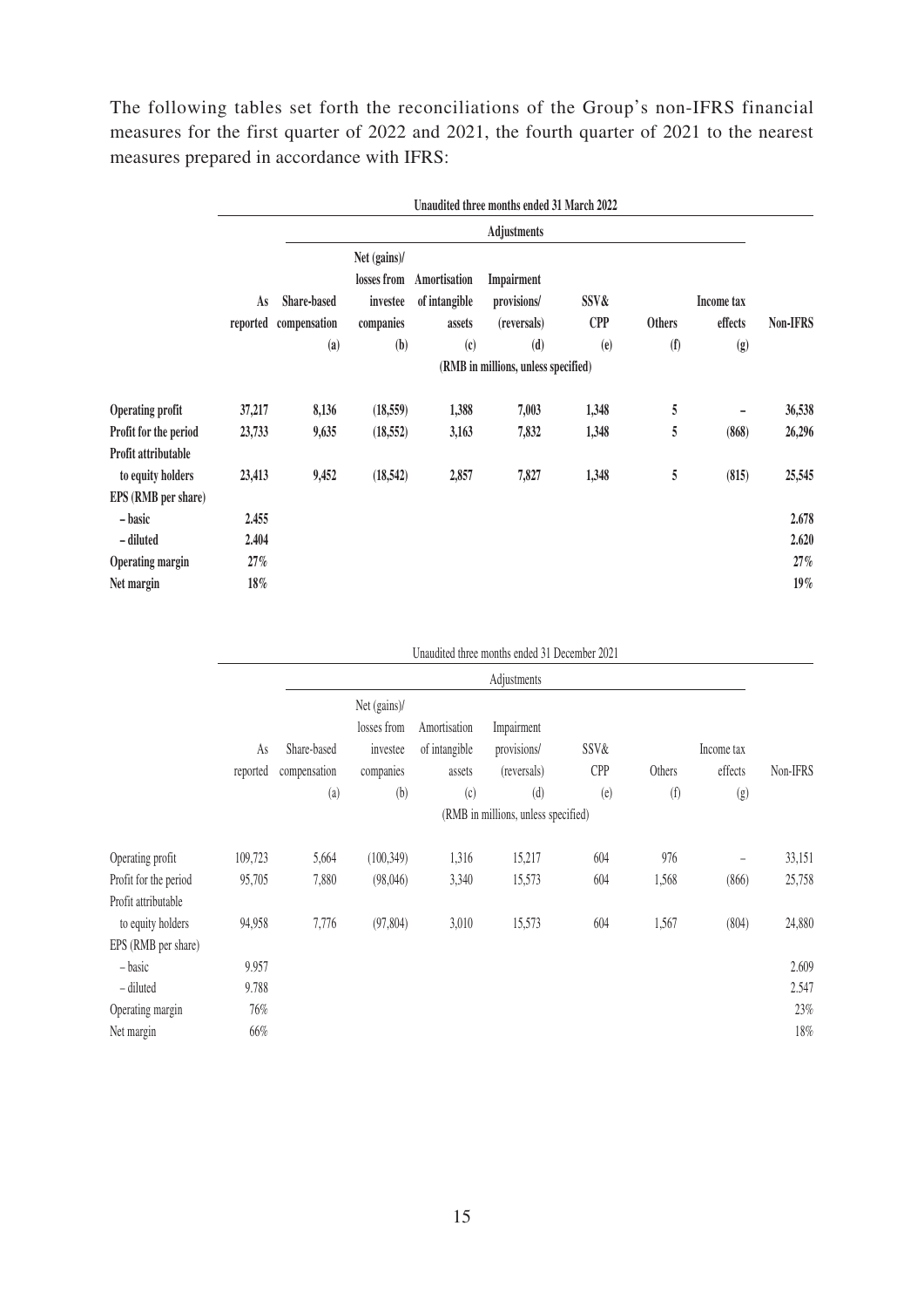|                       |          |              |              | Unaudited three months ended 31 March 2021 |             |            |          |
|-----------------------|----------|--------------|--------------|--------------------------------------------|-------------|------------|----------|
|                       |          |              |              | Adjustments                                |             |            |          |
|                       |          |              | Net (gains)/ |                                            |             |            |          |
|                       |          |              | losses from  | Amortisation                               | Impairment  |            |          |
|                       | As       | Share-based  | investee     | of intangible                              | provisions/ | Income tax |          |
|                       | reported | compensation | companies    | assets                                     | (reversals) | effects    | Non-IFRS |
|                       |          | (a)          | (b)          | (c)                                        | (d)         | (g)        |          |
|                       |          |              |              | (RMB in millions, unless specified)        |             |            |          |
| Operating profit      | 56,273   | 3,704        | (18, 331)    | 1,062                                      | 50          |            | 42,758   |
| Profit for the period | 49,008   | 5,036        | (22, 231)    | 2,699                                      | 178         | (187)      | 34,503   |
| Profit attributable   |          |              |              |                                            |             |            |          |
| to equity holders     | 47,767   | 4,855        | (21, 829)    | 2,352                                      | 178         | (205)      | 33,118   |
| EPS (RMB per share)   |          |              |              |                                            |             |            |          |
| - basic               | 5.020    |              |              |                                            |             |            | 3.481    |
| - diluted             | 4.917    |              |              |                                            |             |            | 3.415    |
| Operating margin      | 42%      |              |              |                                            |             |            | 32%      |
| Net margin            | 36%      |              |              |                                            |             |            | 26%      |
|                       |          |              |              |                                            |             |            |          |

Note:

- (a) Including put options granted to employees of investee companies on their shares and shares to be issued under investee companies' share-based incentive plans which can be acquired by the Group, and other incentives
- (b) Including net (gains)/losses on deemed disposals/disposals of investee companies, fair value changes arising from investee companies, and other expenses in relation to equity transactions of investee companies
- (c) Amortisation of intangible assets resulting from acquisitions
- (d) Impairment provisions/(reversals) for associates, joint ventures, goodwill and other intangible assets arising from acquisitions
- (e) Mainly including donations and expenses incurred for the Group's SSV & CPP initiatives (excluding share-based compensation expenses)
- (f) Mainly including expenses incurred for regulatory fines in the Mainland of China and certain litigation settlements
- (g) Income tax effects of non-IFRS adjustments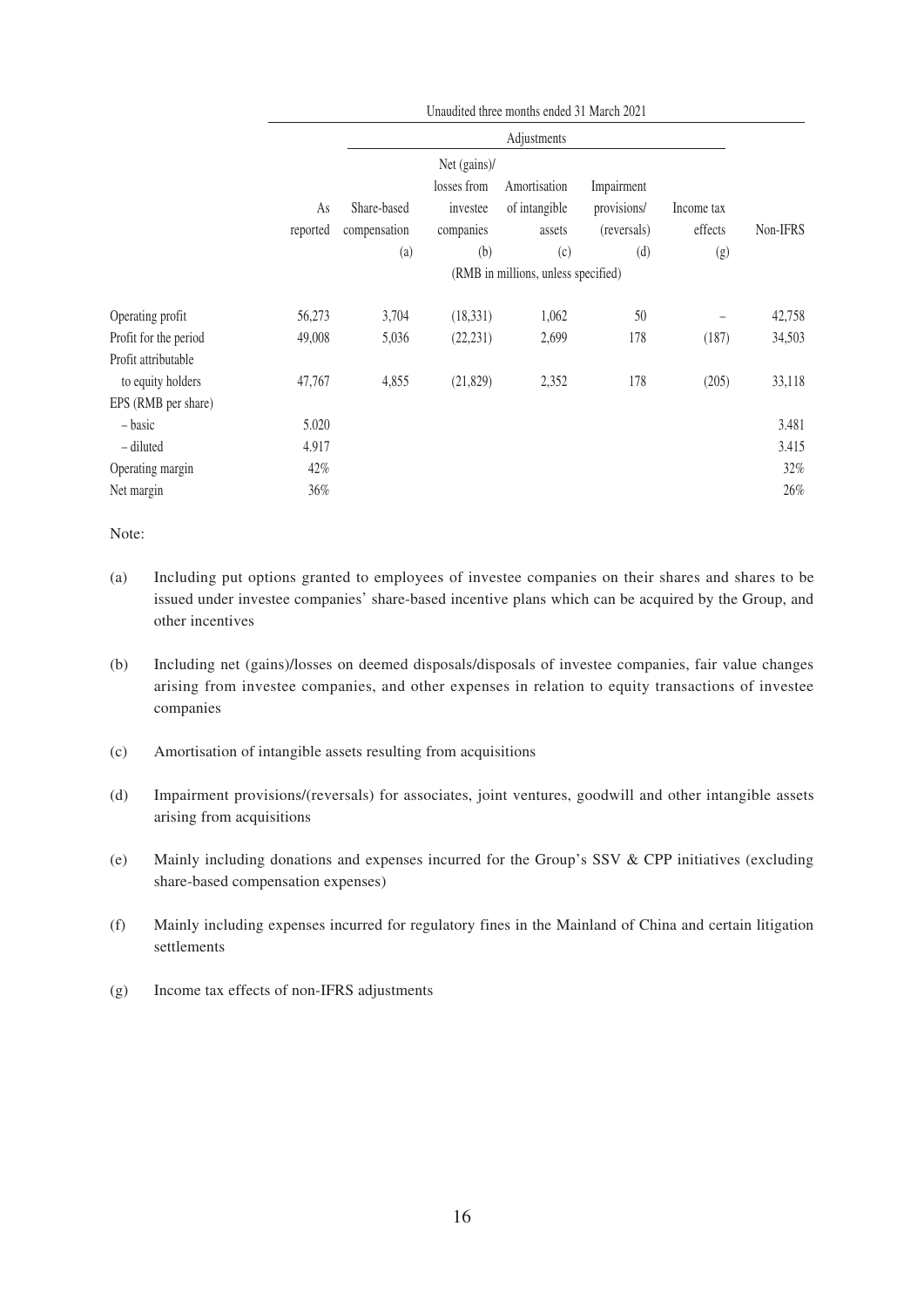# **Liquidity and Financial Resources**

Our cash and debt positions as at 31 March 2022 and 31 December 2021 were as follows:

|                           | <b>Unaudited</b><br>31 March | Audited<br>31 December |
|---------------------------|------------------------------|------------------------|
|                           | 2022                         | 2021                   |
|                           |                              | (RMB in millions)      |
| Cash and cash equivalents | 188,826                      | 167,966                |
| Term deposits and others  | 115,242                      | 113,320                |
|                           | 304,068                      | 281,286                |
| <b>Borrowings</b>         | (170, 123)                   | (155, 939)             |
| Notes payable             | (144,980)                    | (145,590)              |
| Net debt                  | (11, 035)                    | (20, 243)              |

As at 31 March 2022, the Group had net debt of RMB11.0 billion, compared to net debt of RMB20.2 billion as at 31 December 2021. The sequential improvement was mainly due to free cash flow generation and on-market divestitures of certain listed securities, partly offset by our strategic investments in other companies.

For the first quarter of 2022, the Group had free cash flow of RMB15.2 billion. This was a result of net cash flow generated from operating activities of RMB33.8 billion, offset by payments for capital expenditures of RMB8.2 billion, payments for media content of RMB8.9 billion, and payments for lease liabilities of RMB1.5 billion.

As at 31 March 2022, the fair value of our shareholdings<sup>5</sup> in listed investee companies (excluding subsidiaries) was RMB606.0 billion.

<sup>5</sup> Including those held via special purpose vehicles, on an attributable basis.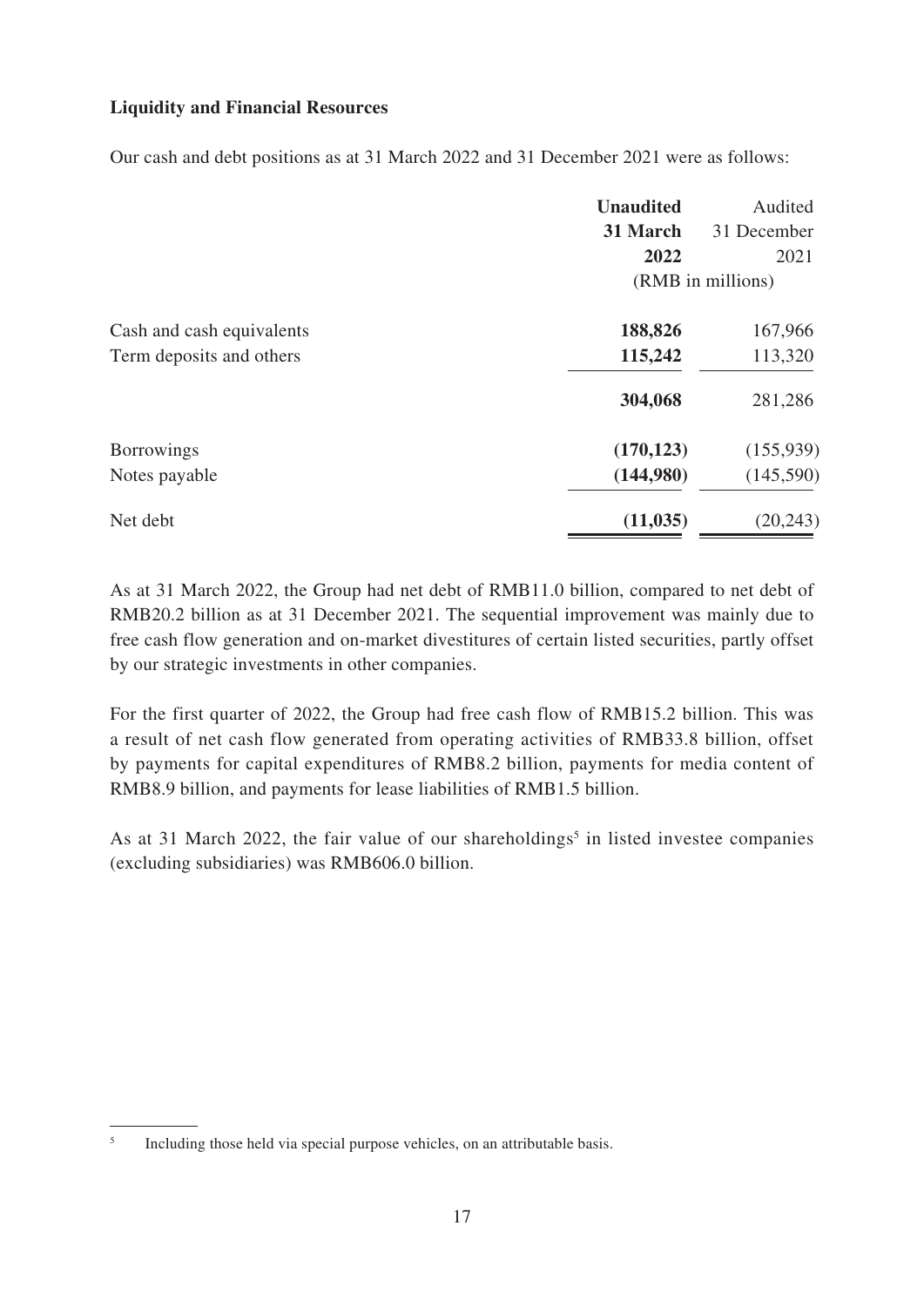# **FINANCIAL INFORMATION**

# **CONSOLIDATED INCOME STATEMENT FOR THE THREE MONTHS ENDED 31 MARCH 2022**

|                | <b>Unaudited</b>            |             |
|----------------|-----------------------------|-------------|
|                | Three months ended 31 March |             |
|                | 2022                        | 2021        |
| Note           | <b>RMB'Million</b>          | RMB'Million |
|                |                             |             |
|                | 72,738                      | 72,443      |
|                | 17,988                      | 21,820      |
|                | 42,768                      | 39,028      |
|                | 1,977                       | 2,012       |
| $\overline{2}$ | 135,471                     | 135,303     |
| 4              | (78, 397)                   | (72,668)    |
|                | 57,074                      | 62,635      |
|                |                             | 1,614       |
| 3              | 13,133                      | 19,521      |
| $\overline{4}$ | (8,058)                     | (8,530)     |
| $\overline{4}$ | (26, 669)                   | (18,967)    |
|                | 37,217                      | 56,273      |
|                | (1,935)                     | (1,367)     |
|                | (6,280)                     | 1,348       |
|                | 29,002                      | 56,254      |
| 5              | (5,269)                     | (7,246)     |
|                | 23,733                      | 49,008      |
|                |                             |             |
|                | 23,413                      | 47,767      |
|                | 320                         | 1,241       |
|                | 23,733                      | 49,008      |
|                |                             |             |
| 6(a)           | 2.455                       | 5.020       |
| 6(b)           | 2.404                       | 4.917       |
|                |                             | 1,737       |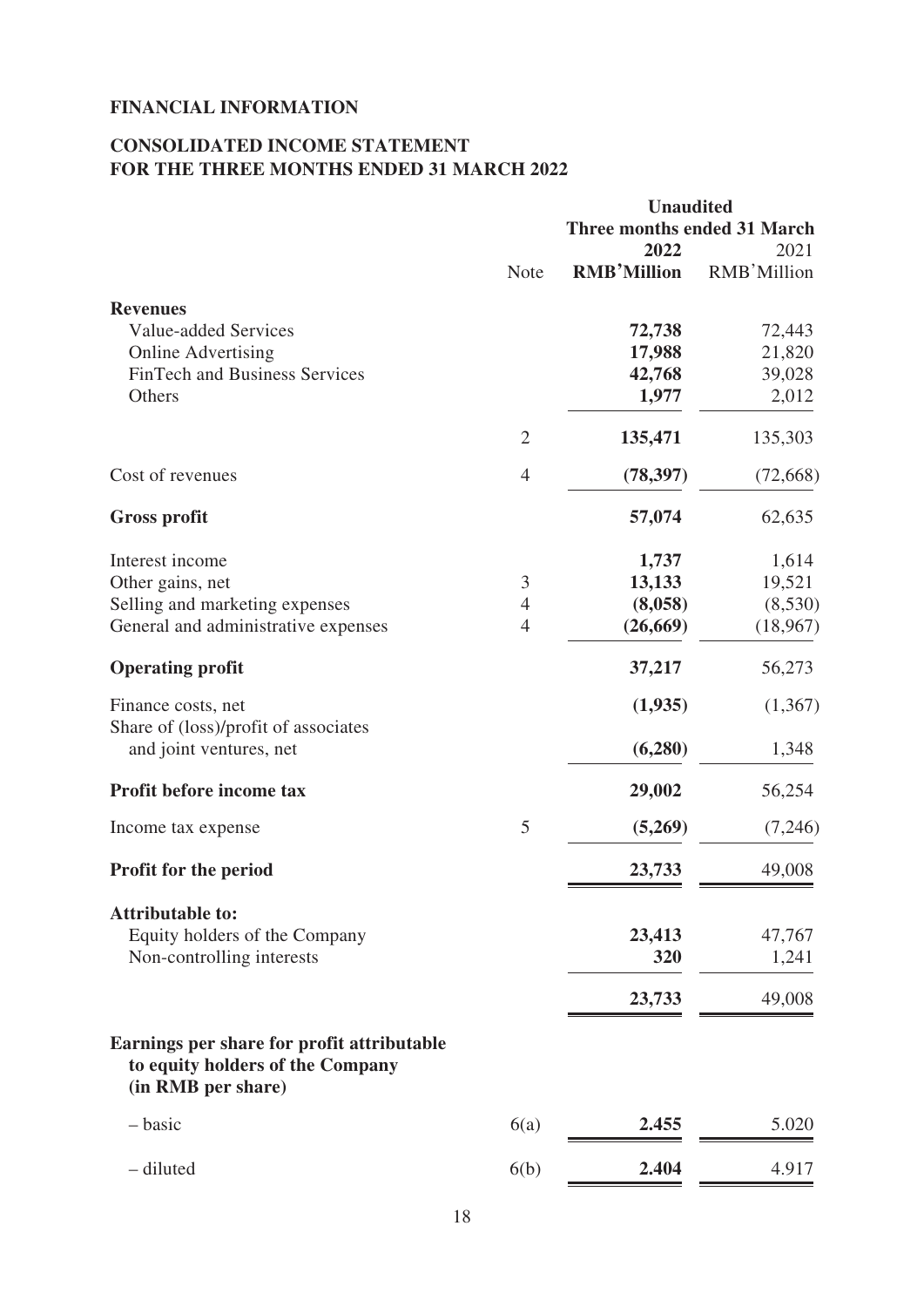# **CONSOLIDATED STATEMENT OF COMPREHENSIVE INCOME FOR THE THREE MONTHS ENDED 31 MARCH 2022**

|                                                     | <b>Unaudited</b>                   |             |  |
|-----------------------------------------------------|------------------------------------|-------------|--|
|                                                     | <b>Three months ended 31 March</b> |             |  |
|                                                     | 2022                               | 2021        |  |
|                                                     | <b>RMB'Million</b>                 | RMB'Million |  |
| Profit for the period                               | 23,733                             | 49,008      |  |
| Other comprehensive income, net of tax:             |                                    |             |  |
| Items that may be subsequently reclassified to      |                                    |             |  |
| profit or loss                                      |                                    |             |  |
| Share of other comprehensive income of              |                                    |             |  |
| associates and joint ventures                       | (50)                               | 288         |  |
| Transfer of share of other comprehensive            |                                    |             |  |
| income to profit or loss upon disposal              |                                    |             |  |
| and deemed disposal of associates                   |                                    |             |  |
| and joint ventures                                  |                                    | (3)         |  |
| Net losses from changes in fair value of            |                                    |             |  |
| financial assets at fair value through              |                                    |             |  |
| other comprehensive income                          | (16)                               |             |  |
| Currency translation differences                    | (4, 461)                           | (5,908)     |  |
| Other fair value gains                              | 3,217                              | 1,163       |  |
| Items that will not be subsequently reclassified to |                                    |             |  |
| <i>profit or loss</i>                               |                                    |             |  |
| Share of other comprehensive income of associates   |                                    |             |  |
| and joint ventures                                  | 187                                | 381         |  |
| Loss from changes in fair value of assets held      |                                    |             |  |
| for distribution                                    | (17, 130)                          |             |  |
| Net (losses)/gains from changes in fair value       |                                    |             |  |
| of financial assets at fair value through           |                                    |             |  |
| other comprehensive income                          | (58, 850)                          | 18,483      |  |
| Currency translation differences                    | (142)                              | 207         |  |
|                                                     | (77, 245)                          | 14,611      |  |
| Total comprehensive income for the period           | (53, 512)                          | 63,619      |  |
| <b>Attributable to:</b>                             |                                    |             |  |
| Equity holders of the Company                       | (52, 277)                          | 63,756      |  |
| Non-controlling interests                           | (1,235)                            | (137)       |  |
|                                                     | (53, 512)                          | 63,619      |  |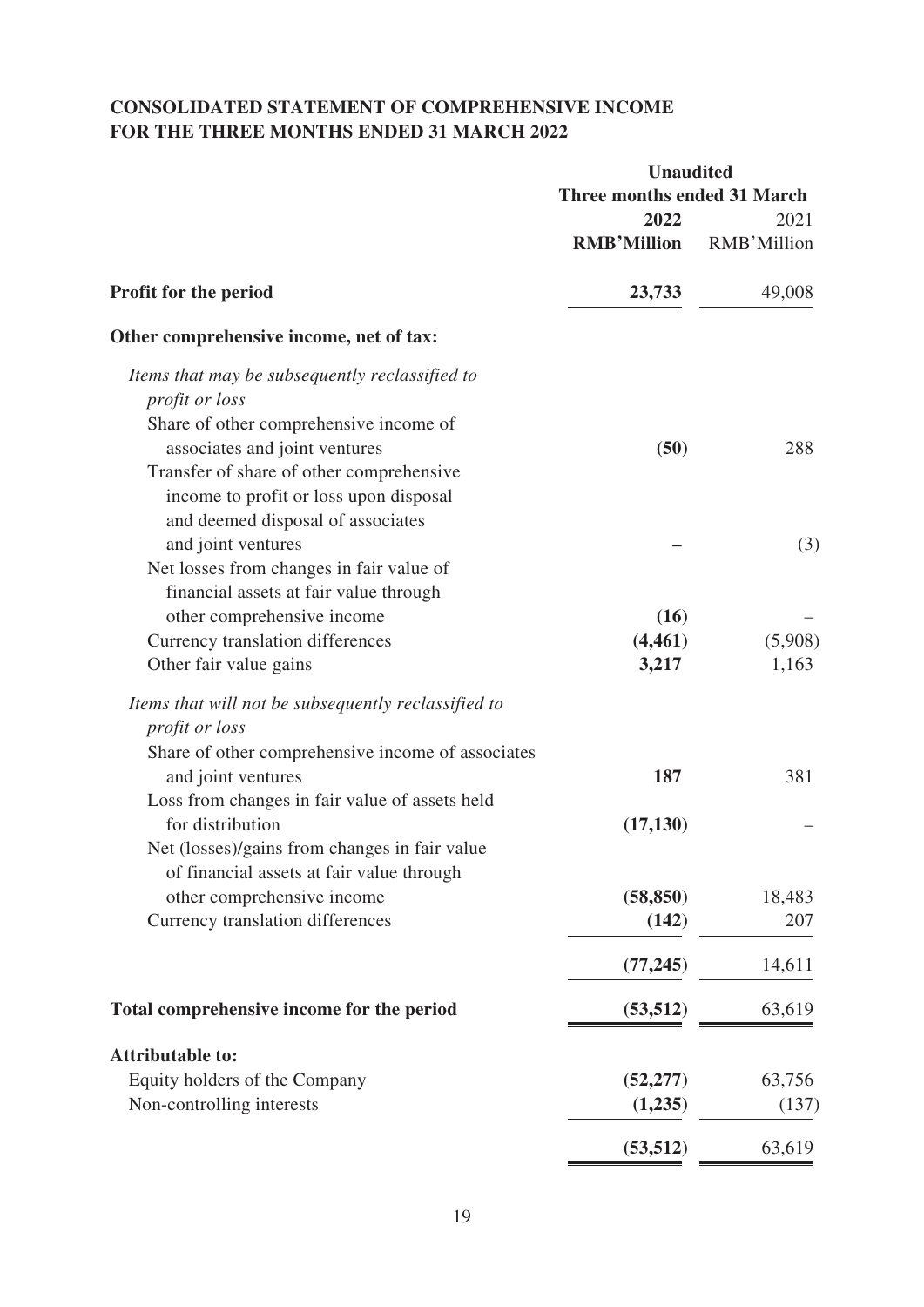# **CONSOLIDATED STATEMENT OF FINANCIAL POSITION AS AT 31 MARCH 2022**

|                                                                  |             | <b>Unaudited</b><br>31 March<br>2022 | Audited<br>31 December<br>2021 |
|------------------------------------------------------------------|-------------|--------------------------------------|--------------------------------|
|                                                                  | <b>Note</b> | <b>RMB'Million</b>                   | RMB'Million                    |
| <b>ASSETS</b>                                                    |             |                                      |                                |
| <b>Non-current assets</b>                                        |             |                                      |                                |
| Property, plant and equipment                                    |             | 61,560                               | 61,914                         |
| Land use rights                                                  |             | 18,451                               | 17,728                         |
| Right-of-use assets                                              |             | 22,091                               | 20,468                         |
| Construction in progress                                         |             | 6,529                                | 5,923                          |
| Investment properties                                            |             | 589                                  | 517                            |
| Intangible assets                                                |             | 178,712                              | 171,376                        |
| Investments in associates                                        | 8           | 309,630                              | 316,574                        |
| Investments in joint ventures                                    |             | 6,509                                | 6,614                          |
| Financial assets at fair value through profit or loss            | 9           | 197,161                              | 192,184                        |
| Financial assets at fair value through other                     | 10          |                                      |                                |
| comprehensive income                                             |             | 189,993                              | 250,257                        |
| Prepayments, deposits and other assets<br>Other financial assets |             | 37,093<br>4,222                      | 37,177                         |
| Deferred income tax assets                                       |             | 27,616                               | 1,261<br>26,068                |
| Term deposits                                                    |             | 21,124                               | 19,491                         |
|                                                                  |             |                                      |                                |
|                                                                  |             | 1,081,280                            | 1,127,552                      |
| <b>Current assets</b>                                            |             |                                      |                                |
| Inventories                                                      |             | 2,712                                | 1,063                          |
| Accounts receivable                                              | 11          | 52,774                               | 49,331                         |
| Prepayments, deposits and other assets                           |             | 69,961                               | 65,390                         |
| Other financial assets                                           |             | 1,568                                | 1,749                          |
| Financial assets at fair value through profit or loss            | 9           | 11,742                               | 10,573                         |
| Term deposits                                                    |             | 82,604                               | 83,813                         |
| Restricted cash                                                  |             | 2,691                                | 2,476                          |
| Cash and cash equivalents                                        |             | 188,826                              | 167,966                        |
| Assets held for distribution                                     |             |                                      | 102,451                        |
|                                                                  |             | 412,878                              | 484,812                        |
| <b>Total assets</b>                                              |             | 1,494,158                            | 1,612,364                      |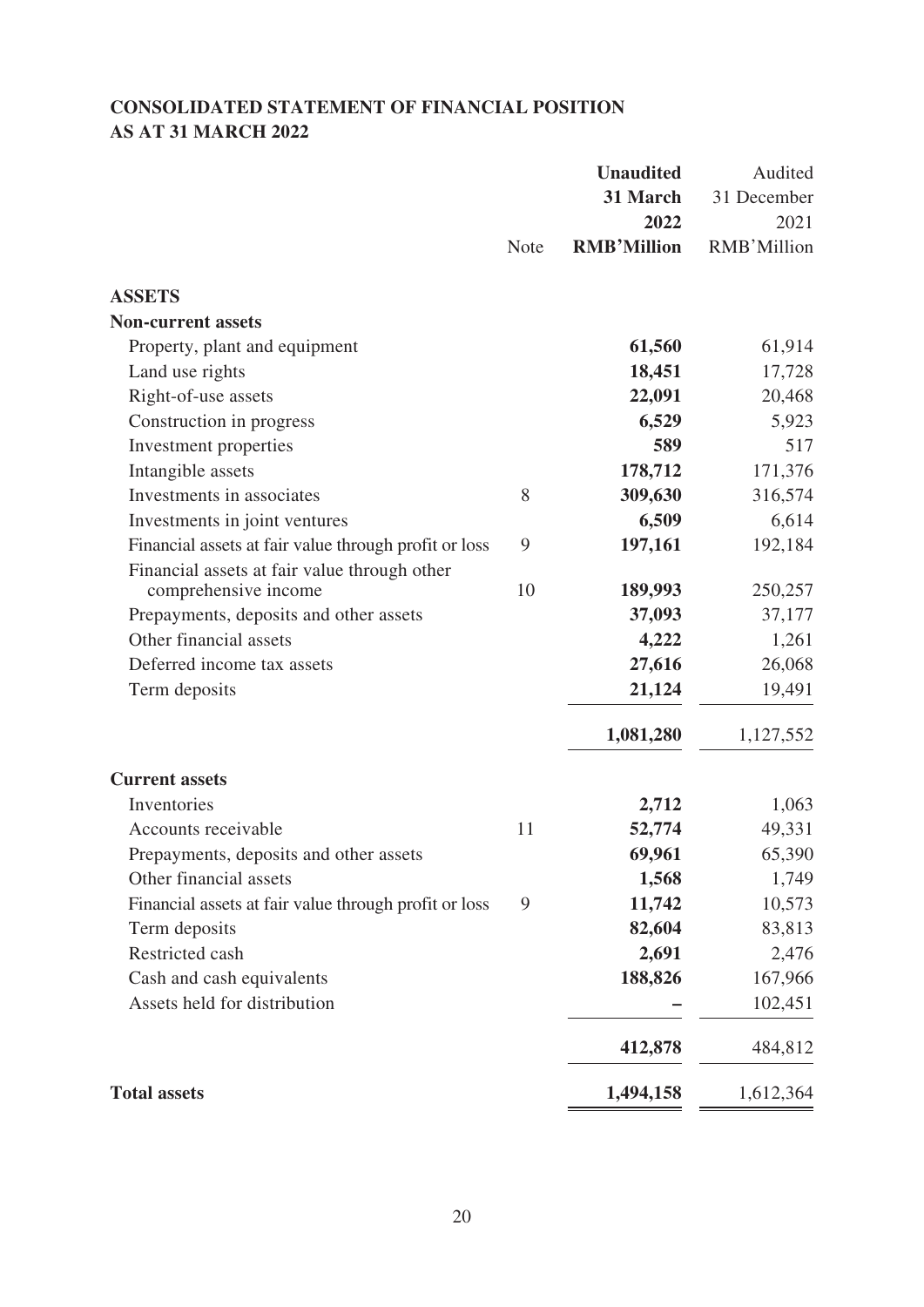|                                                  |             | <b>Unaudited</b><br>31 March | Audited             |
|--------------------------------------------------|-------------|------------------------------|---------------------|
|                                                  |             | 2022                         | 31 December<br>2021 |
|                                                  | <b>Note</b> | <b>RMB'Million</b>           | RMB'Million         |
| <b>EQUITY</b>                                    |             |                              |                     |
| <b>Equity attributable to equity holders</b>     |             |                              |                     |
| of the Company                                   |             |                              |                     |
| Share capital                                    |             |                              |                     |
| Share premium                                    |             | 71,817                       | 67,330              |
| Treasury shares                                  |             | (1,222)                      |                     |
| Shares held for share award schemes              |             | (4,686)                      | (4,843)             |
| Other reserves                                   |             | 9,094                        | 73,901              |
| Retained earnings                                |             | 702,856                      | 669,911             |
|                                                  |             | 777,859                      | 806,299             |
| <b>Non-controlling interests</b>                 |             | 67,418                       | 70,394              |
| <b>Total equity</b>                              |             | 845,277                      | 876,693             |
| <b>LIABILITIES</b>                               |             |                              |                     |
| <b>Non-current liabilities</b>                   |             |                              |                     |
| <b>Borrowings</b>                                | 14          | 148,467                      | 136,936             |
| Notes payable                                    | 15          | 135,465                      | 145,590             |
| Long-term payables                               |             | 9,377                        | 9,966               |
| Other financial liabilities                      |             | 5,783                        | 5,912               |
| Deferred income tax liabilities                  |             | 12,524                       | 13,142              |
| Lease liabilities                                |             | 17,981                       | 16,501              |
| Deferred revenue                                 |             | 4,562                        | 4,526               |
|                                                  |             | 334,159                      | 332,573             |
| <b>Current liabilities</b>                       |             |                              |                     |
| Accounts payable                                 | 13          | 112,512                      | 109,470             |
| Other payables and accruals<br><b>Borrowings</b> | 14          | 48,437<br>21,656             | 60,582<br>19,003    |
| Notes payable                                    | 15          | 9,515                        |                     |
| Current income tax liabilities                   |             | 13,968                       | 12,506              |
| Other tax liabilities                            |             | 2,456                        | 2,240               |
| Other financial liabilities                      |             | 3,326                        | 3,554               |
| Lease liabilities                                |             | 5,927                        | 5,446               |
| Deferred revenue                                 |             | 96,925                       | 87,846              |
| Dividends payable for distribution in specie     | 7(b)        |                              | 102,451             |
|                                                  |             | 314,722                      | 403,098             |
| <b>Total liabilities</b>                         |             | 648,881                      | 735,671             |
| <b>Total equity and liabilities</b>              |             | 1,494,158                    | 1,612,364           |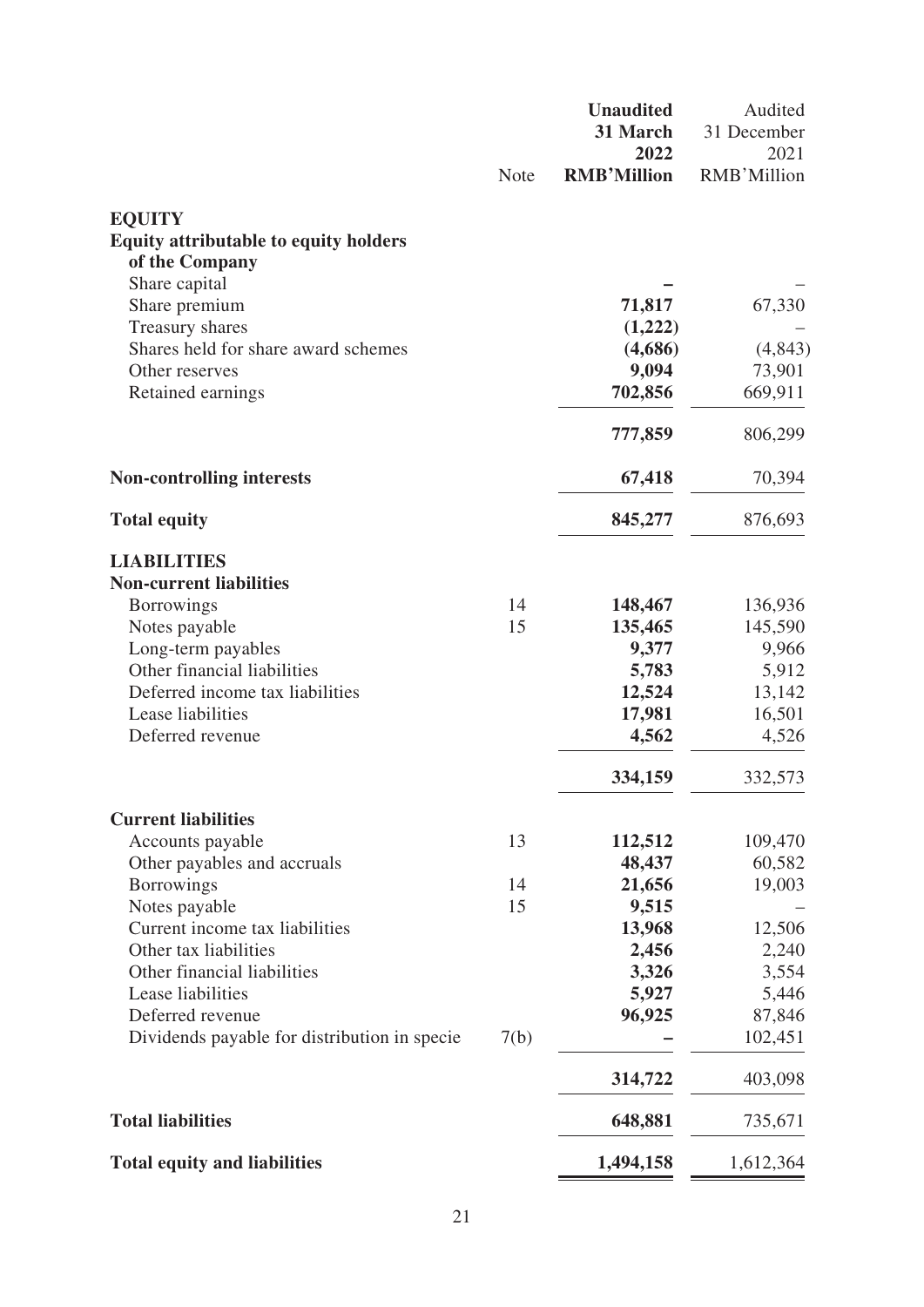# **CONSOLIDATED STATEMENT OF CHANGES IN EQUITY FOR THE THREE MONTHS ENDED 31 MARCH 2022**

|                                                                                                              | Unaudited                       |                                             |                           |                                                         |                          |                             |                                                          |                              |                       |
|--------------------------------------------------------------------------------------------------------------|---------------------------------|---------------------------------------------|---------------------------|---------------------------------------------------------|--------------------------|-----------------------------|----------------------------------------------------------|------------------------------|-----------------------|
|                                                                                                              |                                 |                                             |                           | Attributable to equity holders of the Company           |                          |                             |                                                          |                              |                       |
|                                                                                                              | <b>Shares</b> held<br>for share |                                             |                           |                                                         |                          |                             |                                                          | Non-                         |                       |
|                                                                                                              | <b>Share</b><br>capital         | Share<br>premium<br>RMB'Million RMB'Million | <b>Treasury</b><br>shares | award<br>schemes<br>RMB'Million RMB'Million RMB'Million | <b>Other</b><br>reserves | <b>Retained</b><br>earnings | Total<br>RMB'Million RMB'Million RMB'Million RMB'Million | controlling<br>interests     | Total<br>equity       |
| Balance at 1 January 2022                                                                                    |                                 | 67,330                                      |                           | (4, 843)                                                | 73,901                   | 669,911                     | 806,299                                                  | 70,394                       | 876,693               |
| Comprehensive income                                                                                         |                                 |                                             |                           |                                                         |                          |                             |                                                          |                              |                       |
| Profit for the period<br>Other comprehensive income, net of tax:<br>- share of other comprehensive income of |                                 |                                             |                           |                                                         |                          | 23,413                      | 23,413                                                   | 320                          | 23,733                |
| associates and joint ventures<br>- loss from changes in fair value of                                        |                                 |                                             |                           |                                                         | 106                      |                             | 106                                                      | 31                           | 137                   |
| assets held for distribution                                                                                 |                                 |                                             |                           |                                                         | (17, 130)                |                             | (17, 130)                                                | ÷                            | (17, 130)             |
| - net losses from changes in fair value of<br>financial assets at fair value through other                   |                                 |                                             |                           |                                                         |                          |                             |                                                          |                              |                       |
| comprehensive income<br>- currency translation differences                                                   |                                 |                                             |                           |                                                         | (57, 681)<br>(4, 137)    |                             | (57, 681)<br>(4, 137)                                    | (1,185)<br>(466)             | (58, 866)<br>(4, 603) |
| - other fair value gains, net                                                                                |                                 |                                             |                           |                                                         | 3,152                    |                             | 3,152                                                    | 65                           | 3,217                 |
| Total comprehensive income for the period                                                                    |                                 |                                             |                           |                                                         | (75,690)                 | 23,413                      | (52, 277)                                                | (1,235)                      | (53, 512)             |
| Transfer of losses on disposal and deemed disposal                                                           |                                 |                                             |                           |                                                         |                          |                             |                                                          |                              |                       |
| of financial instruments to retained earnings<br>Share of other changes in net assets of associates          |                                 |                                             |                           |                                                         | 8,264                    | (8, 264)                    |                                                          |                              |                       |
| and joint ventures                                                                                           |                                 |                                             |                           |                                                         | 1,444                    |                             | 1,444                                                    |                              | 1,444                 |
| Transfer of share of other changes in net assets of<br>associates and joint ventures to profit or loss       |                                 |                                             |                           |                                                         |                          |                             |                                                          |                              |                       |
| upon disposal and deemed disposal                                                                            |                                 |                                             |                           |                                                         | (282)                    |                             | (282)                                                    |                              | (282)                 |
| <b>Transactions with equity holders</b><br>Capital injection                                                 |                                 |                                             |                           |                                                         |                          |                             |                                                          | 3                            | 3                     |
| Employee share option schemes:                                                                               |                                 |                                             |                           |                                                         |                          |                             |                                                          |                              |                       |
| - value of employee services                                                                                 |                                 | 552<br>167                                  |                           |                                                         | 14                       |                             | 566<br>167                                               | 14                           | 580<br>167            |
| - proceeds from shares issued<br>Employee share award schemes:                                               |                                 |                                             |                           |                                                         |                          |                             |                                                          | ÷                            |                       |
| - value of employee services                                                                                 |                                 | 6,707                                       |                           | $\overline{a}$                                          | 327                      | ۰                           | 7,034                                                    | 109                          | 7,143                 |
| - shares withheld for share award schemes                                                                    |                                 |                                             |                           | (983)                                                   |                          |                             | (983)                                                    |                              | (983)                 |
| - vesting of awarded shares                                                                                  |                                 | (1,140)                                     | $\overline{\phantom{m}}$  | 1,140                                                   | $\overline{a}$           |                             |                                                          |                              |                       |
| Tax benefit from share-based payments                                                                        |                                 | ۳                                           |                           |                                                         | 4                        |                             | 4                                                        |                              | $\overline{4}$        |
| Profit appropriations to statutory reserves                                                                  |                                 |                                             |                           |                                                         | 13                       | (13)                        |                                                          |                              |                       |
| Repurchase and cancellation of shares                                                                        |                                 | (1,799)                                     |                           |                                                         |                          |                             | (1,799)                                                  |                              | (1,799)               |
| Repurchase of shares (not yet cancelled)                                                                     |                                 |                                             | (1,222)                   |                                                         |                          | ۰                           | (1,222)                                                  | $\qquad \qquad \blacksquare$ | (1,222)               |
| Cash dividends<br>Dividends distribution in specie (Note 7(b))                                               |                                 |                                             |                           |                                                         | $\overline{a}$           | 17,809                      | 17,809                                                   | (208)<br>-                   | (208)<br>17,809       |
| Non-controlling interests arising from business<br>combinations                                              |                                 |                                             |                           |                                                         |                          |                             |                                                          | 228                          | 228                   |
| Acquisition of additional equity interests in non                                                            |                                 |                                             |                           |                                                         |                          |                             |                                                          |                              |                       |
| wholly-owned subsidiaries                                                                                    |                                 |                                             |                           |                                                         | (129)                    |                             | (129)                                                    | (388)                        | (517)                 |
| Dilution of interests in subsidiaries<br>Changes in put option liabilities in respect of                     |                                 |                                             |                           |                                                         | (124)                    |                             | (124)                                                    | 50                           | (74)                  |
| non-controlling interests<br>Recognition of put option liabilities                                           |                                 |                                             |                           |                                                         | (22)                     |                             | (22)                                                     |                              | (22)                  |
| arising from business combinations                                                                           |                                 |                                             |                           |                                                         | (175)                    |                             | (175)                                                    | -                            | (175)                 |
| Transfer of equity interests of subsidiaries to<br>non-controlling interests                                 |                                 |                                             |                           |                                                         | 1,549                    |                             | 1,549                                                    | (1,549)                      |                       |
| Total transactions with equity holders at their                                                              |                                 |                                             |                           |                                                         |                          |                             |                                                          |                              |                       |
| capacity as equity holders for the period                                                                    |                                 | 4,487                                       | (1,222)                   | 157                                                     | 1,457                    | 17,796                      | 22,675                                                   | (1,741)                      | 20,934                |
| Balance at 31 March 2022                                                                                     |                                 | 71,817                                      | (1,222)                   | (4,686)                                                 | 9,094                    | 702,856                     | 777,859                                                  | 67,418                       | 845,277               |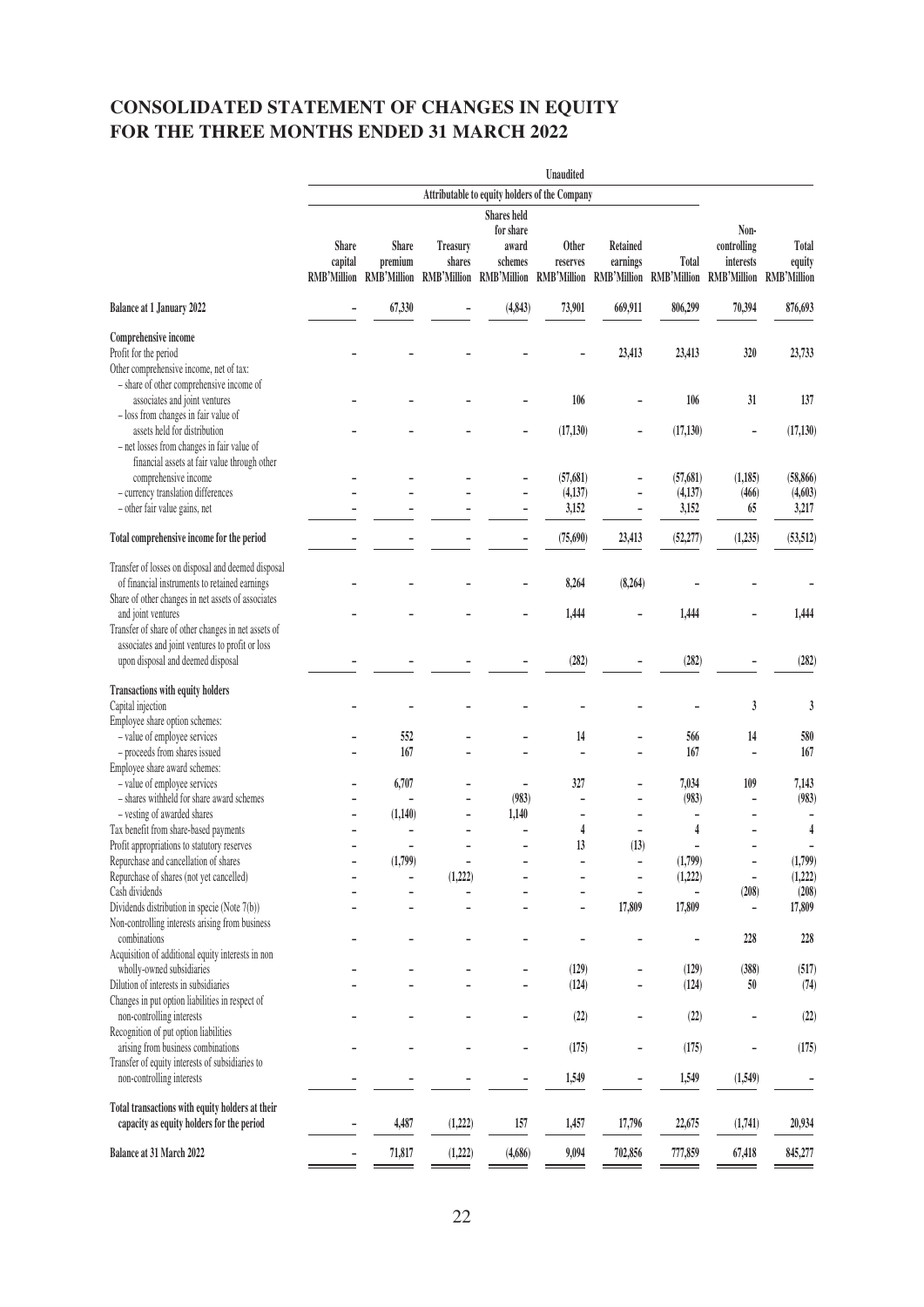|                                                                                                                                                 | Unaudited                       |                                               |                                 |                                  |                                     |                          |                                         |                                |
|-------------------------------------------------------------------------------------------------------------------------------------------------|---------------------------------|-----------------------------------------------|---------------------------------|----------------------------------|-------------------------------------|--------------------------|-----------------------------------------|--------------------------------|
|                                                                                                                                                 |                                 | Attributable to equity holders of the Company |                                 |                                  |                                     |                          |                                         |                                |
|                                                                                                                                                 |                                 |                                               | Shares held<br>for share        |                                  |                                     |                          | Non-                                    |                                |
|                                                                                                                                                 | Share<br>capital<br>RMB'Million | Share<br>premium<br>RMB'Million               | award<br>schemes<br>RMB'Million | Other<br>reserves<br>RMB'Million | Retained<br>earnings<br>RMB'Million | Total<br>RMB'Million     | controlling<br>interests<br>RMB'Million | Total<br>equity<br>RMB'Million |
| <b>Balance at 1 January 2021</b>                                                                                                                |                                 | 48,793                                        | (4, 412)                        | 121,139                          | 538,464                             | 703,984                  | 74,059                                  | 778,043                        |
| Comprehensive income<br>Profit for the period<br>Other comprehensive income, net of tax:<br>- share of other comprehensive income of            |                                 |                                               |                                 |                                  | 47,767                              | 47,767                   | 1,241                                   | 49,008                         |
| associates and joint ventures<br>- transfer of share of other comprehensive income<br>to profit or loss upon disposal and deemed                |                                 |                                               |                                 | 679                              |                                     | 679                      | (10)                                    | 669                            |
| disposal of associates and joint ventures<br>- net gains/(losses) from changes in fair value of<br>financial assets at fair value through other |                                 |                                               |                                 | (3)                              |                                     | (3)                      |                                         | (3)                            |
| comprehensive income                                                                                                                            |                                 |                                               |                                 | 19,199                           |                                     | 19,199                   | (716)                                   | 18,483                         |
| - currency translation differences                                                                                                              |                                 |                                               |                                 | (4,996)                          |                                     | (4,996)                  | (705)                                   | (5,701)                        |
| - other fair value gains, net                                                                                                                   |                                 |                                               |                                 | 1,110                            |                                     | 1,110                    | 53                                      | 1,163                          |
| Total comprehensive income for the period                                                                                                       |                                 |                                               |                                 | 15,989                           | 47,767                              | 63,756                   | (137)                                   | 63,619                         |
| Transfer of gains on disposal of financial<br>instruments to retained earnings<br>Share of other changes in net assets of associates            |                                 |                                               |                                 | (4,024)                          | 4,024                               |                          |                                         |                                |
| and joint ventures<br>Transfer of share of other changes in net assets of                                                                       |                                 |                                               |                                 | 1,195                            |                                     | 1,195                    | 1                                       | 1,196                          |
| associates and joint ventures to profit or loss<br>upon disposal and deemed disposal                                                            |                                 |                                               |                                 | (1)                              |                                     | (1)                      | 5                                       | $\overline{4}$                 |
| Transactions with equity holders<br>Capital injection<br>Employee share option schemes:                                                         |                                 |                                               |                                 |                                  |                                     |                          | 130                                     | 130                            |
| - value of employee services                                                                                                                    |                                 | 396                                           |                                 | 13                               |                                     | 409                      | 14                                      | 423                            |
| - proceeds from shares issued                                                                                                                   |                                 | 202                                           |                                 | $\overline{a}$                   |                                     | 202                      | $\overline{a}$                          | 202                            |
| Employee share award schemes:                                                                                                                   |                                 |                                               |                                 |                                  |                                     |                          |                                         |                                |
| - value of employee services                                                                                                                    |                                 | 2,865                                         | $\overline{a}$                  | 175                              |                                     | 3,040                    | 127                                     | 3,167                          |
| - shares withheld for share award schemes                                                                                                       |                                 |                                               | (738)                           |                                  |                                     | (738)                    |                                         | (738)                          |
| - vesting of awarded shares                                                                                                                     |                                 | (403)                                         | 403                             |                                  |                                     | $\overline{a}$           | L,                                      | ÷,                             |
| Tax benefit from share-based payments                                                                                                           |                                 |                                               |                                 | 104                              | $\overline{\phantom{a}}$            | 104                      | $\overline{\phantom{a}}$                | 104                            |
| Profit appropriations to statutory reserves                                                                                                     |                                 |                                               |                                 | 36                               | (36)                                |                          | $\overline{\phantom{0}}$                |                                |
| Dividends                                                                                                                                       |                                 |                                               |                                 | ÷,                               |                                     |                          | (88)                                    | (88)                           |
| Distributions from a non wholly-owned subsidiary<br>Non-controlling interests arising from business                                             |                                 |                                               |                                 |                                  |                                     | $\overline{\phantom{0}}$ | (1,401)                                 | (1,401)                        |
| combinations<br>Acquisition of additional equity interests in non                                                                               |                                 |                                               |                                 |                                  |                                     | $\overline{a}$           | 256                                     | 256                            |
| wholly-owned subsidiaries                                                                                                                       |                                 |                                               |                                 | (181)                            |                                     | (181)                    | (226)                                   | (407)                          |
| Dilution of interests in subsidiaries                                                                                                           |                                 |                                               |                                 | 156                              |                                     | 156                      | 359                                     | 515                            |
| Changes in put option liabilities in respect of<br>non-controlling interests                                                                    |                                 |                                               |                                 | 174                              |                                     | 174                      | 52                                      | 226                            |
| Recognition of put option liabilities<br>arising from business combinations                                                                     |                                 |                                               | ÷,                              | (105)                            | $\overline{\phantom{a}}$            | (105)                    | $\overline{a}$                          | (105)                          |
| Transfer of equity interests of subsidiaries to                                                                                                 |                                 |                                               |                                 |                                  |                                     |                          |                                         |                                |
| non-controlling interests                                                                                                                       |                                 |                                               | -                               | (10, 183)                        | -                                   | (10, 183)                | 10,183                                  |                                |
| Total transactions with equity holders at their<br>capacity as equity holders for the period                                                    |                                 | 3,060                                         | (335)                           | (9, 811)                         | (36)                                | (7, 122)                 | 9,406                                   | 2,284                          |
| Balance at 31 March 2021                                                                                                                        | $\overline{\phantom{0}}$        | 51,853                                        | (4,747)                         | 124,487                          | 590,219                             | 761,812                  | 83,334                                  | 845,146                        |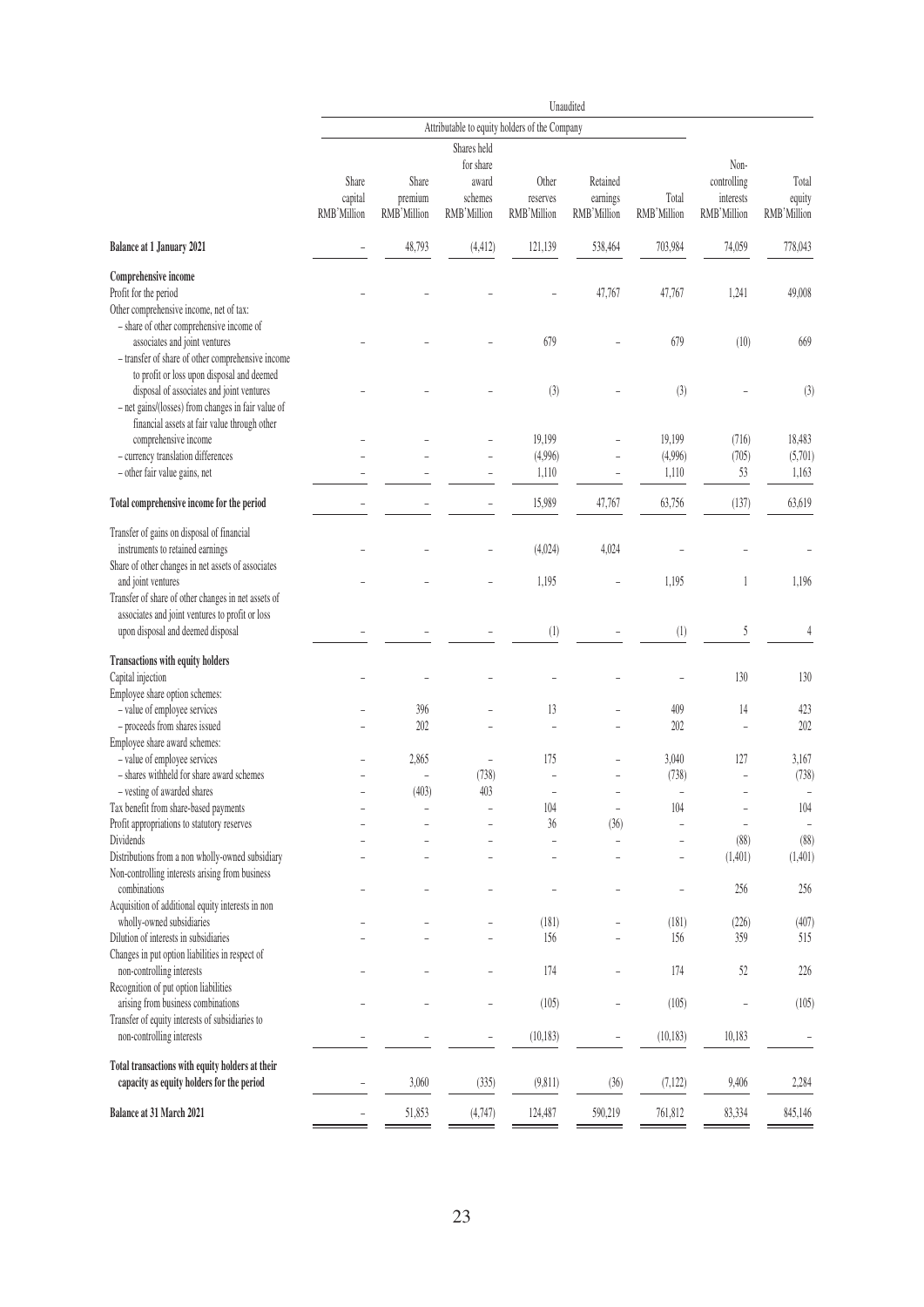# **CONDENSED CONSOLIDATED STATEMENT OF CASH FLOWS FOR THE THREE MONTHS ENDED 31 MARCH 2022**

|                                                      | <b>Unaudited</b>            |             |
|------------------------------------------------------|-----------------------------|-------------|
|                                                      | Three months ended 31 March |             |
|                                                      | 2022                        | 2021        |
|                                                      | <b>RMB'Million</b>          | RMB'Million |
| Net cash flows generated from operating activities   | 33,822                      | 51,004      |
| Net cash flows used in investing activities          | (20, 105)                   | (55,036)    |
| Net cash flows generated from/(used in) financing    |                             |             |
| activities                                           | 7,597                       | (487)       |
| Net increase/(decrease) in cash and cash equivalents | 21,314                      | (4,519)     |
| Cash and cash equivalents at beginning of the period | 167,966                     | 152,798     |
| Exchange (losses)/gains on cash and cash equivalents | (454)                       | 342         |
| Cash and cash equivalents at end of the period       | 188,826                     | 148,621     |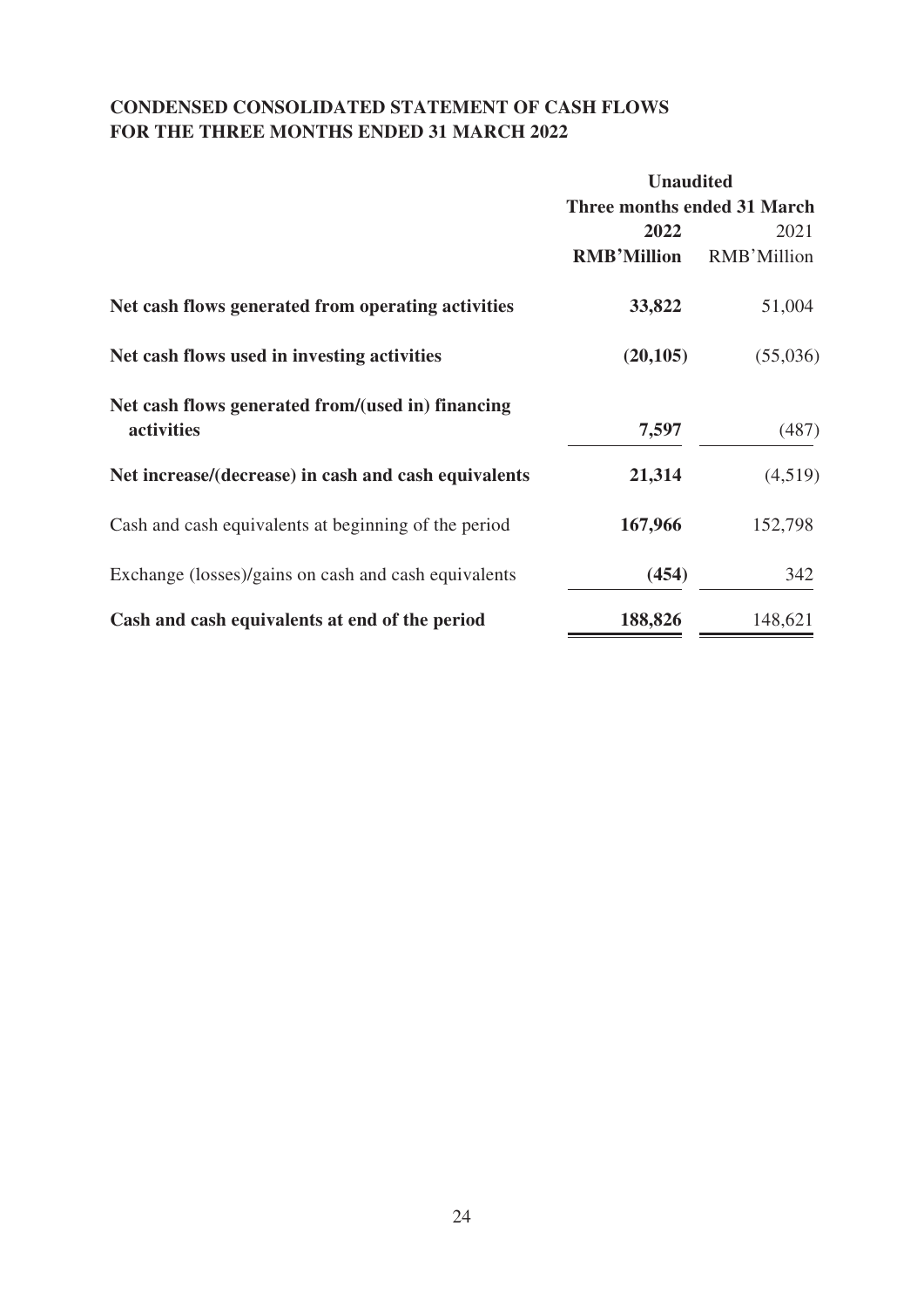## **Note:**

## **1 General information, basis of preparation and presentation**

The Company was incorporated in the Cayman Islands with limited liability. The shares of the Company have been listed on the Main Board of the Stock Exchange since 16 June 2004.

The Company is an investment holding company. The Group is principally engaged in the provision of VAS, Online Advertising services and FinTech and Business Services.

The condensed consolidated interim financial information comprises the consolidated statement of financial position as at 31 March 2022, the consolidated income statement, the consolidated statement of comprehensive income, the consolidated statement of changes in equity and the consolidated statement of cash flows for the three months then ended, and a summary of significant accounting policies and other explanatory information (the "Interim Financial Information"). The Interim Financial Information is presented in RMB, unless otherwise stated.

The Interim Financial Information has not been audited but has been reviewed by the external auditor of the Company.

The Interim Financial Information has been prepared in accordance with IAS 34 "Interim Financial Reporting" issued by the International Accounting Standards Board and should be read in conjunction with the annual consolidated financial statements of the Group for the year ended 31 December 2021, which have been prepared in accordance with IFRS, as set out in the 2021 annual report of the Company dated 23 March 2022 (the "2021 Financial Statements").

Except as described below, the accounting policies and method of computation used in the preparation of the Interim Financial Information are generally consistent with those used in the 2021 Financial Statements in all material aspects, which have been prepared in accordance with IFRS under the historical cost convention, as modified by the revaluation of FVPL, FVOCI, dividends payable for distribution in specie, certain other financial assets and liabilities, which are carried at fair values.

Taxes on income for the interim period are accrued using the estimated tax rates that would be applicable to expected total annual assessable profit.

The following amendments to standards have been adopted by the Group for the financial year beginning on 1 January 2022:

| Amendments to IAS 16 | Property, Plant and Equipment: Proceeds before Intended Use |
|----------------------|-------------------------------------------------------------|
| Amendments to IFRS 3 | Reference to the Conceptual Framework                       |
| Amendments to IAS 37 | Onerous Contracts – Cost of Fulfilling a Contract           |
| Amendments to IFRSs  | Annual Improvements to IFRS Standards 2018–2020 Cycle       |

The adoption of these amended standards does not have significant impact on the consolidated financial statements of the Group.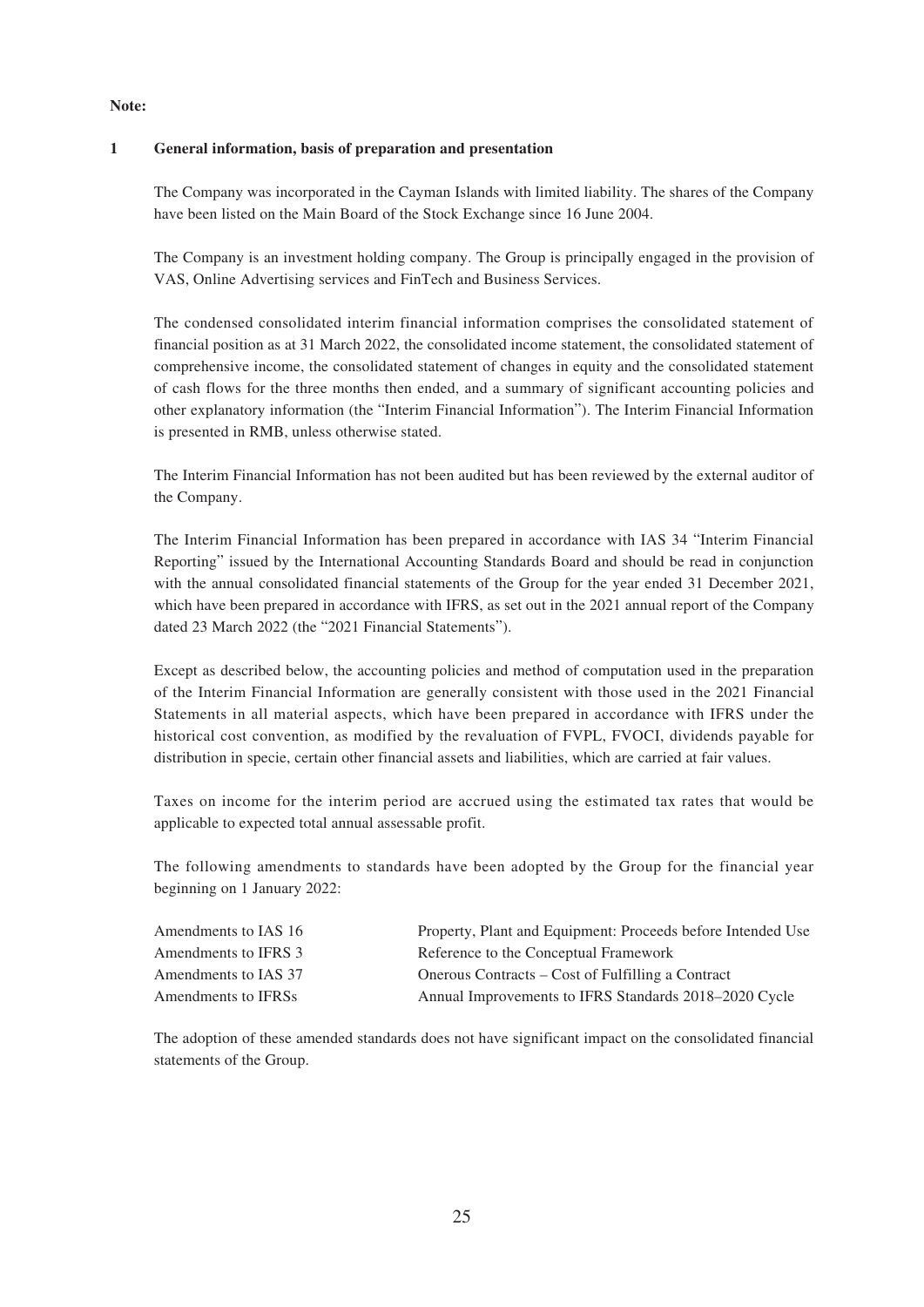### **2 Segment information**

The Group has the following reportable segments for the three months ended 31 March 2022 and 2021:

- VAS;
- Online Advertising;
- FinTech and Business Services; and
- Others.

The "Others" business segment consists of the financials of investment in, production of and distribution of, films and television programmes for third parties, copyrights licensing, merchandise sales and various other activities.

There were no material inter-segment sales during the three months ended 31 March 2022 and 2021. The revenues from external customers reported to the chief operating decision-makers are measured in a manner consistent with that applied in the consolidated income statement.

The segment information provided to the chief operating decision-makers for the reportable segments for the three months ended 31 March 2022 and 2021 is as follows:

|                                                                |                                  |                                                    | <b>Unaudited</b>                                                               |                                     |                                    |
|----------------------------------------------------------------|----------------------------------|----------------------------------------------------|--------------------------------------------------------------------------------|-------------------------------------|------------------------------------|
|                                                                |                                  |                                                    | Three months ended 31 March 2022                                               |                                     |                                    |
|                                                                | <b>VAS</b><br><b>RMB'Million</b> | Online<br><b>Advertising</b><br><b>RMB'Million</b> | <b>FinTech and</b><br><b>Business</b><br><b>Services</b><br><b>RMB'Million</b> | <b>Others</b><br><b>RMB'Million</b> | <b>Total</b><br><b>RMB'Million</b> |
| <b>Segment revenues</b>                                        | 72,738                           | 17,988                                             | 42,768                                                                         | 1,977                               | 135,471                            |
| Gross profit                                                   | 36,683                           | 6,594                                              | 13,499                                                                         | 298                                 | 57,074                             |
| <b>Cost of revenues</b><br><b>Depreciation</b><br>Amortisation | 1,714<br>4,946                   | 1,558<br>2,359                                     | 2,501<br>64                                                                    | 27<br>448                           | 5,800<br>7,817                     |

|                                                  | Unaudited<br>Three months ended 31 March 2021<br>FinTech and |                                      |                                            |                       |                      |  |  |
|--------------------------------------------------|--------------------------------------------------------------|--------------------------------------|--------------------------------------------|-----------------------|----------------------|--|--|
|                                                  | <b>VAS</b><br>RMB'Million                                    | Online<br>Advertising<br>RMB'Million | <b>Business</b><br>Services<br>RMB'Million | Others<br>RMB'Million | Total<br>RMB'Million |  |  |
| Segment revenues                                 | 72,443                                                       | 21,820                               | 39,028                                     | 2,012                 | 135,303              |  |  |
| Gross profit                                     | 39,910                                                       | 9,834                                | 12,598                                     | 293                   | 62,635               |  |  |
| Cost of revenues<br>Depreciation<br>Amortisation | 1,414<br>4,685                                               | 1,225<br>1,892                       | 2,634<br>13                                | 23<br>607             | 5,296<br>7,197       |  |  |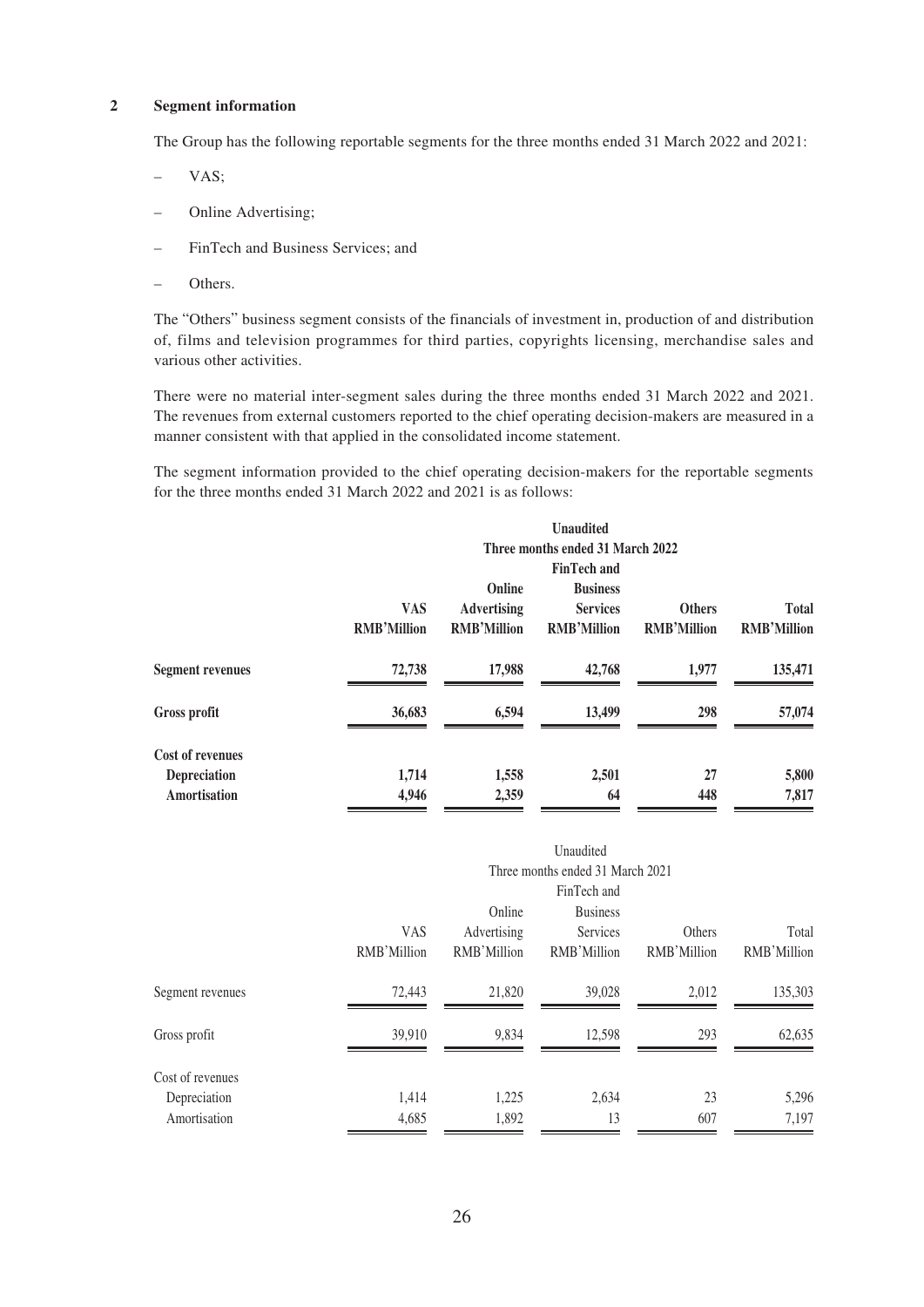#### **3 Other gains, net**

|                                                           | <b>Unaudited</b><br>Three months ended 31 March<br>2022<br>2021 |             |  |
|-----------------------------------------------------------|-----------------------------------------------------------------|-------------|--|
|                                                           |                                                                 |             |  |
|                                                           |                                                                 |             |  |
|                                                           | <b>RMB'Million</b>                                              | RMB'Million |  |
| Net gains on disposals and deemed disposals               |                                                                 |             |  |
| of investee companies (a)                                 | 18,892                                                          | 3,484       |  |
| Net fair value (losses)/gains on FVPL ((b) and Note 9)    | (355)                                                           | 14,740      |  |
| Impairment provision for investee companies, goodwill and |                                                                 |             |  |
| other intangible assets arising from acquisitions (c)     | (7,003)                                                         | (50)        |  |
| Subsidies and tax rebates                                 | 2,920                                                           | 2,530       |  |
| Net fair value gains on other financial instruments       | 75                                                              | 109         |  |
| Donations (d)                                             | (1,273)                                                         | (1,600)     |  |
| Dividend income                                           | 43                                                              | 150         |  |
| Others $(e)$                                              | (166)                                                           | 158         |  |
|                                                           | 13,133                                                          | 19,521      |  |

## Note:

- (a) The disposal and deemed disposal gains of approximately RMB18,892 million recognised during the three months ended 31 March 2022 mainly comprised the following:
	- gain of approximately RMB18,481 million arising from partial divestment of Sea Limited (NYSE: SE), an existing associate of the Group, details of which are explained in Note 8(b); and
	- aggregate net gains of approximately RMB715 million (three months ended 31 March 2021: RMB1,580 million) on disposals, partial disposals or deemed disposals of various investments of the Group, and net losses of approximately RMB304 million (net gains during three months ended 31 March 2021: RMB1,904 million) on dilution of the Group's equity interests in certain associates due to new equity interests being issued by these associates (Note 8). These investee companies are principally engaged in online video-sharing platform, games developing and Internet-related businesses.
- (b) During the three months ended 31 March 2022, the net fair value losses on FVPL comprised net losses of approximately RMB408 million as a result of decrease in valuations of certain investee companies, and net gains of approximately RMB53 million associated with treasury investments (net gains during three months ended 31 March 2021: RMB14,738 million and RMB2 million, respectively).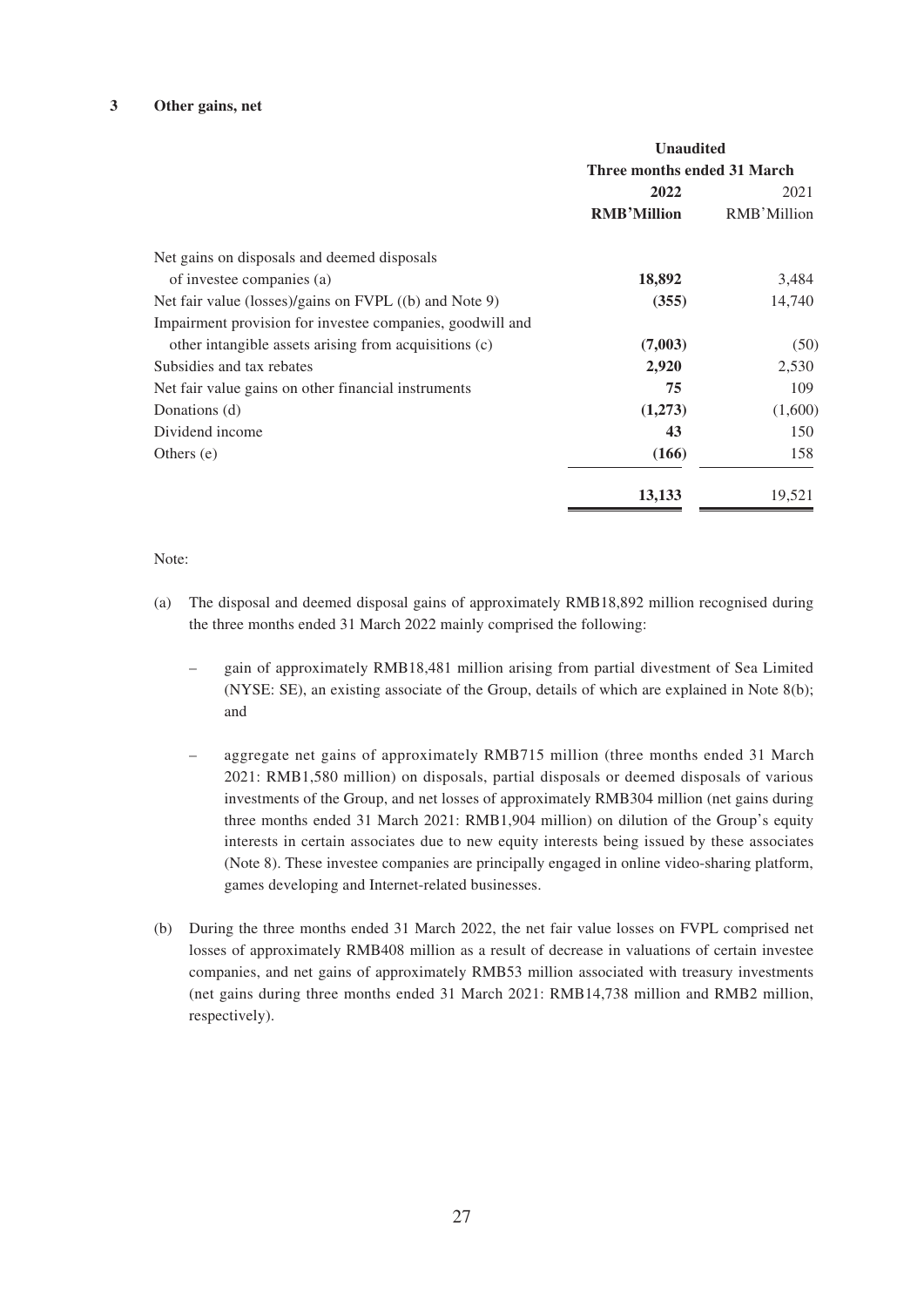(c) The impairment provision for investee companies, goodwill and other intangible assets arising from acquisitions mainly comprised the following:

|                                              | <b>Unaudited</b>            |             |
|----------------------------------------------|-----------------------------|-------------|
|                                              | Three months ended 31 March |             |
|                                              | 2022                        | 2021        |
|                                              | <b>RMB'Million</b>          | RMB'Million |
| Investments in associates (Note $8(c)$ )     | (7,000)                     |             |
| Investments in joint ventures and others     | (3)                         |             |
| Goodwill and other intangible assets arising |                             |             |
| from acquisitions                            |                             | (50)        |
|                                              | (7,003)                     | (50)        |

- (d) The donations mainly included RMB1,253 million for SSV & CPP.
- (e) During the three months ended 31 March 2022, expenses incurred for regulatory fines in the Mainland of China and certain litigation settlements were approximately RMB5 million (three months ended 31 March 2021: nil).

## **4 Expenses by nature**

|                                                             | <b>Unaudited</b>            |             |
|-------------------------------------------------------------|-----------------------------|-------------|
|                                                             | Three months ended 31 March |             |
|                                                             | 2022                        | 2021        |
|                                                             | <b>RMB'Million</b>          | RMB'Million |
| Transaction costs (a)                                       | 30,899                      | 31,653      |
| Employee benefits expenses (b)                              | 29,229                      | 20,401      |
| Content costs (excluding amortisation of intangible assets) | 15,733                      | 14,819      |
| Amortisation of intangible assets (c)                       | 8,597                       | 7,843       |
| Bandwidth and server custody fees (excluding depreciation   |                             |             |
| of right-of-use assets)                                     | 7,476                       | 6,215       |
| Depreciation of property, plant and equipment, investment   |                             |             |
| properties and right-of-use assets                          | 7,322                       | 6,358       |
| Promotion and advertising expenses                          | 5,339                       | 6,481       |

Note:

- (a) Transaction costs primarily consist of bank handling fees, channel and distribution costs.
- (b) During the three months ended 31 March 2022, the Group had incurred expenses for the purpose of R&D of approximately RMB15,383 million (three months ended 31 March 2021: approximately RMB11,301 million), which mainly comprised employee benefits expenses of approximately RMB13,067 million (three months ended 31 March 2021: approximately RMB9,442 million).

During the three months ended 31 March 2022, employee benefits expenses included the share-based compensation expenses of approximately RMB8,136 million (three months ended 31 March 2021: approximately RMB3,704 million), which contained those incurred for SSV & CPP of approximately RMB16 million (three months ended 31 March 2021: nil).

No significant development expenses had been capitalised for the three months ended 31 March 2022 and 2021.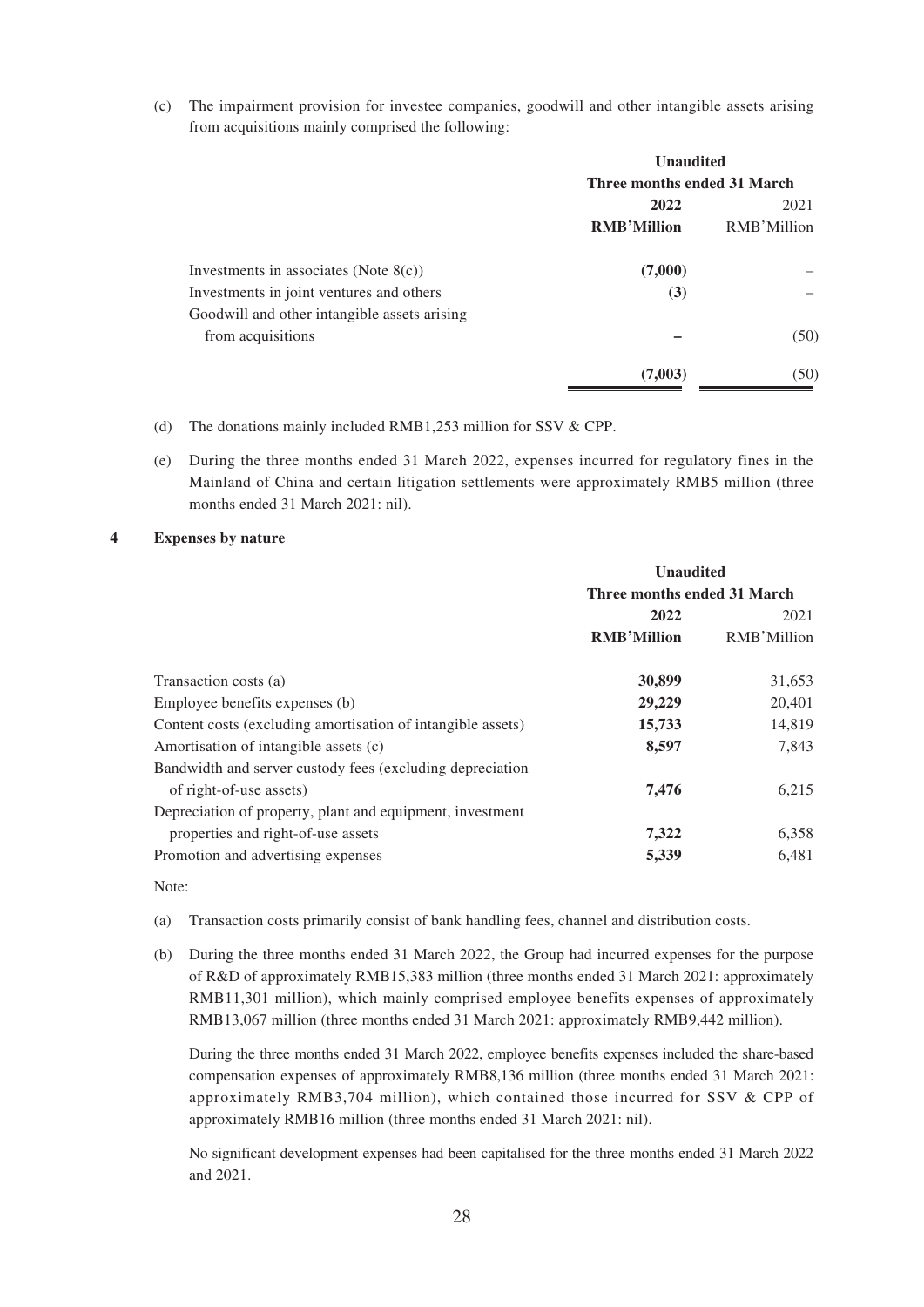(c) Amortisation charges of intangible assets are mainly in respect of media content including video and music content, game licenses, and other content. During the three months ended 31 March 2022, amortisation of media content was approximately RMB7,638 million (three months ended 31 March 2021: approximately RMB7,155 million).

During the three months ended 31 March 2022, amortisation of intangible assets included the amortisation of intangible assets resulting from business combinations of approximately RMB1,388 million (three months ended 31 March 2021: approximately RMB1,062 million).

(d) During the three months ended 31 March 2022, expenses incurred for SSV & CPP (excluding share-based compensation expenses) were approximately RMB95 million (three months ended 31 March 2021: nil).

## **5 Income tax expense**

Income tax expense is recognised based on management's best knowledge of the income tax rates expected for the financial year.

#### **(a) Cayman Islands and British Virgin Islands corporate income tax**

The Group was not subject to any taxation in the Cayman Islands and the British Virgin Islands for the three months ended 31 March 2022 and 2021.

## **(b) Hong Kong profits tax**

Hong Kong profits tax has been provided for at the rate of 16.5% on the estimated assessable profits for the three months ended 31 March 2022 and 2021.

## **(c) PRC CIT**

PRC CIT has been provided for at applicable tax rates under the relevant regulations of the PRC after considering the available preferential tax benefits from refunds and allowances, and on the estimated assessable profit of entities within the Group established in the Mainland of China for the three months ended 31 March 2022 and 2021. The general PRC CIT rate is 25% for the three months ended 31 March 2022 and 2021.

Certain subsidiaries of the Group in the Mainland of China were approved as High and New Technology Enterprise and they were subject to a preferential corporate income tax rate of 15% for the three months ended 31 March 2022 and 2021.

In addition, certain subsidiaries of the Company are entitled to other tax concessions, mainly including the preferential tax rate of 15% applicable to some subsidiaries located in certain areas of the Mainland of China upon fulfillment of certain requirements of the respective local governments.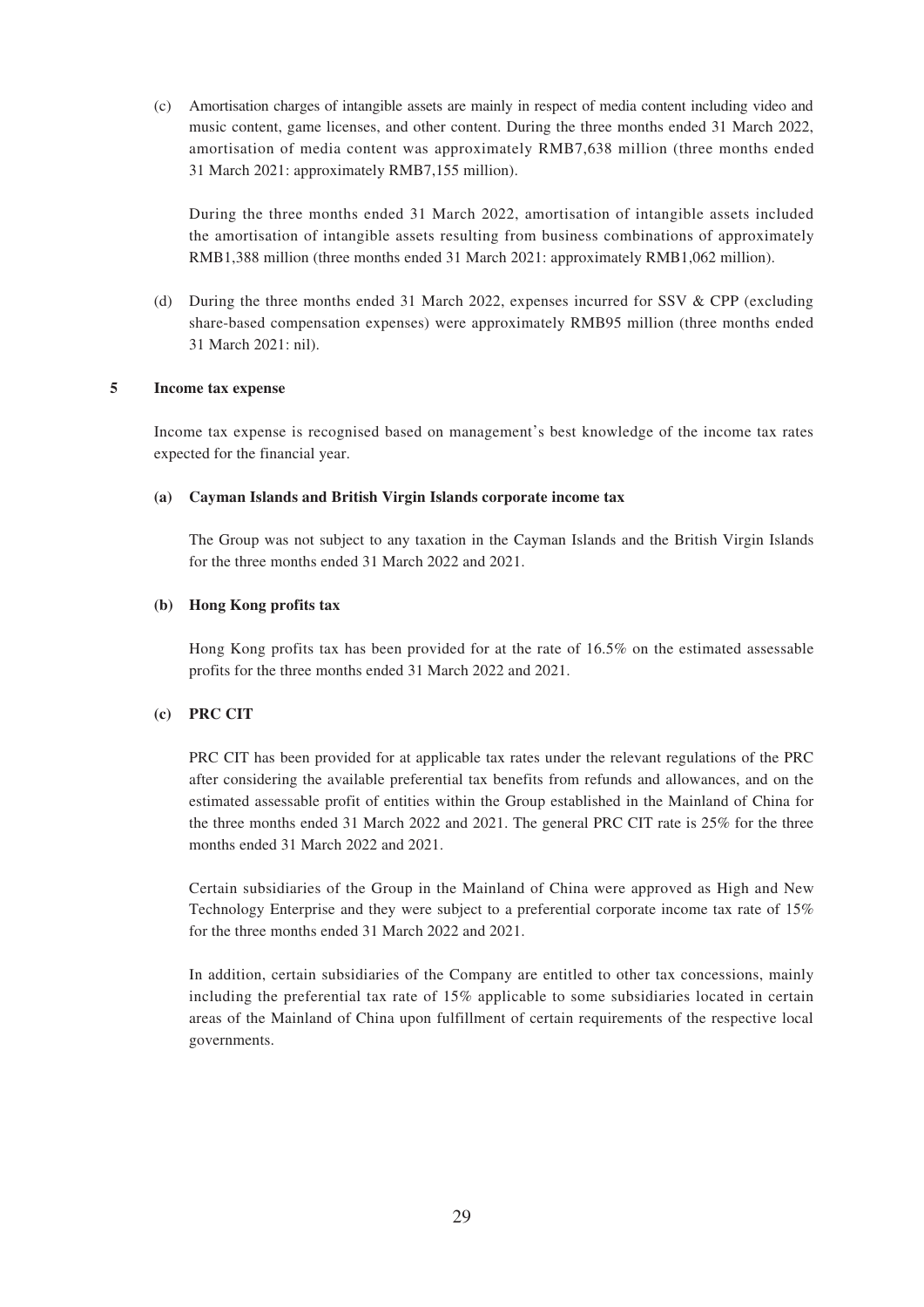#### **(d) Corporate income tax in other jurisdictions**

Income tax on profit arising from other jurisdictions, including the United States, Europe, Asia and South America, had been calculated on the estimated assessable profit for the three months ended 31 March 2022 and 2021 at the respective rates prevailing in the relevant jurisdictions, ranging from 12.5% to 35%.

### **(e) Withholding tax**

According to applicable tax regulations prevailing in the PRC, dividends distributed by a company established in the Mainland of China to a foreign investor with respect to profit derived after 1 January 2008 are generally subject to a 10% withholding tax. If a foreign investor is incorporated in Hong Kong, under the double taxation arrangement between the Mainland of China and Hong Kong, the relevant withholding tax rate applicable to such foreign investor will be reduced from 10% to 5% subject to the fulfilment of certain conditions.

Dividends distributed from certain jurisdictions that the Group's entities operate in are also subject to withholding tax at respective applicable tax rates.

The income tax expense of the Group for the three months ended 31 March 2022 and 2021 is analysed as follows:

| <b>Unaudited</b>            |             |
|-----------------------------|-------------|
| Three months ended 31 March |             |
| 2022                        | 2021        |
| <b>RMB'Million</b>          | RMB'Million |
| 7,018                       | 8,379       |
| (1,749)                     | (1, 133)    |
| 5,269                       | 7,246       |
|                             |             |

## **6 Earnings per share**

#### **(a) Basic**

Basic EPS is calculated by dividing the profit attributable to equity holders of the Company by the weighted average number of ordinary shares in issue during the period.

|                                                      | <b>Unaudited</b>            |        |
|------------------------------------------------------|-----------------------------|--------|
|                                                      | Three months ended 31 March |        |
|                                                      | 2022                        | 2021   |
| Profit attributable to equity holders of the Company |                             |        |
| (RMB'Million)                                        | 23,413                      | 47,767 |
| Weighted average number of ordinary shares in issue. |                             |        |
| (million shares)                                     | 9,538                       | 9,514  |
| Basic EPS (RMB per share)                            | 2.455                       | 5.020  |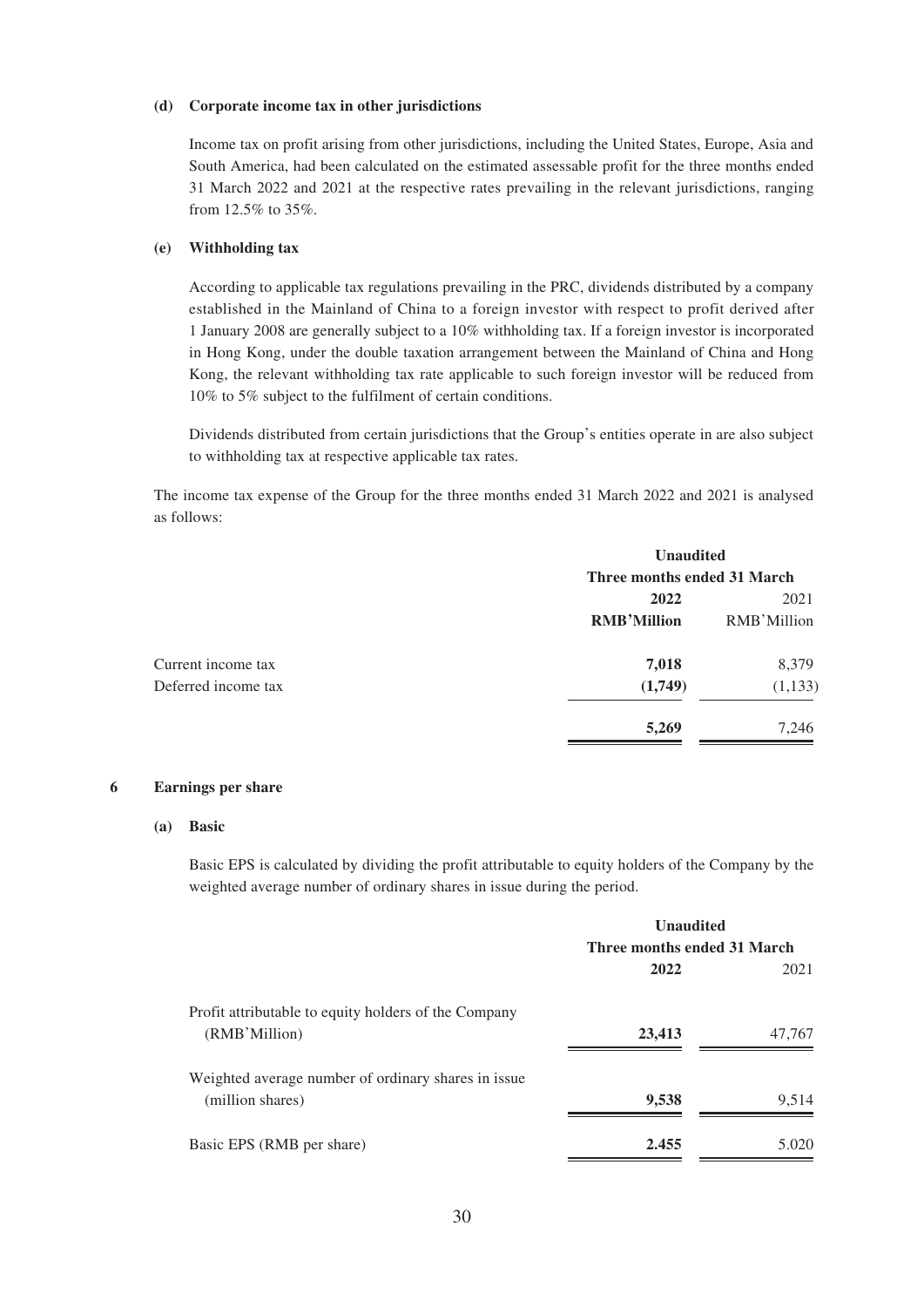## **(b) Diluted**

The share options and awarded shares granted by the Company have potential dilutive effect on the EPS. Diluted EPS is calculated by adjusting the weighted average number of ordinary shares outstanding by the assumption of the conversion of all potential dilutive ordinary shares arising from share options and awarded shares granted by the Company (collectively forming the denominator for computing the diluted EPS).

In addition, the profit attributable to equity holders (numerator) has been adjusted by the effect of the share options and restricted shares granted by the Company's non wholly-owned subsidiaries and associates, excluding those which have anti-dilutive effect on the Group's diluted EPS.

| <b>Unaudited</b>            |        |
|-----------------------------|--------|
| Three months ended 31 March |        |
| 2022                        | 2021   |
| 23,413                      | 47,767 |
|                             |        |
| (121)                       | (137)  |
|                             |        |
| 23,292                      | 47,630 |
| 9,538                       | 9,514  |
|                             |        |
| 151                         | 173    |
|                             |        |
| 9,689                       | 9.687  |
| 2.404                       | 4.917  |
|                             |        |

### **7 Dividends**

## **(a) Final dividends**

A final dividend in respect of the year ended 31 December 2021 of HKD1.60 per share (2020: HKD1.60 per share) was proposed pursuant to a resolution passed by the Board on 23 March 2022 and subject to the approval of the shareholders at the 2022 AGM. This proposed dividend is not reflected as dividend payable in the Interim Financial Information.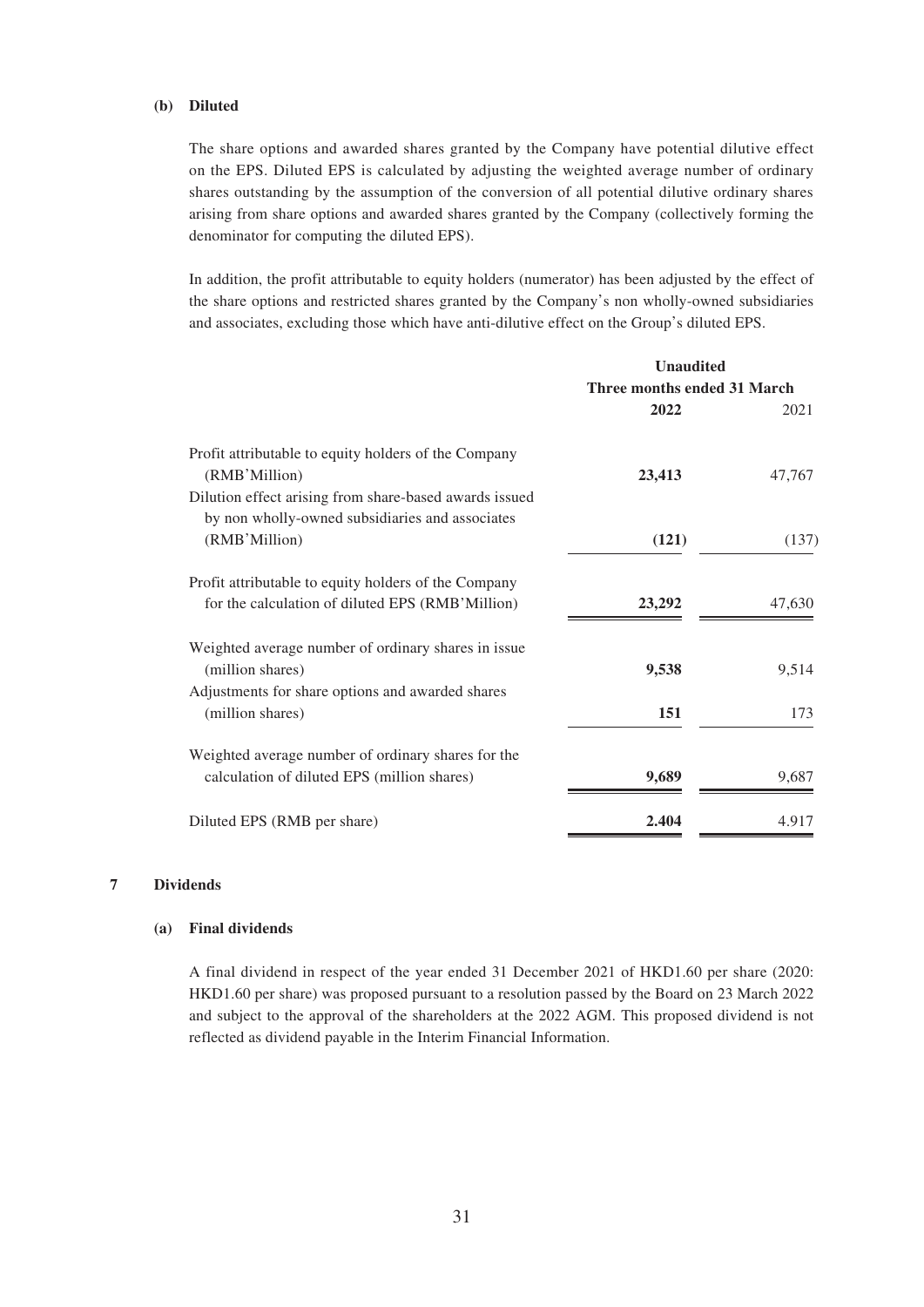#### **(b) Interim dividend by way of distribution in specie**

On 23 December 2021, the Board resolved to declare a distribution of a special interim dividend by the Company in the form of a distribution in specie of approximately 457 million Class A ordinary shares of JD.com to the shareholders. The share certificates of the relevant shares of JD.com in respect of the distribution to qualifying shareholders under the Distribution in Specie were dispatched to qualifying shareholders on 25 March 2022 (the "Share Certificate Dispatch Date").

Dividends payable for distribution in specie was approximately RMB84.6 billion right before the Share Certificate Dispatch Date, measured at fair value using the market price of the JD.com Shares to be distributed. Fair value changes on the dividends payable amounting to approximately RMB17.1 billion from 1 January 2022 to the Share Certificate Dispatch Date were recognised in equity as a result of the changes in the fair value of the JD.com Shares to be distributed. Upon the dispatch of the share certificates of the JD.com Shares to be distributed, the assets held for distribution and dividends payable for distribution in specie were derecognised and the cumulated fair value losses of assets held for distribution amounting to approximately RMB11.8 billion were transferred from other reserves to retained earnings.

The Board did not declare any interim dividend for the three months ended 31 March 2022 and 2021.

#### **8 Investments in associates**

|                           | <b>Unaudited</b>   | Audited     |
|---------------------------|--------------------|-------------|
|                           | 31 March           | 31 December |
|                           | 2022               | 2021        |
|                           | <b>RMB'Million</b> | RMB'Million |
| Investments in associates |                    |             |
| - Listed entities (Note)  | 191,501            | 200,785     |
| $-$ Unlisted entities     | 118,129            | 115,789     |
|                           | 309,630            | 316,574     |

## Note:

As at 31 March 2022, the fair value of the investments in associates consisting of directly and indirectly held listed equity interests was approximately RMB424,554 million (31 December 2021: RMB634,661 million).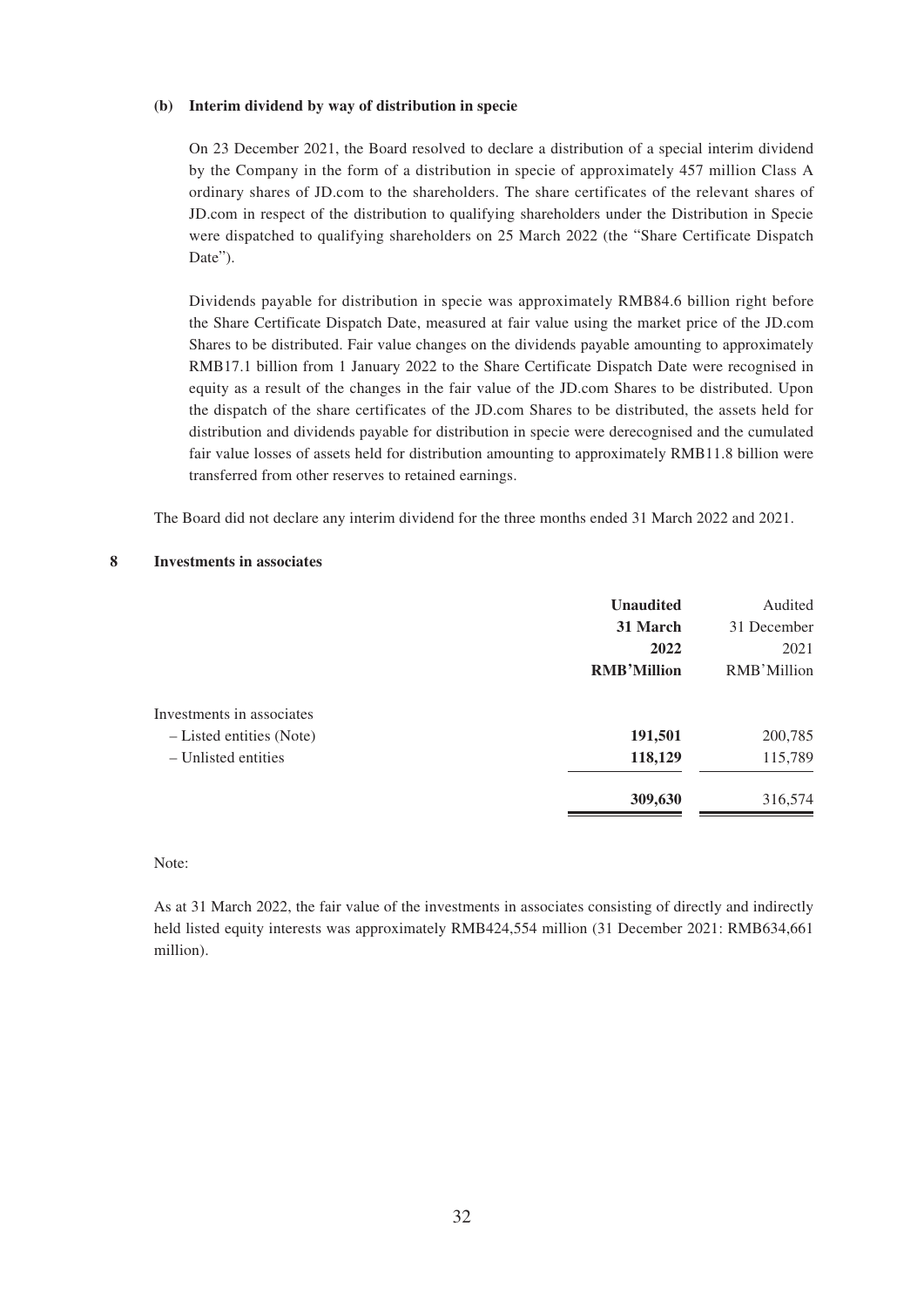Movement of investments in associates is analysed as follows:

|                                                            | <b>Unaudited</b>            |             |
|------------------------------------------------------------|-----------------------------|-------------|
|                                                            | Three months ended 31 March |             |
|                                                            | 2022                        | 2021        |
|                                                            | <b>RMB'Million</b>          | RMB'Million |
| At beginning of period                                     | 316,574                     | 297,609     |
| Additions (a)                                              | 4,379                       | 17,207      |
| <b>Transfers</b>                                           | 2,205                       | 5,536       |
| Dilution (losses)/gains on deemed disposals (Note $3(a)$ ) | (304)                       | 1,904       |
| Share of (loss)/profit of associates                       | (6,246)                     | 1,348       |
| Share of other comprehensive income of associates          | 141                         | 668         |
| Share of other changes in net assets of associates         | 1,444                       | 1,196       |
| Dividends                                                  |                             | (15)        |
| Disposals (b)                                              | (870)                       | (1, 812)    |
| Impairment provision $((c)$ and Note $3(c)$ )              | (7,000)                     |             |
| Currency translation differences                           | (693)                       | (496)       |
| At end of period                                           | 309,630                     | 323,145     |

Note:

- (a) During the three months ended 31 March 2022, the Group's additions to investments in associates comprised the new associates and additional investments in existing associates with an aggregate amount of approximately RMB4,379 million. These associates are principally engaged in FinTech, comic development, biotech and other Internet-related businesses.
- (b) On 4 January 2022, the Group entered into a transaction to divest an aggregate of 14,492,751 Class A ordinary shares of Sea Limited with a carrying value of approximately RMB825 million, and to convert all its supervoting Class B ordinary shares to Class A ordinary shares (collectively, the "Transaction"). Upon the completion of the Transaction, the Group's equity interest in Sea Limited was reduced from 21.3% to 18.7% with its voting power reduced to less than 10%, and a disposal gain of approximately RMB18,481 million was recognised in "Other gains, net" (Note 3(a)). Since the Group still has a board representative after the completion of the Transaction and has significant influence on Sea Limited, this investment continues to be accounted for as an associate.
- (c) During the three months ended 31 March 2022, an aggregate impairment loss of approximately RMB7,000 million (three months ended 31 March 2021: nil) had been recognised for associates with impairment indicators, and the majority of these associates' recoverable amounts were determined using fair value less costs of disposal.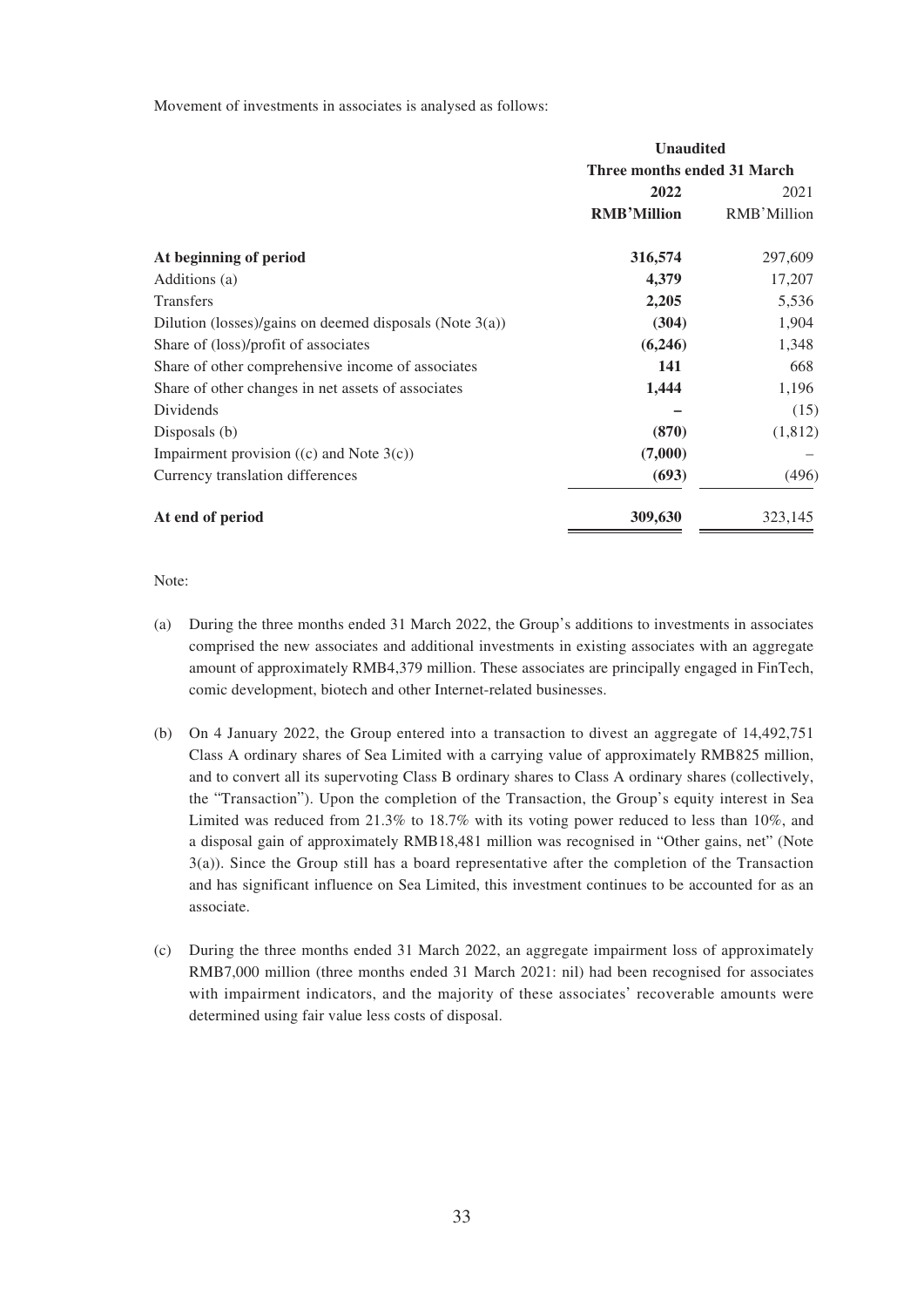### **9 Financial assets at fair value through profit or loss**

FVPL include the following:

|                                  | <b>Unaudited</b>   | Audited        |
|----------------------------------|--------------------|----------------|
|                                  | 31 March           | 31 December    |
|                                  | 2022               | 2021           |
|                                  | <b>RMB'Million</b> | RMB'Million    |
| Included in non-current assets:  |                    |                |
| Investments in listed entities   | 16,665             | 19,802         |
| Investments in unlisted entities | 170,648            | 163,382        |
| Treasury investments and others  | 9,848              | 9,000          |
|                                  | 197,161            | 192,184        |
| Included in current assets:      |                    |                |
| Investments in listed entities   | 3                  | $\overline{4}$ |
| Treasury investments and others  | 11,739             | 10,569         |
|                                  | 11,742             | 10,573         |
|                                  | 208,903            | 202,757        |

Movement of FVPL is analysed as follows:

|                                  | <b>Unaudited</b>            |             |
|----------------------------------|-----------------------------|-------------|
|                                  | Three months ended 31 March |             |
|                                  | 2022                        | 2021        |
|                                  | <b>RMB'Million</b>          | RMB'Million |
| At beginning of period           | 202,757                     | 172,537     |
| Additions and transfers (a)      | 12,151                      | 12,271      |
| Changes in fair value (Note 3)   | (355)                       | 14,740      |
| Disposals and others             | (4, 422)                    | (6,766)     |
| Currency translation differences | (1,228)                     | 430         |
| At end of period                 | 208,903                     | 193,212     |

Note:

(a) During the three months ended 31 March 2022, the Group's additions mainly comprised new investments and additional investments with an aggregate amount of approximately RMB12,289 million in listed and unlisted entities. These companies are principally engaged in social media platform, video streaming platform and other Internet-related businesses. There were no material transfers of FVPL during the three months ended 31 March 2022.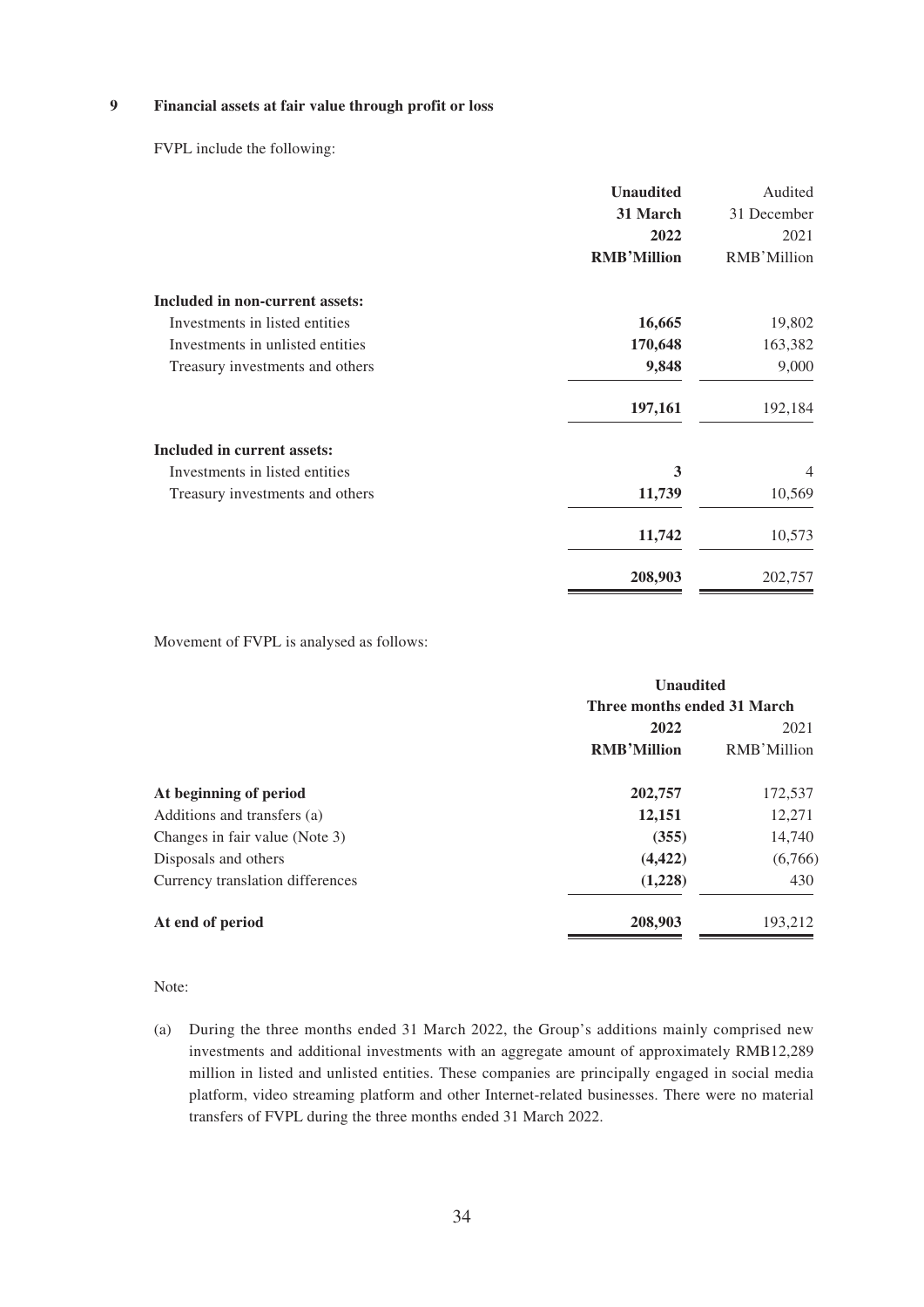### **10 Financial assets at fair value through other comprehensive income**

FVOCI include the following:

|                                         | <b>Unaudited</b>   | Audited     |
|-----------------------------------------|--------------------|-------------|
|                                         | 31 March           | 31 December |
|                                         | 2022               | 2021        |
|                                         | <b>RMB'Million</b> | RMB'Million |
| Equity investments in listed entities   | 166,101            | 227,788     |
| Equity investments in unlisted entities | 22,689             | 22,392      |
| Treasury investments                    | 1,203              | 77          |
|                                         | 189,993            | 250,257     |

Movement of FVOCI is analysed as follows:

|                                  | <b>Unaudited</b>            |             |
|----------------------------------|-----------------------------|-------------|
|                                  | Three months ended 31 March |             |
|                                  | 2022                        | 2021        |
|                                  | <b>RMB'Million</b>          | RMB'Million |
| At beginning of period           | 250,257                     | 213,091     |
| Additions and transfers (a)      | 3,848                       | 12,966      |
| Changes in fair value            | (59, 350)                   | 18,169      |
| Disposals                        | (3,450)                     | (5, 914)    |
| Currency translation differences | (1,312)                     | 1,925       |
| At end of period                 | 189,993                     | 240,237     |

### Note:

- (a) During the three months ended 31 March 2022, the Group's additions and transfers mainly comprised the following:
	- (i) additional investment in an entity engaged in social network platform of approximately USD325 million (equivalent to approximately RMB2,072 million);
	- (ii) new investments and additional investments with an aggregate amount of approximately RMB3,120 million in listed and unlisted entities. These companies are principally engaged in FinTech service and other Internet-related businesses; and
	- (iii) an existing investee company engaged in games development with a carrying value of approximately RMB657 million transferred from investment in FVOCI to a subsidiary upon completion of business combination (Note 16).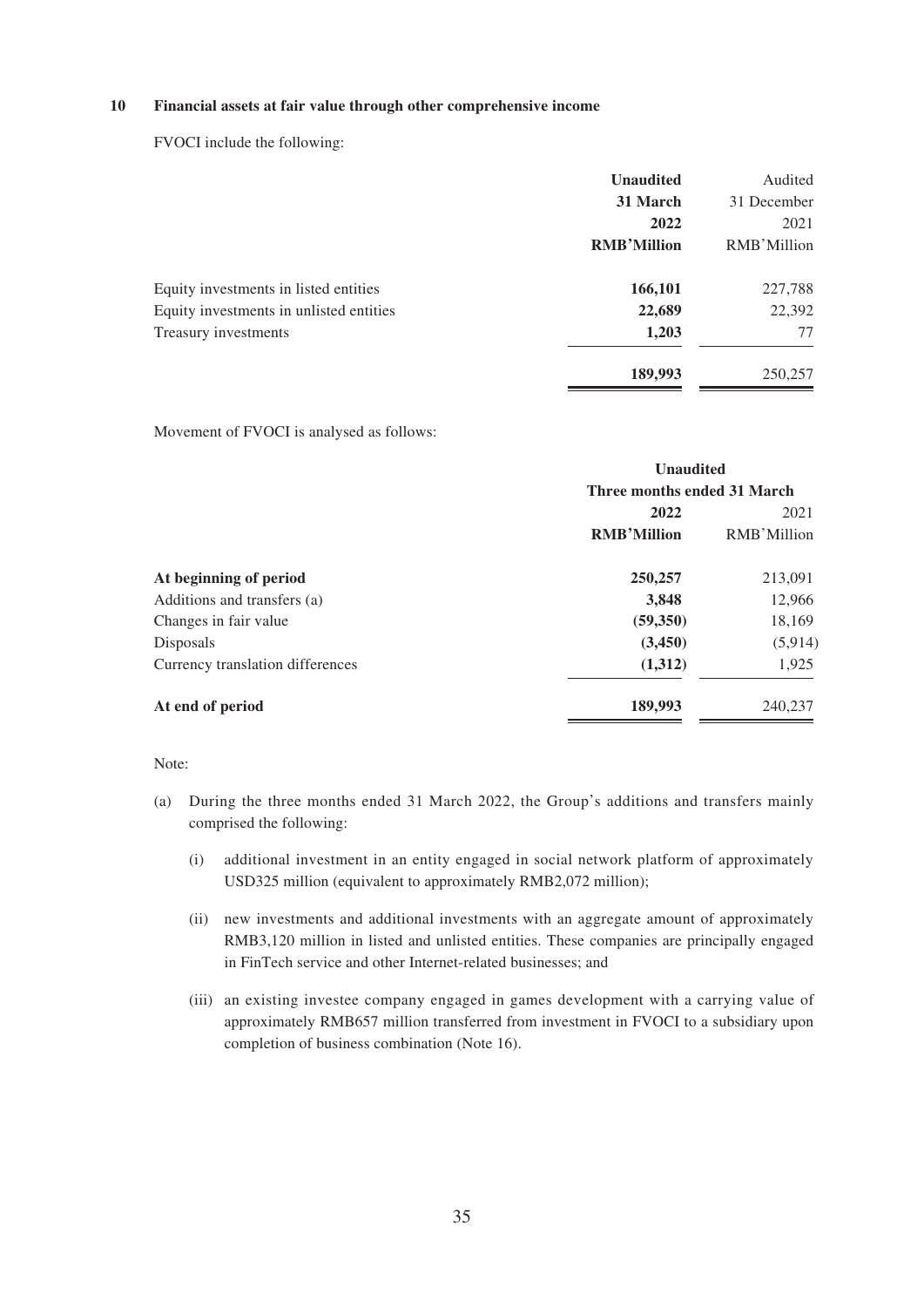#### **11 Accounts receivable**

Accounts receivable and their ageing analysis, based on recognition date, are as follows:

|                          | <b>Unaudited</b>   | Audited     |
|--------------------------|--------------------|-------------|
|                          | 31 March           | 31 December |
|                          | 2022               | 2021        |
|                          | <b>RMB'Million</b> | RMB'Million |
| $0 \sim 30 \text{ days}$ | 18,566             | 21,639      |
| $31 \sim 60$ days        | 15,169             | 13,255      |
| $61 \sim 90$ days        | 10,090             | 6,105       |
| Over 90 days             | 8,949              | 8,332       |
|                          | 52,774             | 49,331      |

Receivable balances as at 31 March 2022 and 31 December 2021 mainly represented amounts due from online advertising customers and agencies, FinTech and cloud customers, content production related customers, and third party platform providers.

Some online advertising customers and agencies are usually granted with a credit period within 30 to 90 days immediately following the month-end in which the relevant obligations under the relevant contracted advertising orders are delivered. Third party platform providers usually settle the amounts due by them within 60 days. Other customers, mainly including content production related customers and FinTech and cloud customers, are usually granted with a credit period within 90 days.

## **12 Share-based payments**

#### **(a) Share option schemes**

The Company has adopted five share option schemes, namely, the Pre-IPO Option Scheme, the Post-IPO Option Scheme I, the Post-IPO Option Scheme II, the Post-IPO Option Scheme III and the Post-IPO Option Scheme IV.

The Pre-IPO Option Scheme, the Post-IPO Option Scheme I, the Post-IPO Option Scheme II and the Post-IPO Option Scheme III expired on 31 December 2011, 23 March 2014, 16 May 2017 and 13 May 2019, respectively. Upon the expiry of these schemes, no further options would be granted under these schemes, but the options granted prior to such expiry continued to be valid and exercisable in accordance with provisions of the schemes. As at 31 March 2022, there were no outstanding options exercisable of the Pre-IPO Option Scheme, the Post-IPO Option Scheme I and the Post-IPO Option Scheme III.

In respect of the Post-IPO Option Scheme IV which continues to be in force, the Board may, at its discretion, grant options to any qualifying participants to subscribe for shares in the Company, subject to the terms and conditions stipulated therein. The exercise price must be in compliance with the requirement under the Listing Rules. In addition, the option vesting period is determined by the Board provided that it is not later than the last day of a 7-year period for the Post-IPO Option Scheme IV after the date of grant of option.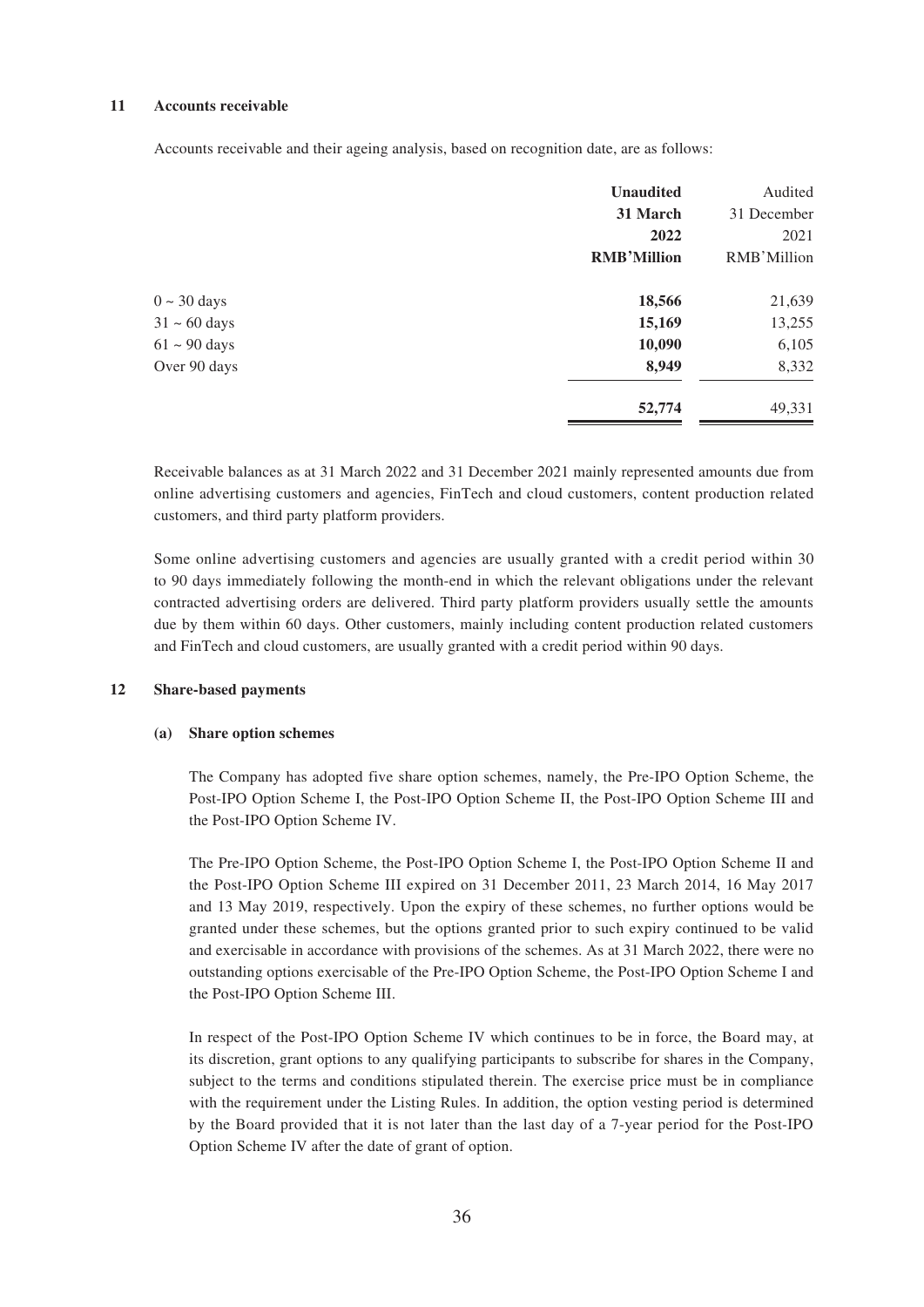The Company allowed certain of the grantees under the Post-IPO Option Scheme II and the Post-IPO Option Scheme IV to surrender their rights to receive a portion of the underlying shares (with equivalent fair value) to set off against the exercise price and/or individual income tax payable when they exercised their options.

Movements in the number of share options outstanding and their related weighted average exercise prices are as follows:

|                                 | Post-IPO Option  |                | Post-IPO Option  |                |                |  |
|---------------------------------|------------------|----------------|------------------|----------------|----------------|--|
|                                 | <b>Scheme II</b> |                | <b>Scheme IV</b> |                | <b>Total</b>   |  |
|                                 | Average          |                | Average          |                |                |  |
|                                 | exercise price   | No. of options | exercise price   | No. of options | No. of options |  |
| At 1 January 2022 (Note)        | <b>HKD191.64</b> | 35,146,117     | HKD402.75        | 81,689,281     | 116,835,398    |  |
| Granted                         |                  |                | <b>HKD384.08</b> | 7,261,887      | 7,261,887      |  |
| Exercised                       | <b>HKD154.09</b> | (323, 224)     | <b>HKD298.65</b> | (513, 526)     | (836,750)      |  |
| Lapsed/forfeited/waived         | <b>HKD135.50</b> | (19, 476)      | <b>HKD588.10</b> | (969, 296)     | (988, 772)     |  |
| At 31 March 2022                | <b>HKD192.02</b> | 34,803,417     | <b>HKD399.75</b> | 87,468,346     | 122, 271, 763  |  |
| Exercisable as at 31 March 2022 | <b>HKD191.97</b> | 34,691,342     | <b>HKD371.92</b> | 33,338,126     | 68,029,468     |  |
| At 1 January 2021               | HKD205.36        | 37,435,134     | HKD380.50        | 67,806,750     | 105,241,884    |  |
| Granted                         |                  |                | HKD618.00        | 8,428,843      | 8,428,843      |  |
| Exercised                       | HKD145.22        | (280, 534)     | HKD327.58        | (612, 672)     | (893,206)      |  |
| Lapsed/forfeited                |                  |                | HKD369.80        | (109, 452)     | (109, 452)     |  |
| At 31 March 2021                | HKD205.82        | 37,154,600     | HKD407.45        | 75,513,469     | 112,668,069    |  |
| Exercisable as at 31 March 2021 | HKD205.78        | 37,032,787     | HKD376.47        | 21,393,771     | 58,426,558     |  |

#### Note:

As a result of the Distribution in Specie (Note 7(b)), pursuant to the scheme rules of the Post-IPO Option Scheme II and the Post-IPO Option Scheme IV, adjustments had been made to the exercise price of the outstanding share options thereunder as at the Ex-dividend Date, and was reflected in the average exercise price of related outstanding share options listed above.

During the three months ended 31 March 2022, no options were granted to any director of the Company (three months ended 31 March 2021: 3,374,630 options were granted to an executive director of the Company) and 843,657 options previously granted were voluntarily waived in February 2022.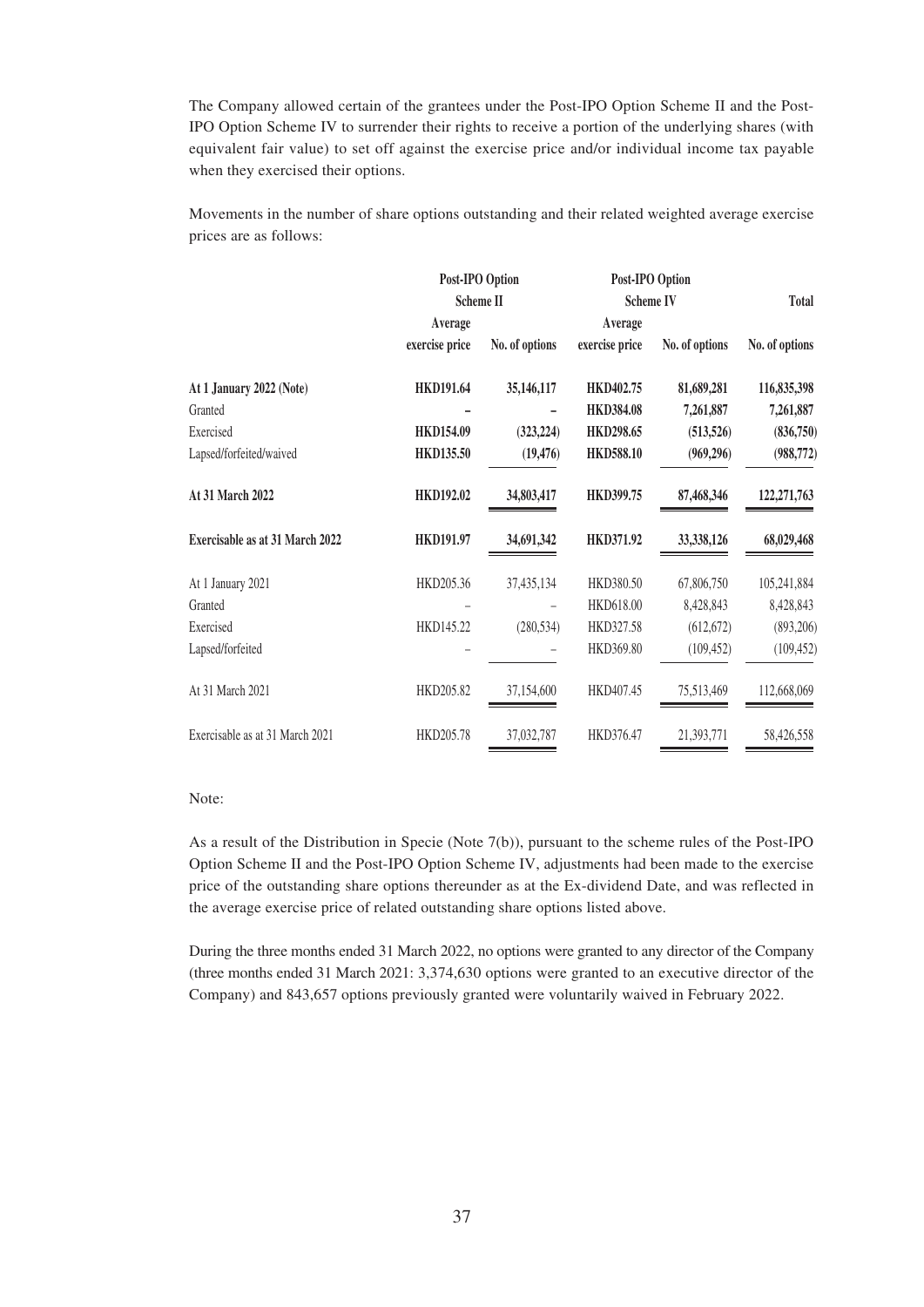#### **(b) Share award schemes**

The Company has adopted the Share Award Schemes as of 31 March 2022, which are administered by an independent trustee appointed by the Group. The vesting period of the awarded shares is determined by the Board.

Movements in the number of awarded shares for the three months ended 31 March 2022 and 2021 are as follows:

|                                                    | Number of awarded shares    |             |  |
|----------------------------------------------------|-----------------------------|-------------|--|
|                                                    | Three months ended 31 March |             |  |
|                                                    | 2022                        | 2021        |  |
| At beginning of period                             | 121,314,396                 | 82,594,936  |  |
| Granted (Note)                                     | 20,363,266                  | 29,779,127  |  |
| Lapsed/forfeited                                   | (1,501,942)                 | (1,018,874) |  |
| Vested and transferred                             | (15,828,970)                | (6,486,775) |  |
| At end of period                                   | 124,346,750                 | 104,868,414 |  |
| Vested but not transferred as at the end of period | 19,210                      | 20.639      |  |

Note:

As a result of the Distribution in Specie (Note 7(b)), pursuant to the scheme rules of the 2013 Share Award Scheme and the 2019 Share Award Scheme, adjustments had been made to the number of shares subject to share awards which remained unvested as at Ex-dividend Date. The number of awarded shares granted during the three months ended 31 March 2022 included a total of 3,606,234 additional awarded shares which were awarded pursuant to such adjustments.

During the three months ended 31 March 2022, 52,000 awarded shares were granted to four independent non-executive directors of the Company (three months ended 31 March 2021: 40,500 awarded shares were granted to four independent non-executive directors of the Company).

## **13 Accounts payable**

Accounts payable and their ageing analysis, based on invoice date, are as follows:

|                   | <b>Unaudited</b>   | Audited     |
|-------------------|--------------------|-------------|
|                   | 31 March           | 31 December |
|                   | 2022               | 2021        |
|                   | <b>RMB'Million</b> | RMB'Million |
| $0 \sim 30$ days  | 103,468            | 102,396     |
| $31 \sim 60$ days | 5,114              | 2,999       |
| $61 \sim 90$ days | 614                | 1,329       |
| Over 90 days      | 3,316              | 2,746       |
|                   | 112,512            | 109,470     |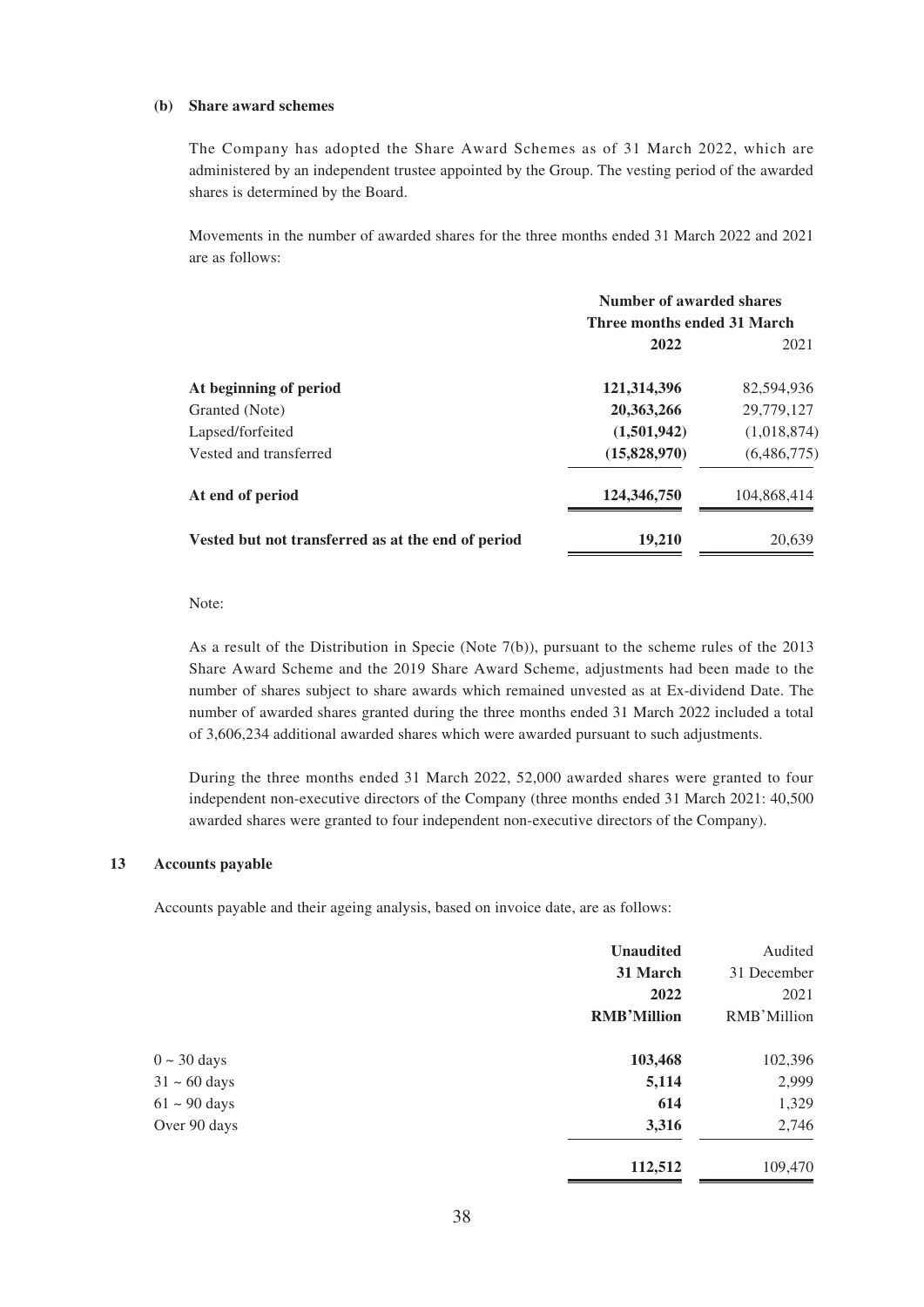## **14 Borrowings**

|                                                                          | <b>Unaudited</b><br>31 March<br>2022<br><b>RMB'Million</b> | Audited<br>31 December<br>2021<br>RMB'Million |
|--------------------------------------------------------------------------|------------------------------------------------------------|-----------------------------------------------|
| Included in non-current liabilities:                                     |                                                            |                                               |
| Non-current portion of long-term USD bank borrowings,<br>unsecured $(a)$ | 135,902                                                    | 136,874                                       |
| Non-current portion of long-term EUR bank borrowings,<br>unsecured (a)   | 10                                                         |                                               |
| Non-current portion of long-term EUR bank borrowings,<br>secured (a)     | <b>10</b>                                                  | 11                                            |
| Non-current portion of long-term RMB bank borrowings,<br>unsecured (a)   | 12,500                                                     |                                               |
| Non-current portion of long-term JPY bank borrowings,<br>unsecured (a)   | 42                                                         | 47                                            |
| Non-current portion of long-term JPY bank borrowings,<br>secured (a)     | 3                                                          | 4                                             |
|                                                                          | 148,467                                                    | 136,936                                       |
| <b>Included in current liabilities:</b>                                  |                                                            |                                               |
| RMB bank borrowings, unsecured (b)                                       | 17,300                                                     | 13,340                                        |
| RMB bank borrowings, secured (b)                                         | 200                                                        | 200                                           |
| GBP bank borrowings, secured (b)                                         | 167                                                        |                                               |
| USD bank borrowings, secured (b)                                         | 35                                                         |                                               |
| Current portion of long-term USD bank borrowings,                        |                                                            |                                               |
| unsecured (a)                                                            | 3,631                                                      | 4,061                                         |
| Current portion of long-term RMB bank borrowings,                        |                                                            |                                               |
| unsecured (a)                                                            | 300                                                        | 300                                           |
| Current portion of long-term EUR bank borrowings,                        |                                                            |                                               |
| secured (a)                                                              | $\overline{2}$                                             | $\overline{2}$                                |
| Current portion of long-term EUR bank borrowings,                        |                                                            |                                               |
| unsecured (a)                                                            | 4                                                          | 1,083                                         |
| Current portion of long-term JPY bank borrowings,                        |                                                            |                                               |
| unsecured (a)                                                            | 16                                                         | 16                                            |
| Current portion of long-term JPY bank borrowings,                        |                                                            |                                               |
| secured (a)                                                              | $\mathbf{1}$                                               | 1                                             |
|                                                                          | 21,656                                                     | 19,003                                        |
|                                                                          | 170,123                                                    | 155,939                                       |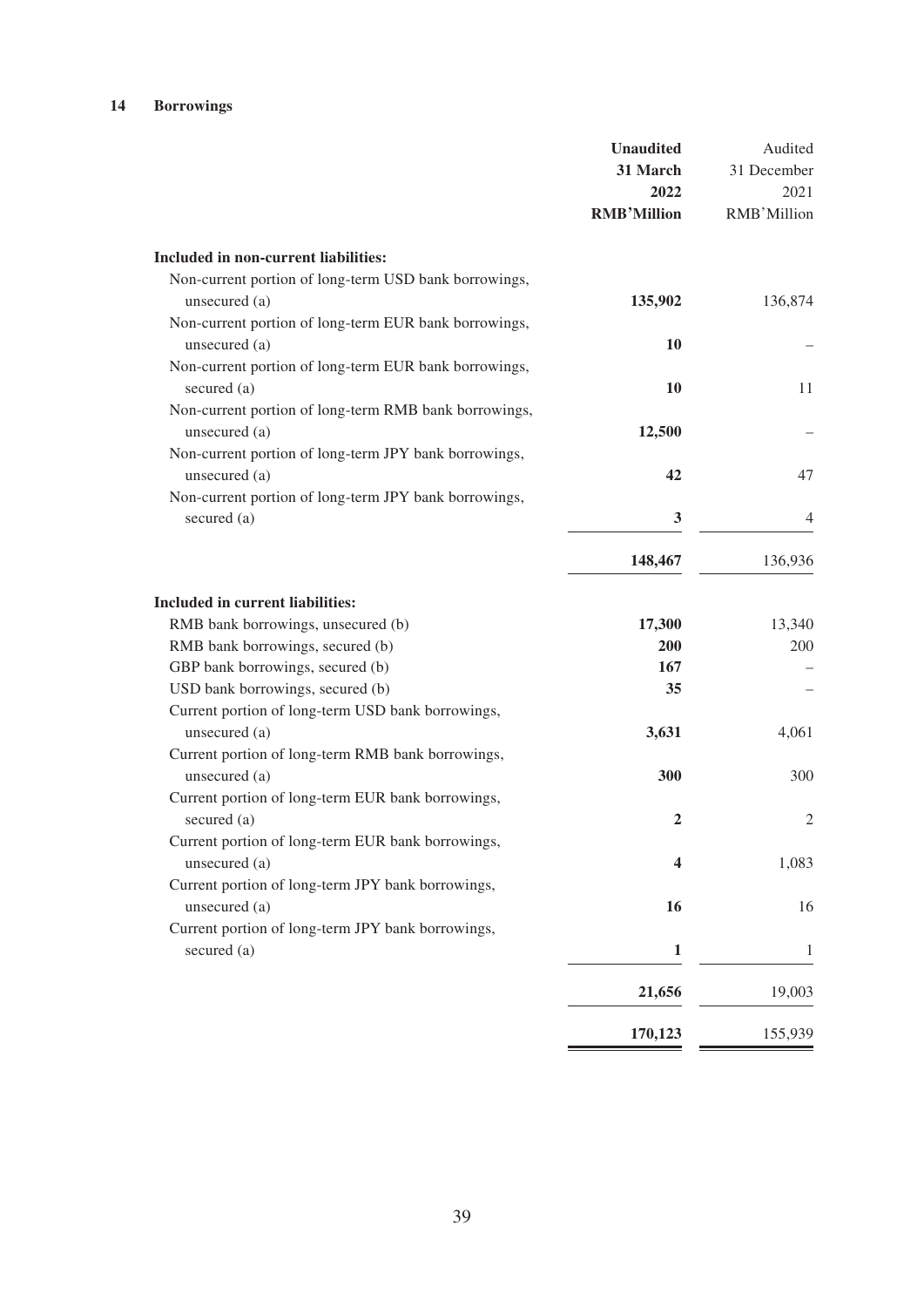#### Note:

(a) The aggregate principal amounts of long-term bank borrowings and applicable interest rates are as follows:

|                            | <b>Unaudited</b>                     |                                   | Audited                                 |                                   |
|----------------------------|--------------------------------------|-----------------------------------|-----------------------------------------|-----------------------------------|
|                            | 31 March 2022<br>Amount<br>(Million) | Interest rate<br>(per annum)      | 31 December 2021<br>Amount<br>(Million) | Interest rate<br>(per annum)      |
| USD bank borrowings        | <b>USD21.920</b>                     | $LIBOR + 0.80\%$<br>$\sim 1.27\%$ | USD22,045                               | $LIBOR + 0.80\%$<br>$\sim 1.27\%$ |
| USD bank borrowings        | USD60                                | $1.41\%$                          | USD <sub>60</sub>                       | 1.41%                             |
| EUR bank borrowings        | EUR <sub>4</sub>                     | $1.00\% \sim 2.54\%$              | EUR <sub>152</sub>                      | $0.52\% \sim 1.00\%$              |
| RMB bank borrowings        | <b>RMB12,800</b>                     | $3.10\% \sim 5.70\%$              | <b>RMB300</b>                           | 5.70%                             |
| JPY bank borrowings        | <b>JPY1,159</b>                      | $0.00\% \sim 1.86\%$              | <b>JPY1.234</b>                         | $0.00\% \sim 2.50\%$              |
| <b>JPY</b> bank borrowings | <b>JPY48</b>                         | $TIBOR + 1.70\%$                  |                                         |                                   |

The zero interest rate of JPY borrowings was due to the special interest exemption for COVID-19 by Tokyo Metropolitan Government.

(b) The aggregate principal amounts of short-term bank borrowings and applicable interest rates are as follows:

| Audited                                 |
|-----------------------------------------|
| 31 December 2021                        |
| Interest rate<br>Amount                 |
| (per annum)<br>(Million)<br>(per annum) |
| RMB13.540<br>$2.45\% \sim 5.10\%$       |
|                                         |
|                                         |
|                                         |

## **15 Notes payable**

|                                                    | <b>Unaudited</b>   | Audited     |
|----------------------------------------------------|--------------------|-------------|
|                                                    | 31 March           | 31 December |
|                                                    | 2022               | 2021        |
|                                                    | <b>RMB'Million</b> | RMB'Million |
| Included in non-current liabilities:               |                    |             |
| Non-current portion of long-term USD notes payable | 135,465            | 145,590     |
| Included in current liabilities:                   |                    |             |
| Current portion of long-term USD notes payable     | 9,515              |             |
|                                                    | 144,980            | 145,590     |
|                                                    |                    |             |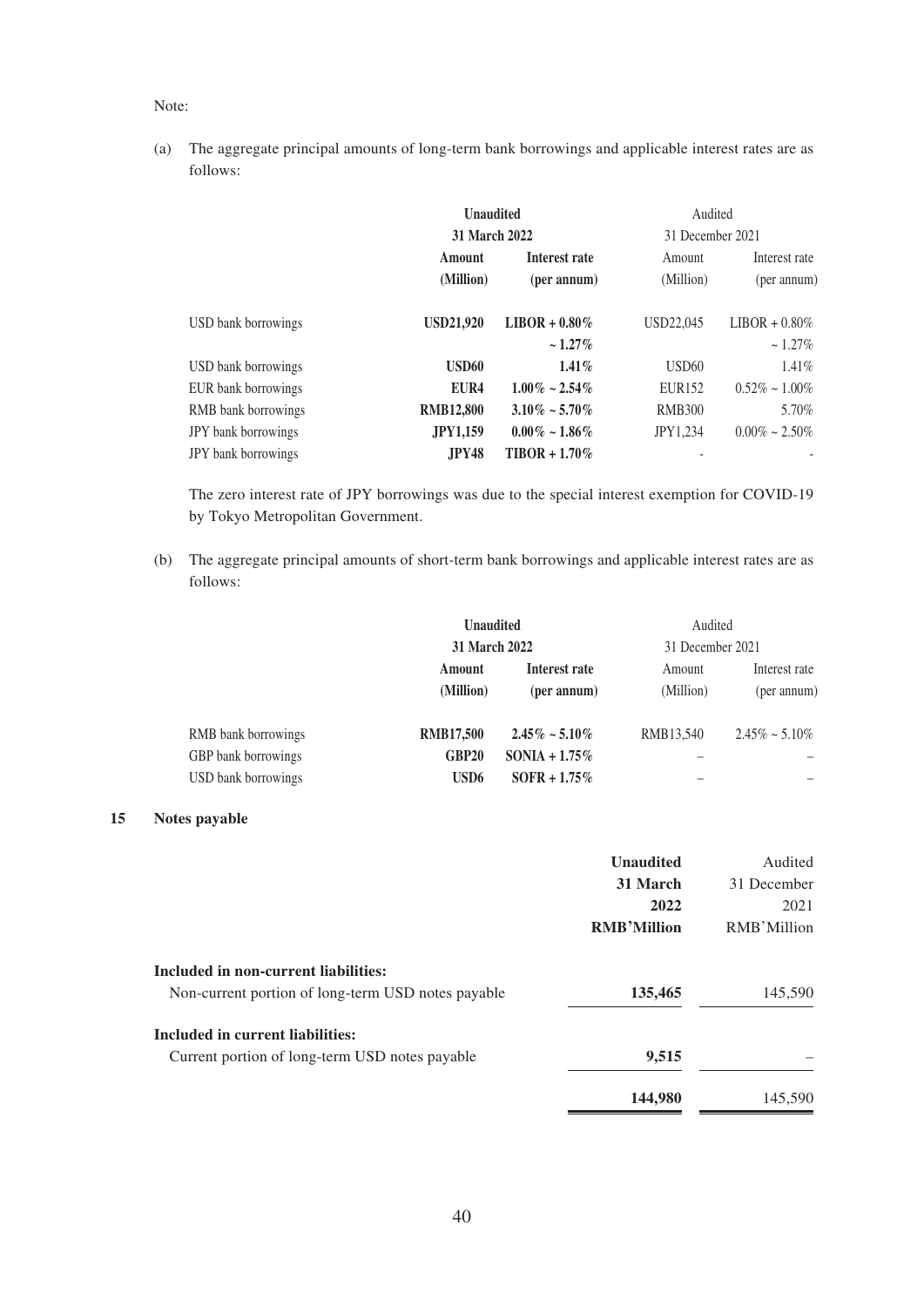Note:

The aggregate principal amounts of notes payable and applicable interest rates are as follows:

|                   |                      | <b>Unaudited</b>       | Audited          |                        |
|-------------------|----------------------|------------------------|------------------|------------------------|
|                   | <b>31 March 2022</b> |                        | 31 December 2021 |                        |
|                   | Amount               | Interest rate          | Amount           | Interest rate          |
|                   | (Million)            | (per annum)            | (Million)        | (per annum)            |
| USD notes payable | <b>USD1.250</b>      | $LIBOR + 0.605\%$      | USD1.250         | $LIBOR + 0.605\%$      |
|                   |                      | $\sim 0.910\%$         |                  | $\sim 0.910\%$         |
| USD notes payable | <b>USD21.700</b>     | $1.375\% \sim 4.700\%$ | USD21.700        | $1.375\% \sim 4.700\%$ |

### **16 Business combination**

#### **Privatisation of Sumo Group PLC ("Sumo")**

On 17 January 2022, the Group completed the privatisation of Sumo, a then-existing listed investee classified as FVOCI (LSE: SUMO; with equity interests held of approximately 9%) of the Group, at a cash consideration of approximately GBP847 million (equivalent to approximately RMB7,289 million) for all of the remaining interest ("Privatisation"). As a result of the Privatisation, Sumo became a wholly-owned subsidiary of the Group upon the closing of the transaction and ceased to be a publicly traded company.

Goodwill of approximately RMB6,777 million was recognised as a result of the transaction. It was mainly attributable to the operating synergies and economies of scale expected to be derived from combining the operations. None of the goodwill is expected to be deductible for income tax purpose.

The Group's revenue for the three months ended 31 March 2022 would be increased by not more than 5% and results for the three months ended 31 March 2022 would not be materially different should the transaction have occurred on 1 January 2022.

The related transaction costs of the transaction are not material to the Group's consolidated financial information.

#### **17 Subsequent events**

There were no material subsequent events during the period from 1 April 2022 to the approval date of the Interim Financial Information.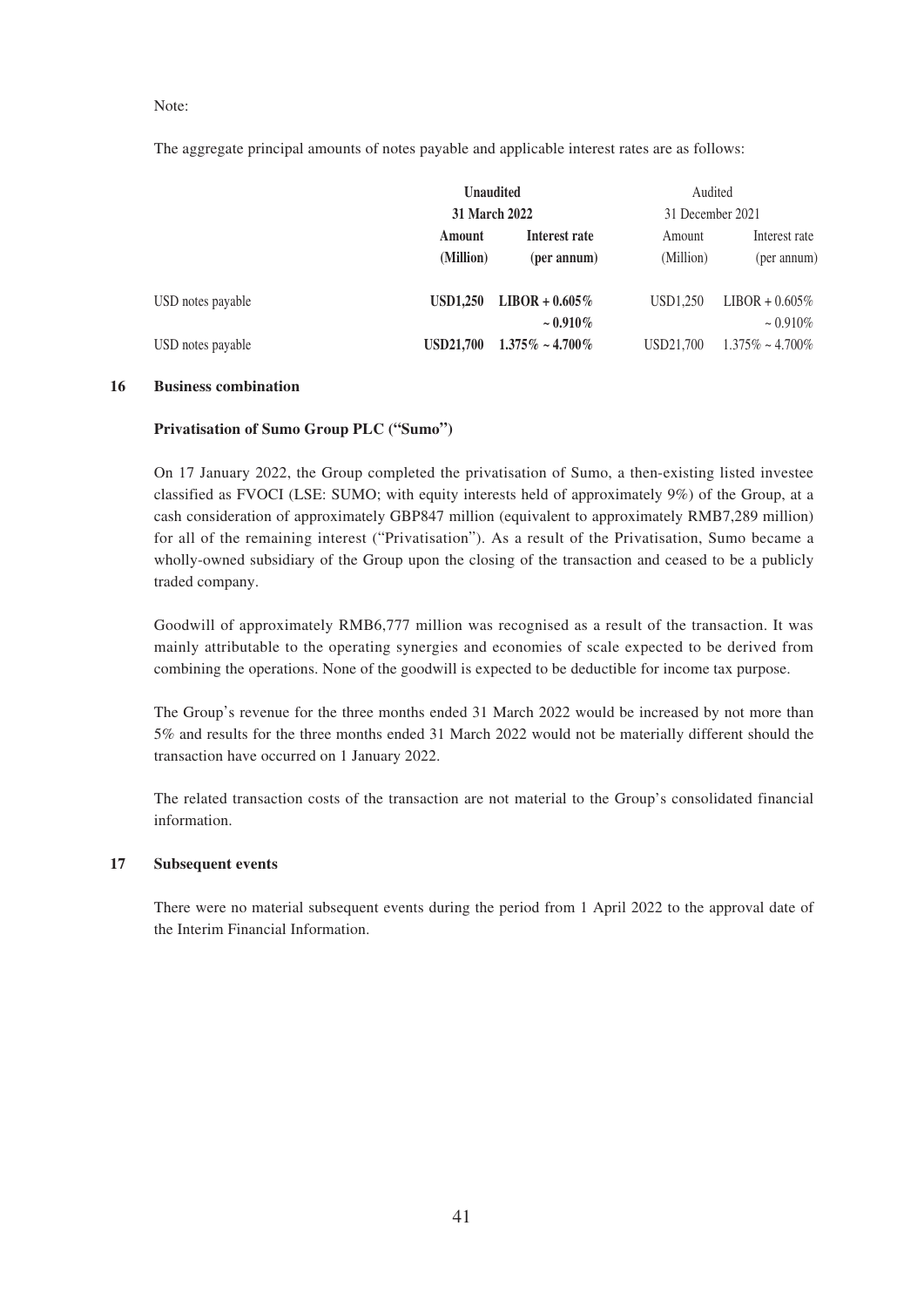# **OTHER INFORMATION**

# **Purchase, Sale or Redemption of the Company's Listed Securities**

During the three months ended 31 March 2022, the Company repurchased 8,864,400 shares on the Stock Exchange for an aggregate consideration of approximately HKD3,697 million before expenses. The repurchased shares were subsequently cancelled. The repurchase was effected by the Board for the enhancement of shareholder value in the long term. Details of the shares repurchased are as follows:

|                                                                 |                               |                                     | Purchase consideration<br>per share |                                                  |
|-----------------------------------------------------------------|-------------------------------|-------------------------------------|-------------------------------------|--------------------------------------------------|
| Month of purchase in<br>the three months ended<br>31 March 2022 | No. of<br>shares<br>purchased | Highest<br>price paid<br><b>HKD</b> | Lowest<br>price paid<br><b>HKD</b>  | Aggregate<br>consideration<br>paid<br><b>HKD</b> |
| January<br>March                                                | 4,831,400<br>4,033,000        | 477.40<br>388.20                    | 421.00<br>352.80                    | 2, 196, 128, 575<br>1,500,840,680                |
| Total                                                           | 8,864,400                     |                                     |                                     | 3,696,969,255                                    |

Save as disclosed above and in the "Financial Information" section, neither the Company nor any of its subsidiaries has purchased, sold or redeemed any of the Company's listed securities during the three months ended 31 March 2022.

## **Employee and Remuneration Policies**

As at 31 March 2022, the Group had 116,213 employees (31 March 2021: 89,228). The number of employees employed by the Group varies from time to time depending on needs and employees are remunerated based on industry practice.

The remuneration policy and package of the Group's employees are periodically reviewed. Apart from pension funds and in-house training programmes, discretionary bonuses, share awards and share options may be awarded to employees according to the assessment of individual performance.

The total remuneration cost incurred by the Group for the three months ended 31 March 2022 was RMB29,229 million (for the three months ended 31 March 2021: RMB20,401 million).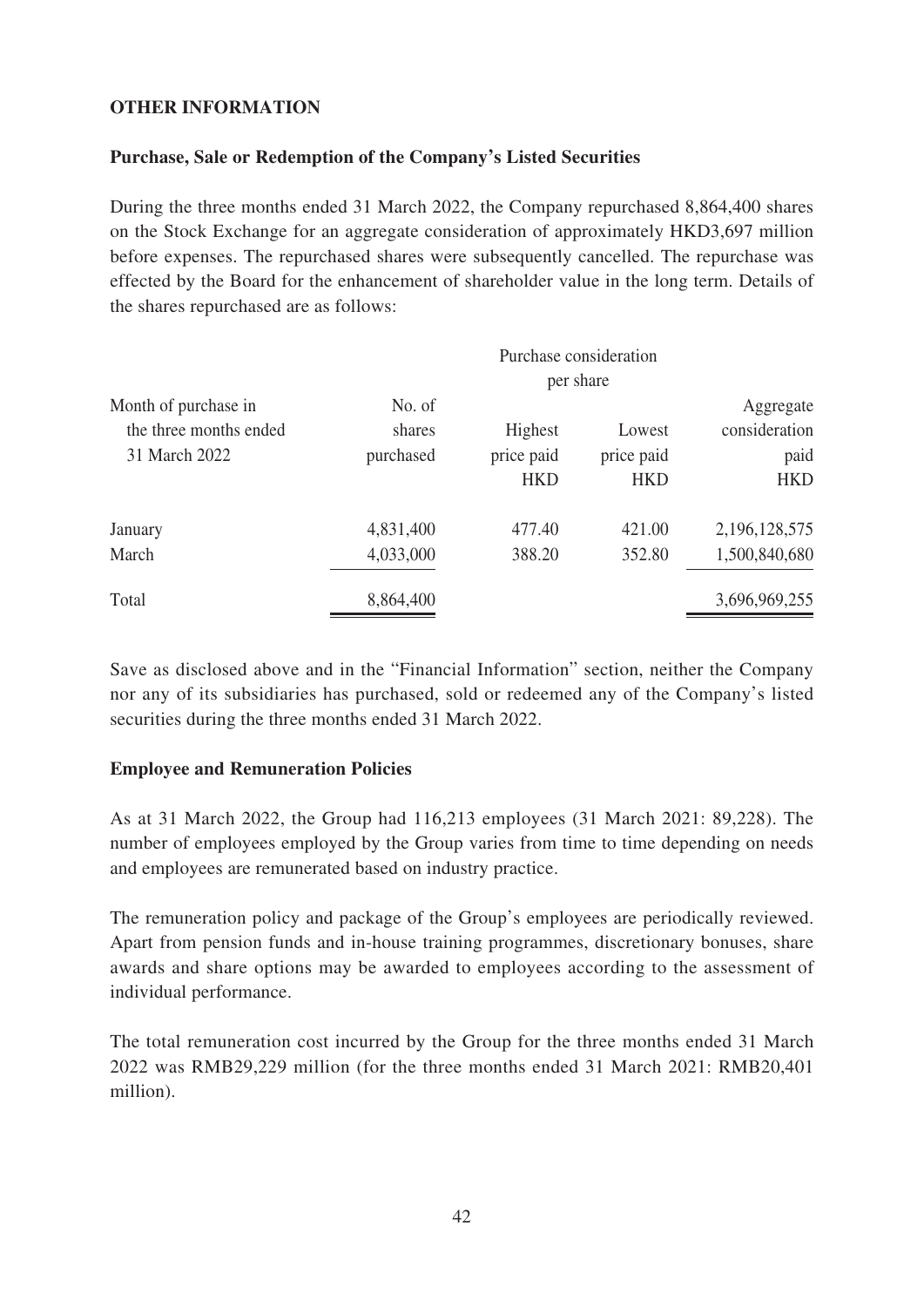# **Audit Committee**

The Audit Committee, together with the Auditor, has reviewed the Group's unaudited Interim Financial Information for the three months ended 31 March 2022. The Audit Committee has also reviewed the accounting principles and practices adopted by the Group and discussed auditing, risk management, internal control and financial reporting matters.

# **Compliance with the Corporate Governance Code**

Save as disclosed in the corporate governance report in the 2021 annual report of the Company, none of the directors of the Company is aware of any information which would reasonably indicate that the Company has not complied with the code provisions as set out in the CG Code during the period from 1 January 2022 to 31 March 2022.

As to the deviation from code provisions C.2.1 and B.2.2 of the CG Code, the Board will continue to review the current structure from time to time and shall make necessary changes when appropriate and inform the shareholders accordingly.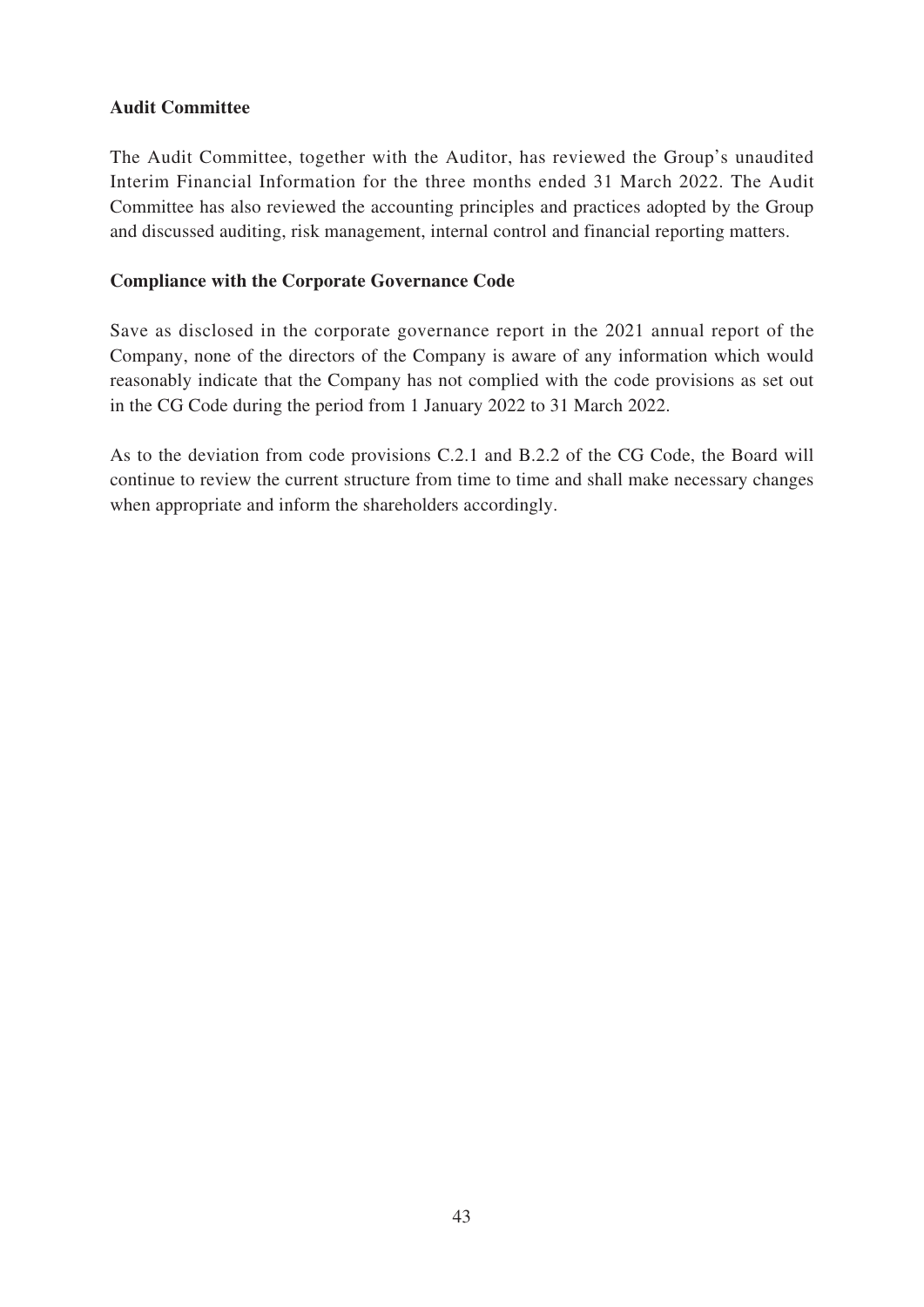## **APPRECIATION**

On behalf of the Board, I would like to thank wholeheartedly our staff and management team for their dedication and professionalism, which have been the cornerstone of the Group's sustainable development. Further, I would like to extend our gratitude to all our shareholders and stakeholders for their continuous support and trust. We will continue to adhere to our strategy of promoting sustainable innovations for social value, alongside nurturing the consumer Internet and embracing the industrial Internet, and contribute more to the common good and value of our society.

> By Order of the Board **Ma Huateng** *Chairman*

Hong Kong, 18 May 2022

*As at the date of this announcement, the directors of the Company are:*

*Executive Directors:* Ma Huateng and Lau Chi Ping Martin;

*Non-Executive Directors:* Jacobus Petrus (Koos) Bekker and Charles St Leger Searle; and

*Independent Non-Executive Directors:* Li Dong Sheng, Ian Charles Stone, Yang Siu Shun and Ke Yang.

*This announcement contains forward-looking statements relating to the business outlook, estimates of financial performance, forecast business plans and growth strategies of the Group. These forward-looking statements are based on information currently available to the Group and are stated herein on the basis of the outlook at the time of this announcement. They are based on certain expectations, assumptions and premises, some of which are subjective or beyond our control. These forward-looking statements may prove to be incorrect and may not be realised in the future. Underlying these forward-looking statements are a lot of risks and uncertainties. In light of the risks and uncertainties, the inclusion of forward-looking statements in this announcement should not be regarded as representations by the Board or the Company that the plans and objectives will be achieved, and investors should not place undue reliance on such statements.*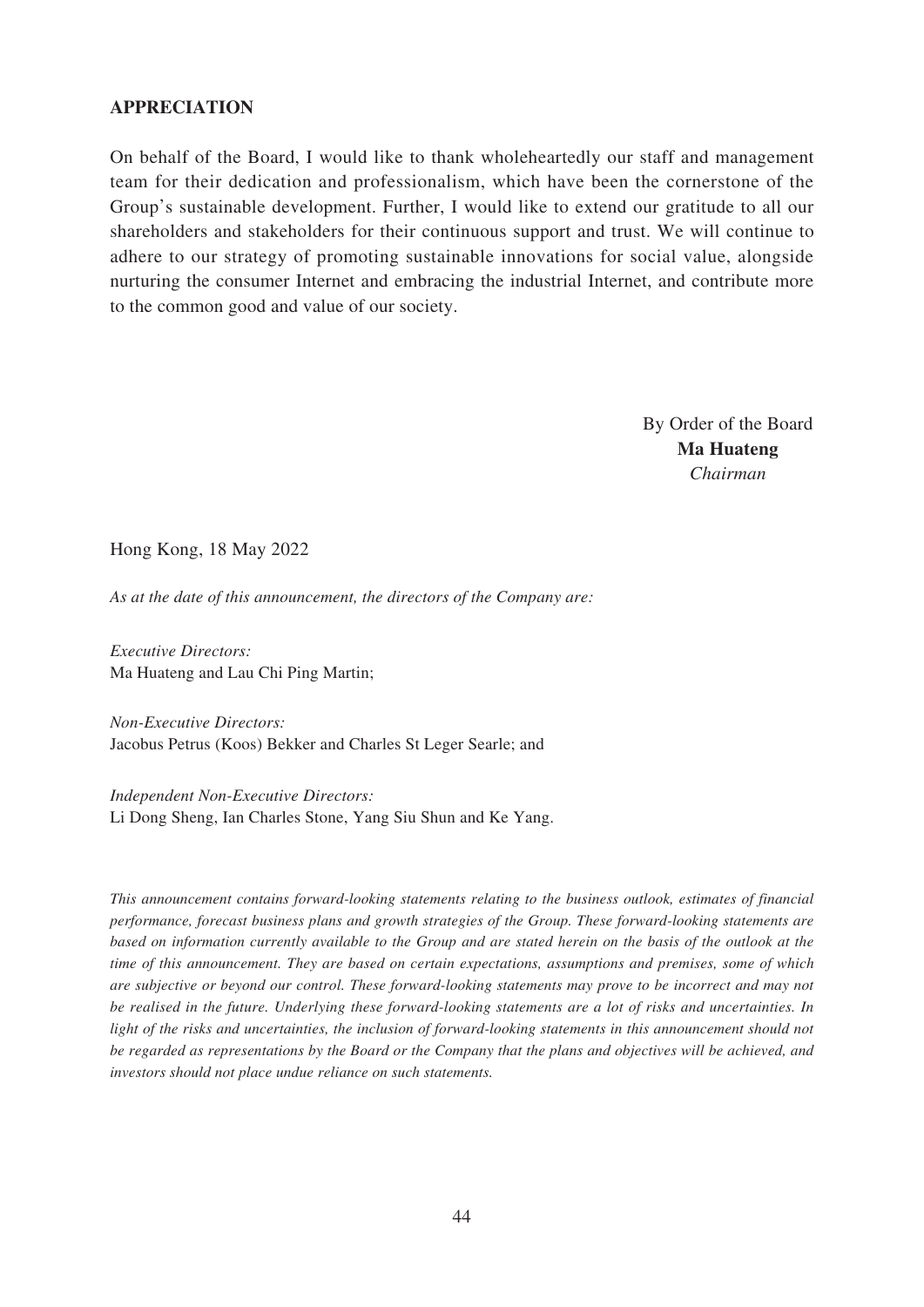# **DEFINITION**

In this announcement, unless the context otherwise requires, the following expressions shall have the following meanings:

| <b>Term</b>                  | <b>Definition</b>                                                                                                                                                                                                                                                                                                                                                                                                                                          |
|------------------------------|------------------------------------------------------------------------------------------------------------------------------------------------------------------------------------------------------------------------------------------------------------------------------------------------------------------------------------------------------------------------------------------------------------------------------------------------------------|
| "2013 Share Award<br>Scheme" | the share award scheme adopted by the Company on<br>13 November 2013, as amended from time to time                                                                                                                                                                                                                                                                                                                                                         |
| "2019 Share Award<br>Scheme" | the share award scheme adopted by the Company on<br>25 November 2019, as amended from time to time                                                                                                                                                                                                                                                                                                                                                         |
| "2022 AGM"                   | the annual general meeting of the Company to be held on<br>18 May 2022 or any adjournment thereof                                                                                                                                                                                                                                                                                                                                                          |
| "Audit Committee"            | the audit committee of the Company                                                                                                                                                                                                                                                                                                                                                                                                                         |
| "Auditor"                    | PricewaterhouseCoopers, the auditor of the Company                                                                                                                                                                                                                                                                                                                                                                                                         |
| "Board"                      | the board of directors of the Company                                                                                                                                                                                                                                                                                                                                                                                                                      |
| "CDN"                        | <b>Content Delivery Network</b>                                                                                                                                                                                                                                                                                                                                                                                                                            |
| "CG Code"                    | the corporate governance code as set out in Appendix 14 to<br>the Listing Rules                                                                                                                                                                                                                                                                                                                                                                            |
| "Company"                    | Tencent Holdings Limited, a limited liability company<br>organised and existing under the laws of the Cayman Islands<br>and the shares of which are listed on the Stock Exchange                                                                                                                                                                                                                                                                           |
| "CPaaS"                      | <b>Communication Platform-as-a-Service</b>                                                                                                                                                                                                                                                                                                                                                                                                                 |
| "DAU"                        | daily active user accounts                                                                                                                                                                                                                                                                                                                                                                                                                                 |
| "Distribution in Specie"     | the distribution of a special interim dividend by the<br>Company in the form of a distribution in specie of the<br>JD.com Shares held by the Group to the shareholders<br>whose names appeared on the register of members of the<br>Company on 25 January 2022 in proportion to their then<br>respective shareholdings in the Company on the basis of 1<br>Class A ordinary share of JD.com for every 21 shares of the<br>Company held by the shareholders |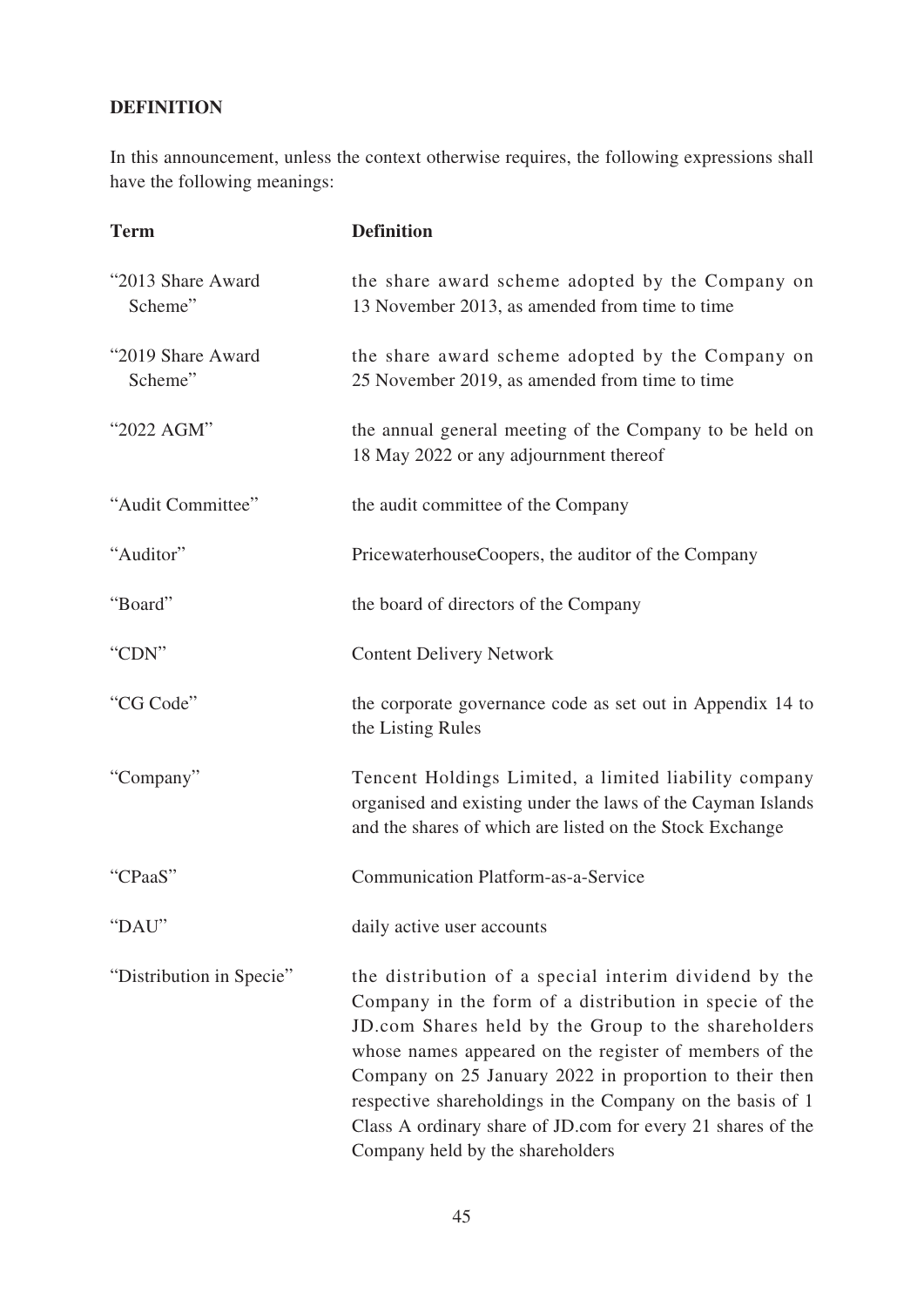| "DnF"              | Dungeon and Fighter                                                                                                                                                                                                                                            |
|--------------------|----------------------------------------------------------------------------------------------------------------------------------------------------------------------------------------------------------------------------------------------------------------|
| "Domestic Games"   | for the purpose of preparing financial and operating information,<br>Domestic Games refers to our games business in the PRC,<br>excluding the Hong Kong Special Administrative Region, the<br>Macao Special Administrative Region and Taiwan                   |
| "EBITDA"           | earnings before interest, tax, depreciation and amortisation                                                                                                                                                                                                   |
| "EPS"              | earnings per share                                                                                                                                                                                                                                             |
| "EUR"              | the lawful currency of the European Union                                                                                                                                                                                                                      |
| "Ex-dividend Date" | 20 January 2022, being the date of commencement of dealing in<br>the shares of the Company on an ex-entitlement basis following<br>the declaration of interim dividend by way of the Distribution<br>in Specie as announced by the Company on 23 December 2021 |
| "FinTech"          | financial technology                                                                                                                                                                                                                                           |
| "FMCG"             | fast-moving consumer goods                                                                                                                                                                                                                                     |
| "Funcom"           | Funcom SE, a limited liability company registered in Norway                                                                                                                                                                                                    |
| "FVOCI"            | financial assets at fair value through other comprehensive<br>income                                                                                                                                                                                           |
| "FVPL"             | financial assets at fair value through profit or loss                                                                                                                                                                                                          |
| "GBP"              | the lawful currency of the United Kingdom of Great Britain<br>and Northern Ireland                                                                                                                                                                             |
| "Group"            | the Company and its subsidiaries                                                                                                                                                                                                                               |
| "HKD"              | the lawful currency of Hong Kong                                                                                                                                                                                                                               |
| "Hong Kong"        | the Hong Kong Special Administrative Region, the PRC                                                                                                                                                                                                           |
| "IaaS"             | Infrastructure-as-a-Service                                                                                                                                                                                                                                    |
| "IAS"              | <b>International Accounting Standards</b>                                                                                                                                                                                                                      |
| "IFRS"             | <b>International Financial Reporting Standards</b>                                                                                                                                                                                                             |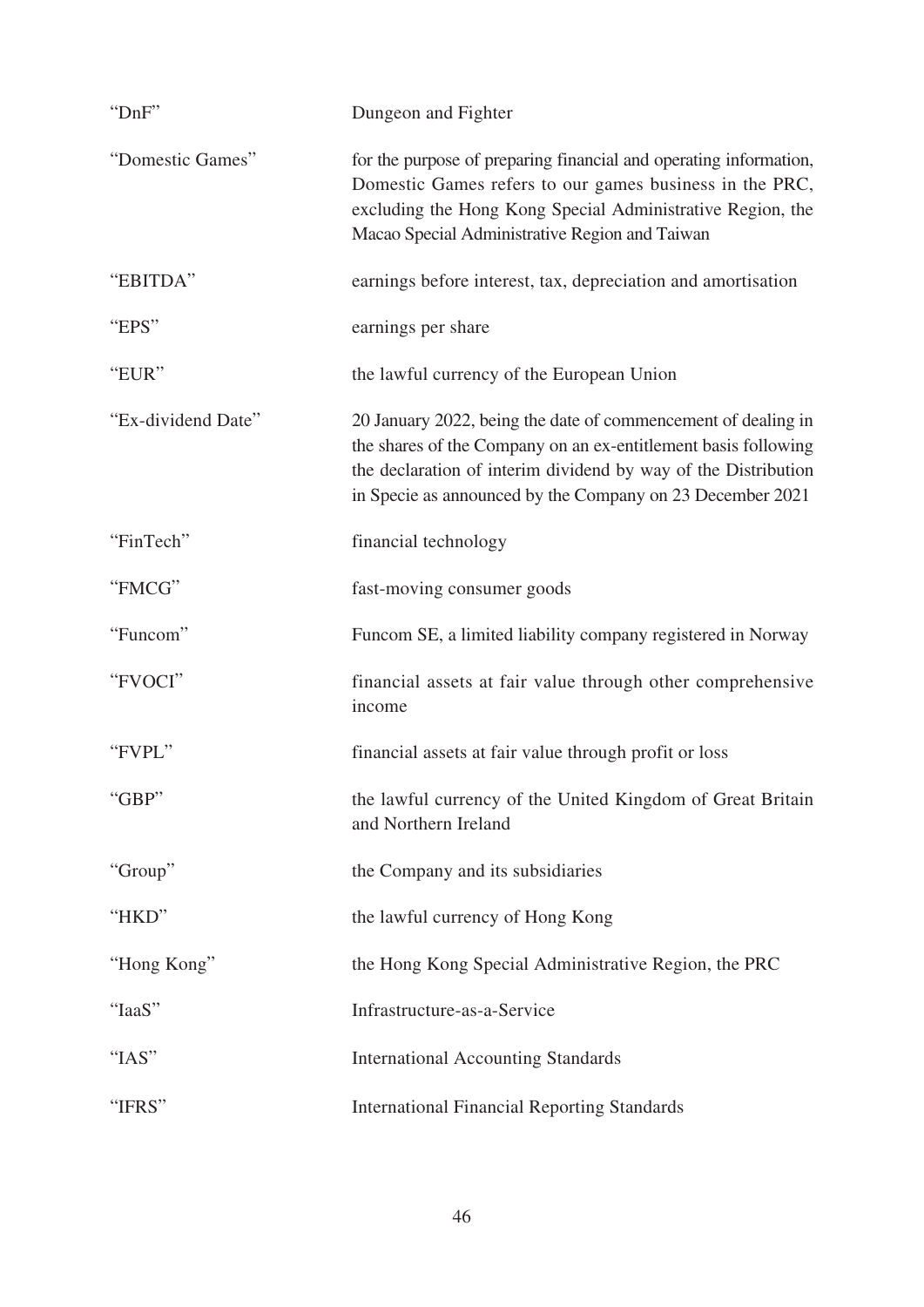| "International Games"          | for the purpose of preparing financial and operating information,<br>International Games refers to our games business other than our<br><b>Domestic Games business</b>                                                                                                                                                                                  |
|--------------------------------|---------------------------------------------------------------------------------------------------------------------------------------------------------------------------------------------------------------------------------------------------------------------------------------------------------------------------------------------------------|
| " $IP$ "                       | intellectual property                                                                                                                                                                                                                                                                                                                                   |
| "IPO"                          | initial public offering                                                                                                                                                                                                                                                                                                                                 |
| "JD.com"                       | JD.com, Inc., a company controlled through weighted voting<br>rights and incorporated in the Cayman Islands with limited<br>liability, whose American depositary shares are listed on<br>NASDAQ (stock symbol: JD, ISIN Code: US47215P1066)<br>and whose Class A ordinary shares are listed on the Stock<br>Exchange (stock code: 9618)                 |
| "JD.com Shares"                | the approximately 457 million Class A ordinary shares in<br>the share capital of JD.com with a par value of USD0.00002<br>each, held by the Group conferring a holder of a Class A<br>ordinary share to one vote per share on any resolution tabled<br>at JD.com's general meeting and which were distributed<br>pursuant to the Distribution in Specie |
| "JPY"                          | the lawful currency of Japan                                                                                                                                                                                                                                                                                                                            |
| "LIBOR"                        | London InterBank Offered Rate                                                                                                                                                                                                                                                                                                                           |
| "Listing Rules"                | the Rules Governing the Listing of Securities on the Stock<br>Exchange                                                                                                                                                                                                                                                                                  |
| "M&A"                          | mergers and acquisitions                                                                                                                                                                                                                                                                                                                                |
| "MAU"                          | monthly active user accounts                                                                                                                                                                                                                                                                                                                            |
| "PaaS"                         | Platform-as-a-Service                                                                                                                                                                                                                                                                                                                                   |
| "PC"                           | personal computer                                                                                                                                                                                                                                                                                                                                       |
| "Post-IPO Option<br>Scheme I"  | the Post-IPO Share Option Scheme adopted by the Company<br>on 24 March 2004                                                                                                                                                                                                                                                                             |
| "Post-IPO Option<br>Scheme II" | the Post-IPO Share Option Scheme adopted by the Company<br>on 16 May 2007                                                                                                                                                                                                                                                                               |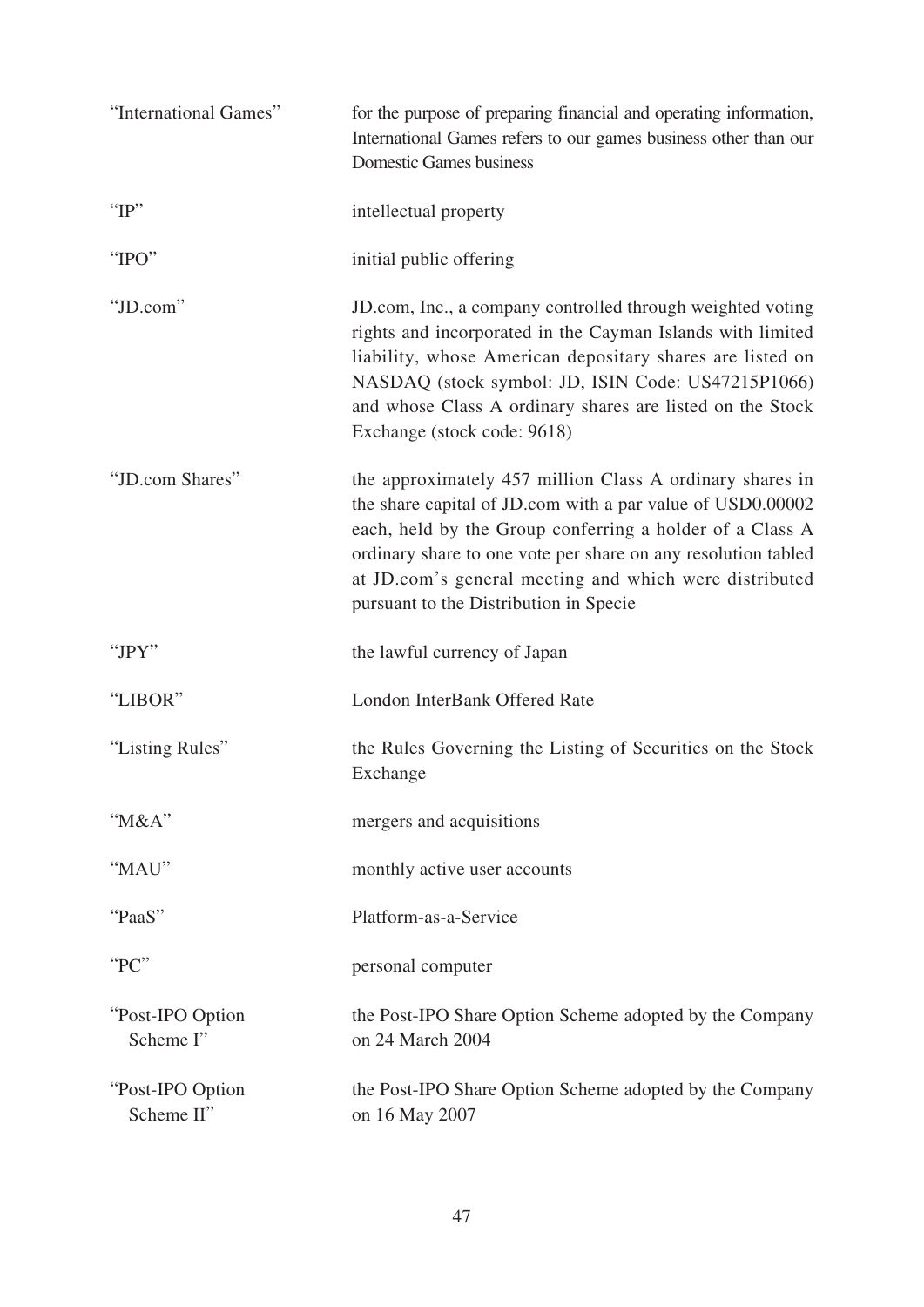| "Post-IPO Option<br>Scheme III" | the Post-IPO Share Option Scheme adopted by the Company<br>on 13 May 2009                                                                                                                                   |
|---------------------------------|-------------------------------------------------------------------------------------------------------------------------------------------------------------------------------------------------------------|
| "Post-IPO Option<br>Scheme IV"  | the Post-IPO Share Option Scheme adopted by the Company<br>on 17 May 2017                                                                                                                                   |
| "PRC" or "China"                | the People's Republic of China                                                                                                                                                                              |
| "PRC CIT"                       | PRC corporate income tax as defined in the "Corporate Income"<br>Tax Law of the People's Republic of China"                                                                                                 |
| "Pre-IPO Option<br>Scheme"      | the Pre-IPO Share Option Scheme adopted by the Company<br>on 27 July 2001                                                                                                                                   |
| "PUBG"                          | PlayerUnknown's Battlegrounds                                                                                                                                                                               |
| "R&D"                           | research and development                                                                                                                                                                                    |
| "RMB"                           | the lawful currency of the PRC                                                                                                                                                                              |
| "Share Award Schemes"           | the share award scheme adopted by the Company on<br>13 December 2007, the 2013 Share Award Scheme and the<br>2019 Share Award Scheme, as amended from time to time                                          |
| "SOFR"                          | <b>Secured Overnight Financing Rate</b>                                                                                                                                                                     |
| "Sogou"                         | Sogou Inc., a company incorporated in the Cayman Islands<br>with limited liability, which became a wholly-owned subsidiary<br>of the Company following completion of its privatisation in<br>September 2021 |
| "SONIA"                         | Sterling Overnight Index Average                                                                                                                                                                            |
| "SSV & CPP"                     | Sustainable Social Value and Common Prosperity Programme                                                                                                                                                    |
| "Stock Exchange"                | The Stock Exchange of Hong Kong Limited                                                                                                                                                                     |
| "Supercell"                     | Supercell Oy, a private company incorporated in Finland                                                                                                                                                     |
| "TIBOR"                         | Tokyo InterBank Offered Rate                                                                                                                                                                                |